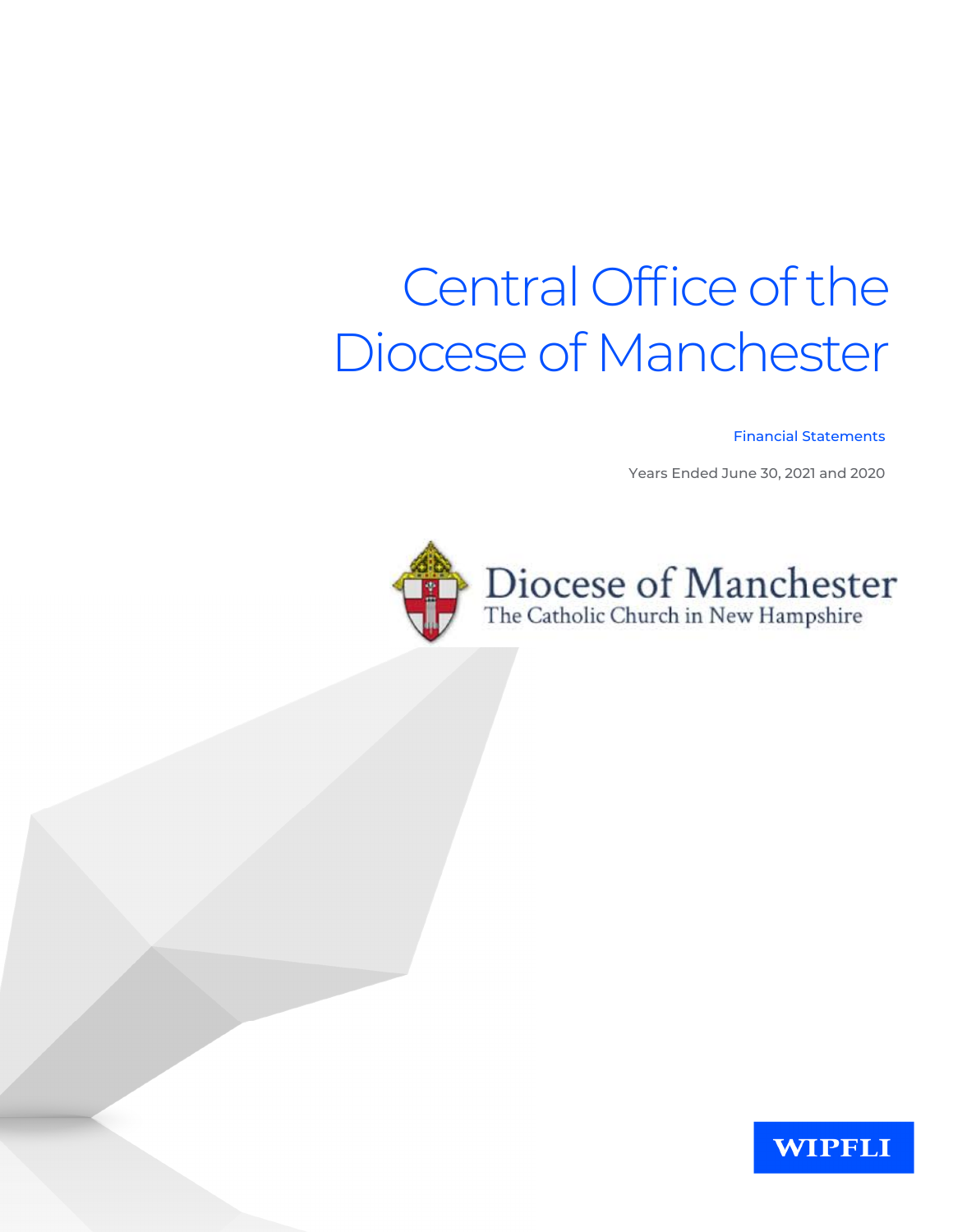# **WIPFLI**

#### **Independent Auditor's Report**

Most Reverend Peter A. Libasci Roman Catholic Bishop of Manchester Manchester, NH

#### **Report on the Financial Statements**

We have audited the accompanying financial statements of Central Office of the Diocese of Manchester (the Central Office), a nonprofit organization, which comprise the statements of financial position as of June 30, 2021 and 2020, and the related statements of activities, functional expenses and cash flows for the years then ended, and the related notes to the financial statements.

#### **Management's Responsibility for the Financial Statements**

Management is responsible for the preparation and fair presentation of these financial statements in accordance with accounting principles generally accepted in the United States; this includes the design, implementation, and maintenance of internal control relevant to the preparation and fair presentation of financial statements that are free from material misstatement, whether due to fraud or error.

#### **Auditor's Responsibility**

Our responsibility is to express an opinion on these financial statements based on our audits. We conducted our audits in accordance with auditing standards generally accepted in the United States. Those standards require that we plan and perform the audits to obtain reasonable assurance about whether the financial statements are free from material misstatement.

An audit involves performing procedures to obtain audit evidence about the amounts and disclosures in the financial statements. The procedures selected depend on the auditor's judgment, including the assessment of the risks of material misstatement of the financial statements, whether due to fraud or error. In making those risk assessments, the auditor considers internal control relevant to the Central Office's preparation and fair presentation of the financial statements in order to design audit procedures that are appropriate in the circumstances, but not for the purpose of expressing an opinion on the effectiveness of the Central Office's internal control. Accordingly, we express no such opinion. An audit also includes evaluating the appropriateness of accounting policies used and the reasonableness of significant accounting estimates made by management, as well as evaluating the overall presentation of the financial statements.

We believe that the audit evidence we have obtained is sufficient and appropriate to provide a basis for our audit opinion.

#### **Opinion**

In our opinion, the financial statements referred to above present fairly, in all material respects, the financial position of the Central Office of the Diocese of Manchester as of June 30, 2021 and 2020, and the changes in its net assets and its cash flows for the years then ended in accordance with accounting principles generally accepted in the United States.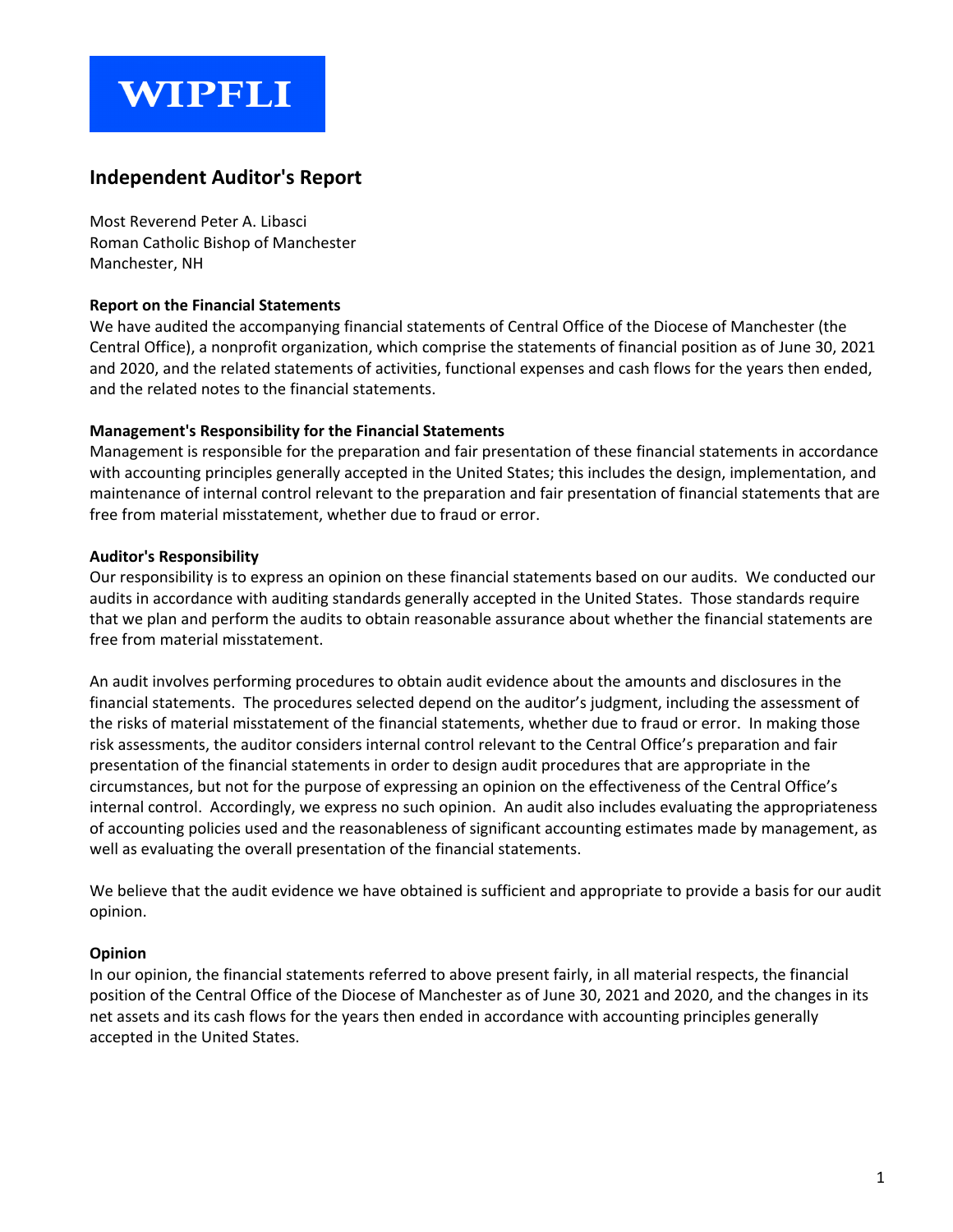

#### **Emphasis of Matter - Diocese of Manchester Central Fund Trust**

As discussed in Note 1 to the accompanying financial statements, effective February 28, 2021 certain assets, liabilities, and net assets formerly referred to as the "Central Fund" and reported in the accompanying financial statements were transferred to a new entity, the Diocese of Manchester Central Fund Trust. Our opinion is not modified with respect to this matter.

#### **Emphasis of Matter - Prior Period Adjustment**

As discussed in Note 15 to the financial statements, the accompanying 2020 financial statements have been restated to correct a misstatement. Our opinion is not modified with respect to this matter.

Wippi LLP

Wipfli LLP Bedford, New Hampshire

March 23, 2022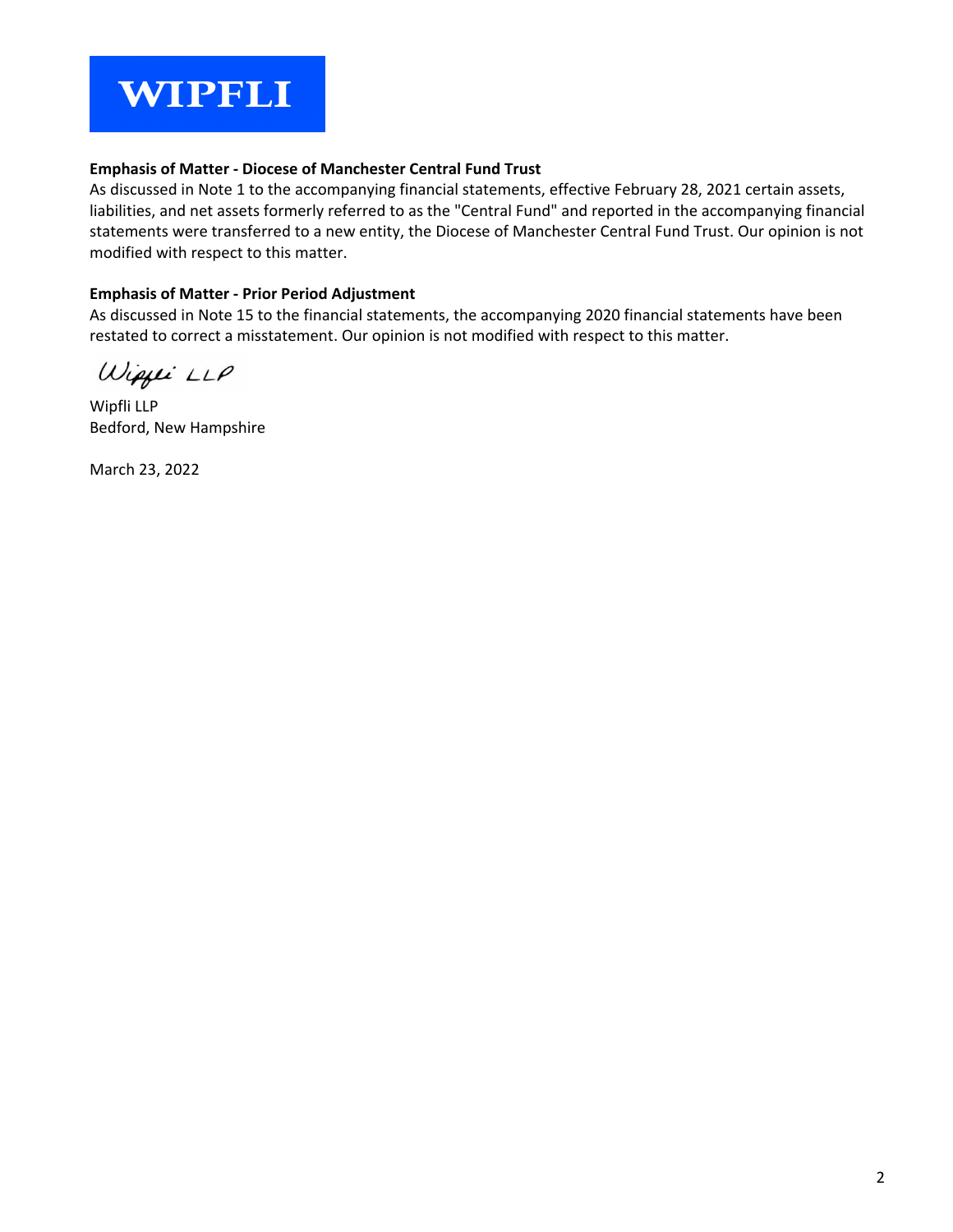## **Central Office of the Diocese of Manchester**

### **Statements of Financial Position**

| As of June 30,                                    |    | 2021         | 2020                     |
|---------------------------------------------------|----|--------------|--------------------------|
| Assets                                            |    |              |                          |
|                                                   |    |              |                          |
| Diocesan cash and cash equivalents                | \$ | 2,744,517 \$ | 4,339,774                |
| Central fund cash and cash equivalents            |    |              | 1,640,094                |
| Accounts receivable, net                          |    | 591,026      | 890,062                  |
| Insurance receivable, net                         |    | 485,698      | 357,915                  |
| Second injury fund recoverable                    |    | 528,864      | 543,805                  |
| Interest receivable                               |    |              | 27,888                   |
| Due from Diocese of Manchester Central Fund Trust |    | 387,581      |                          |
| Prepaid expenses                                  |    | 304,301      | 237,559                  |
| Diocesan investments                              |    | 55,550,245   | 28,596,228               |
| Notes receivable, net of allowance for losses     |    | 3,865,338    | 13,306,579               |
| Cash held for restrictive purposes                |    | 148,205      | 145,593                  |
| Central fund deposits and investments             |    |              | 66,947,417               |
| Fixed assets, net                                 |    | 492,216      | 557,695                  |
| <b>Total assets</b>                               | S. |              | 65,097,991 \$117,590,609 |
| Liabilities and Net Assets                        |    |              |                          |
|                                                   |    |              |                          |
| Accounts payable and accrued expenses             | \$ | 867,160 \$   | 1,603,474                |
| Note payable                                      |    | 1,000,000    | 1,000,000                |
| Reserves and other liabilities                    |    | 936,052      | 789,257                  |
| Funds held for others- special collections        |    | 338,675      | 274,662                  |
| Paycheck protection program loan (Note 8)         |    | 1,044,600    | 1,044,600                |
| Insurance liabilities                             |    | 3,193,107    | 3,034,894                |
| Central fund deposits and investments             |    |              | 59,376,370               |
| Priest retirement benefit obligation              |    | 13,446,601   | 20,395,452               |
| <b>Total liabilities</b>                          |    | 20,826,195   | 87,518,709               |
| Net assets:                                       |    |              |                          |
| Without donor restrictions:                       |    |              |                          |
| Designated                                        |    | 6,872,366    | 6,060,117                |
| Undesignated                                      |    | 22,485,886   | 7,440,351                |
|                                                   |    |              |                          |
|                                                   |    | 29,358,252   | 13,500,468               |
| With donor restrictions                           |    | 14,913,544   | 16,571,432               |
| Total net assets                                  |    | 44,271,796   | 30,071,900               |
| Total liabilities and net assets                  | \$ |              | 65,097,991 \$117,590,609 |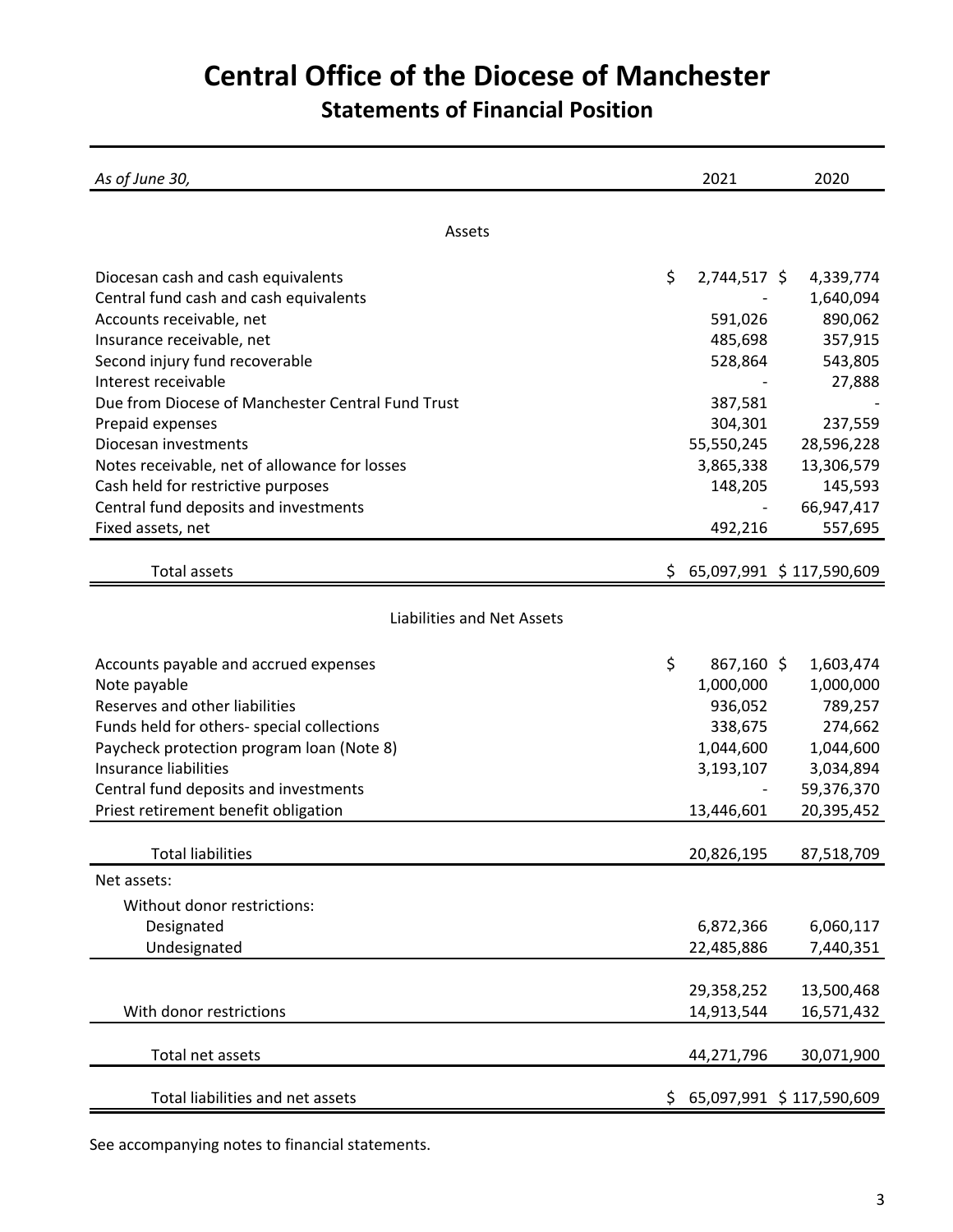### **Central Office of the Diocese of Manchester Statements of Activities**

|                                                      |                      | 2021                                   |               |
|------------------------------------------------------|----------------------|----------------------------------------|---------------|
|                                                      | <b>Without Donor</b> | <b>With Donor</b>                      |               |
| Year Ended June 30,                                  | Restrictions         | Restrictions                           | Total         |
| Revenues:                                            |                      |                                        |               |
| Program revenue and assessments                      | \$<br>$6,732,393$ \$ | $-5$                                   | 6,732,393     |
| Donations and bequests                               | 269,703              | 56,792                                 | 326,495       |
| Insurance                                            | 5,759,831            |                                        | 5,759,831     |
| Miscellaneous                                        | 129,537              |                                        | 129,537       |
| Net assets released from restriction                 | 804,015              | (804, 015)                             |               |
| Total revenues                                       | 13,695,479           | (747, 223)                             | 12,948,256    |
| Expenses:                                            |                      |                                        |               |
| Program                                              | 12,727,975           |                                        | 12,727,975    |
| Supporting services                                  | 3,608,276            |                                        | 3,608,276     |
| <b>Total expenses</b>                                | 16,336,251           |                                        | 16,336,251    |
| Change in net assets before other activities         | (2,640,772)          | (747, 223)                             | (3,387,995)   |
| Investment return, net:                              |                      |                                        |               |
| Diocesan investments                                 | 3,781,320            | 3,287,525                              | 7,068,845     |
| Central fund deposits and investments                | 7,403,436            |                                        | 7,403,436     |
| Total investment return, net                         | 11,184,756           | 3,287,525                              | 14,472,281    |
| Interest expense                                     | (308, 207)           |                                        | (308, 207)    |
| Other components of net periodic retirement cost     | (657, 926)           |                                        | (657, 926)    |
| Retirement-related changes other than                |                      |                                        |               |
| net periodic retirement costs                        | 8,279,933            |                                        | 8,279,933     |
| Change in net assets                                 | 15,857,784           | 2,540,302                              | 18,398,086    |
| Net assets - Beginning of year                       | 13,500,468           | 16,571,432                             | 30,071,900    |
| Transfer to Diocese of Manchester Central Fund Trust |                      | (4, 198, 190)                          | (4, 198, 190) |
| Net assets - End of year                             | \$.                  | 29,358,252 \$ 14,913,544 \$ 44,271,796 |               |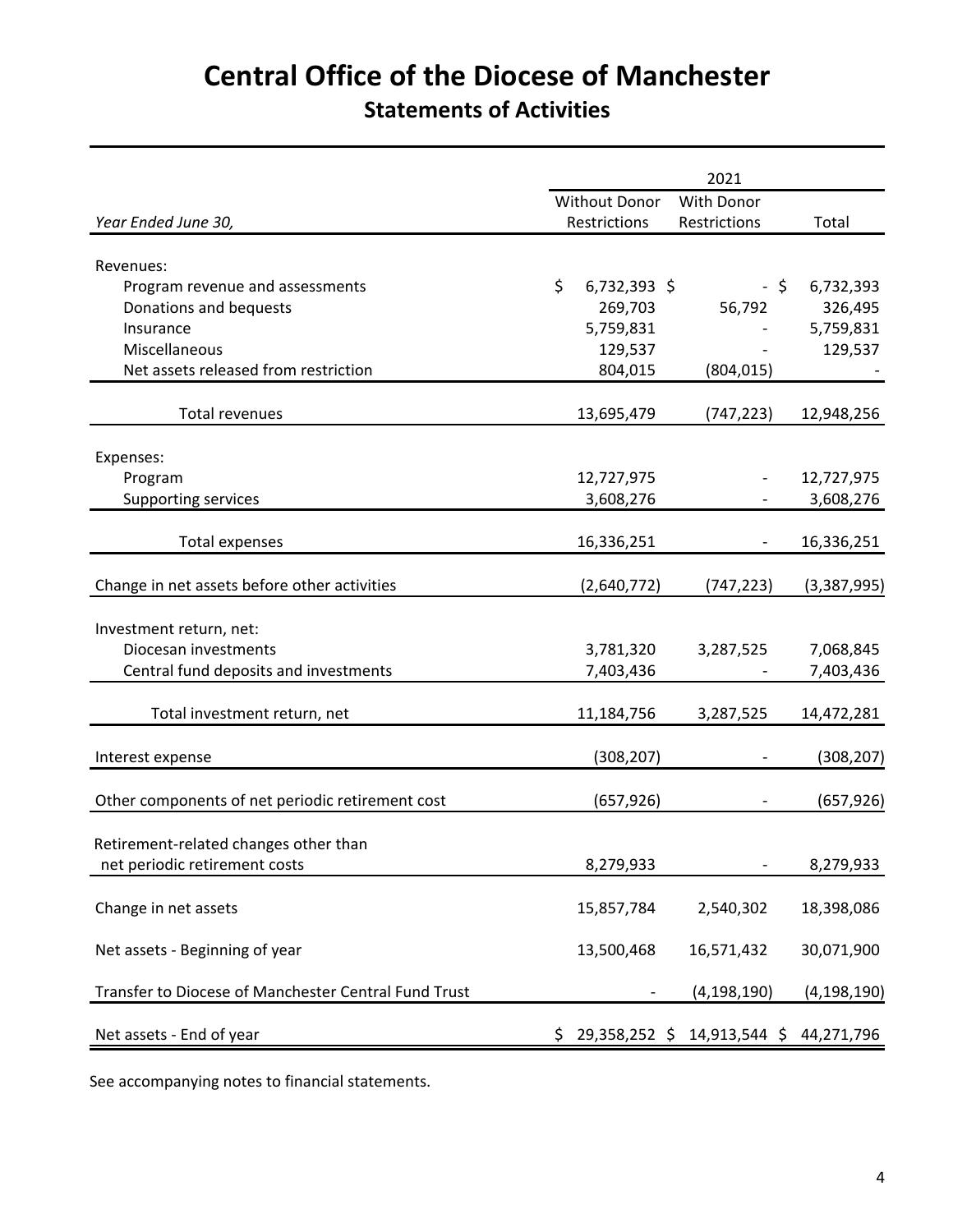### **Central Office of the Diocese of Manchester Statements of Activities**

|                                                            |                      | 2020          |               |
|------------------------------------------------------------|----------------------|---------------|---------------|
|                                                            | <b>Without Donor</b> | With Donor    |               |
| Year Ended June 30,                                        | Restrictions         | Restrictions  | Total         |
|                                                            |                      |               |               |
| Revenues:                                                  |                      |               |               |
| Program revenue and assessments                            | \$<br>6,807,136 \$   | - \$          | 6,807,136     |
| Donations and bequests                                     | 130,864              | 256,296       | 387,160       |
| Insurance                                                  | 5,664,609            |               | 5,664,609     |
| Miscellaneous                                              | 172,070              |               | 172,070       |
| Net assets released from restriction                       | 1,082,429            | (1,082,429)   |               |
| <b>Total revenues</b>                                      | 13,857,108           | (826, 133)    | 13,030,975    |
|                                                            |                      |               |               |
| Expenses:                                                  |                      |               |               |
| Program                                                    | 12,657,790           |               | 12,657,790    |
| Supporting services                                        | 3,529,854            |               | 3,529,854     |
|                                                            |                      |               |               |
| <b>Total expenses</b>                                      | 16,187,644           |               | 16,187,644    |
| Change in net assets before other activities               | (2,330,536)          | (826, 133)    | (3, 156, 669) |
|                                                            |                      |               |               |
| Investment return, net:                                    |                      |               |               |
| Diocesan investments                                       | 1,503,283            | (107, 389)    | 1,395,894     |
| Central fund deposits and investments                      | 432,899              |               | 432,899       |
| Total investment return, net                               | 1,936,182            | (107, 389)    | 1,828,793     |
|                                                            |                      |               |               |
| Interest expense                                           | (605, 865)           |               | (605, 865)    |
| Other components of net periodic retirement cost           | (590, 858)           |               | (590, 858)    |
|                                                            |                      |               |               |
| Retirement-related changes other than                      |                      |               |               |
| net periodic retirement costs                              | 385,636              |               | 385,636       |
| Change in net assets                                       | (1, 205, 441)        | (933, 522)    | (2, 138, 963) |
| Net assets - Beginning of year (as restated - see Note 15) | 14,705,909           | 17,504,954    | 32,210,863    |
| Net assets - End of year                                   | 13,500,468 \$<br>Ş.  | 16,571,432 \$ | 30,071,900    |
|                                                            |                      |               |               |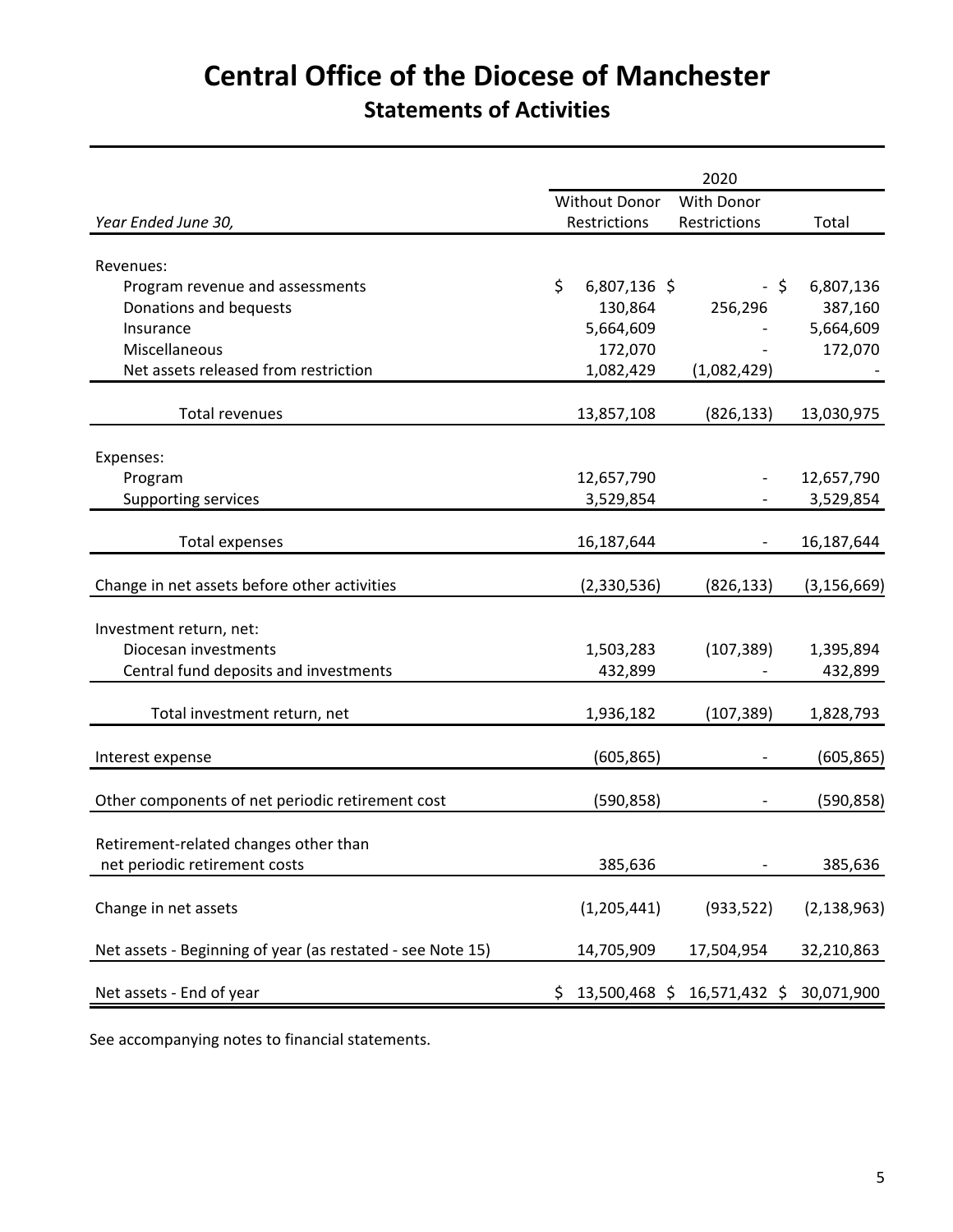#### **Central Office of the Diocese of Manchester**

#### **Statements of Functional Expenses**

|                            | Year Ended June 30, 2021  |                           |                                  |           | Program    |                   |                      |                |                      | <b>Supporting Services</b>       |            |
|----------------------------|---------------------------|---------------------------|----------------------------------|-----------|------------|-------------------|----------------------|----------------|----------------------|----------------------------------|------------|
|                            | <b>Canonical Services</b> | <b>Catholic Formation</b> | Development and<br>Communication | Insurance | Ministries | Pastoral services | Seminarian Formation | Other Programs | <b>Total Program</b> | Operations and<br>administration | Total      |
| Benefits and taxes         | 124,380                   | 289,457                   | 168,061                          | 42,783    | 44,822     | 302,536           | 116,311              |                | 1,088,350            | 511,451                          | 1,599,801  |
| General and administrative | 5,926                     | 12,392                    | 123,879                          | 421,271   | 4,363      | 87,223            | 3,054                |                | 658,108              | 342,448                          | 1,000,556  |
| Grants and donations       |                           | 428,114                   | 16,738                           | (1, 221)  |            | 93,209            | 2,228                | 50,000         | 589,068              | 282,137                          | 871,205    |
| Insurance                  |                           |                           |                                  | 3,110,436 |            | 11,131            | 4,997                |                | 3,126,564            | 1,551                            | 3,128,115  |
| Occupancy                  | 121,532                   | 150,424                   | 99,498                           | 18,335    | 32,859     | 87,587            | 23,912               |                | 534,147              | 313,170                          | 847,317    |
| Other                      | 361                       |                           | 225                              | 11,158    |            | (9,863)           |                      | 1,110,292      | 1,112,173            | 5,714                            | 1,117,887  |
| Program services           |                           | 1,526,740                 | 192,905                          |           | 27,160     | 372,924           | 367,764              |                | 2,487,493            | 112,168                          | 2,599,661  |
| Salaries and wages         | 426,726                   | 986,118                   | 513,512                          |           | 129,585    | 865,712           | 55,365               |                | 2,977,018            | 1,975,774                        | 4,952,792  |
| Supplies and equipment     | 1,361                     | 43,583                    | 83,706                           |           |            | 23,712            | 2,692                |                | 155,054              | 63,863                           | 218,917    |
| Total functional expenses  | 680,286                   | 3,436,828                 | 1,198,524                        | 3,602,762 | 238,789    | 1,834,171         | 576,323              | 1,160,292      | 12,727,975           | 3,608,276                        | 16,336,251 |

#### Year Ended June 30, 2020 Program **Supporting Services** Development and Operations and **Canonical Services** Catholic Formation Communication Insurance Ministries Pastoral services Seminarian Formation Other Programs **Total Program** administration Total Benefits and taxes  $\ddot{\varsigma}$ 108,669  $\dot{\mathsf{s}}$ 297,446  $\mathsf{S}$ 171,281  $\zeta$ 39,634  $\ddot{\mathsf{s}}$ 37,845  $\dot{\mathsf{s}}$ 326,227  $\dot{\mathsf{s}}$ 89,194  $\boldsymbol{\mathsf{S}}$  $\mathsf{s}$ 1,070,296  $\ddot{\mathsf{S}}$ 502,682  $\dot{\mathsf{s}}$ 1,572,978  $\overline{\phantom{a}}$ General and administrative 6,727 107,453 106,158 407,220 6,615 61,145 9,148 704,466 355,281 1,059,747 253,112 13,152 197,538 16,903 283,261 1,407 765,373 245,664 1,011,037 Grants and donations  $\overline{\phantom{a}}$ Insurance 2,472,795 12,099 4,757 2,489,651 930 2,490,581 125,990 168,278 90,231 33,732 90,544 32,383 559,925 337,153 897,078 Occupancy 18,767 Other 427 311 4,576  $(224, 497)$ 1,502,989 1,283,806 11,653 1,295,460 1,731,912 183,104 89,594 472,296 2,798,488 101,994 2,900,482 Program services 29 ł, 321,553 Salaries and wages 351,992 996,040 561,048 120,203 728,368 77,138 2,834,789 1,897,409 4,732,197 33,482 21,163 150,996 Supplies and equipment 1,993 92,220 413 1,725 77,088 228,084 **Total functional expenses** 595,827 3,587,723 1,217,505 3,140,530 305,305 1,619,863 688,048 1,502,989 12,657,790 3,529,854 16,187,644  $\mathsf{\hat{S}}$ S,  $\dot{\mathsf{s}}$  $\dot{\mathsf{s}}$ \$ -S

 $6\phantom{a}$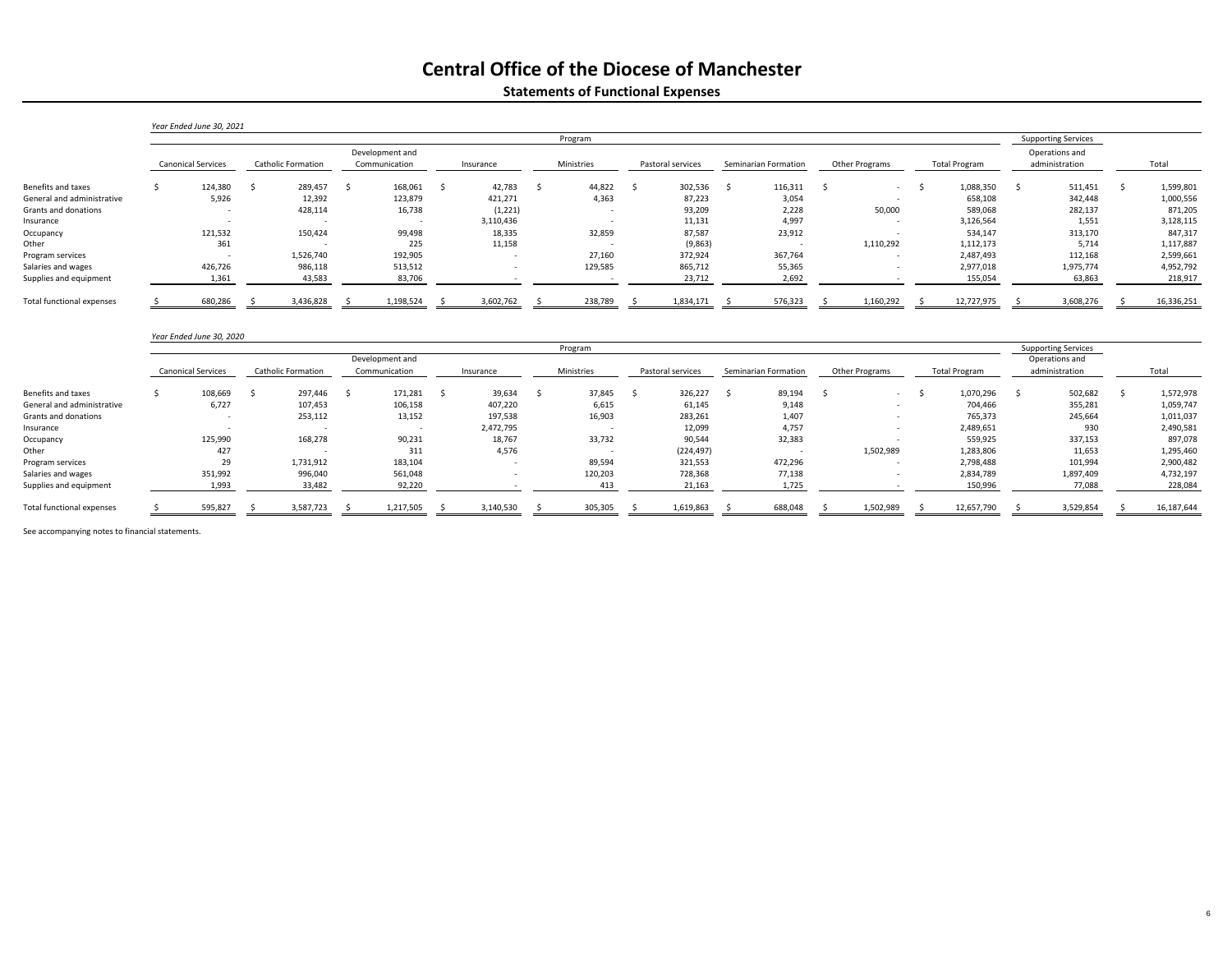## **Central Office of the Diocese of Manchester**

### **Statements of Cash Flows**

| Years Ended June 30,                                                    | 2021          | 2020                                |
|-------------------------------------------------------------------------|---------------|-------------------------------------|
| Cash flows from operating activities:                                   |               |                                     |
| Change in net assets                                                    | \$            | 18,398,086 \$ (2,138,963)           |
| Adjustments to reconcile change in net assets to net cash               |               |                                     |
| used for operating activities:                                          |               |                                     |
| Depreciation                                                            | 93,082        | 97,193                              |
| Loss on disposal of fixed assets                                        | (1, 339)      | (11, 415)                           |
| Reinvested investment income                                            | (162, 532)    | (46, 800)                           |
| Net realized and unrealized losses (gains)                              | (12,881,029)  | 41,310                              |
| Provision for losses (recoveries) on notes receivable                   | 11,590        | 340,000                             |
| Provision for losses (recoveries) on accounts receivable                | (75, 590)     | (289, 307)                          |
| Non-cash grants                                                         | 18,022        | 63,000                              |
| Non-cash donations                                                      |               | (200,000)                           |
| Decrease (increase) in:                                                 |               |                                     |
| Accounts receivable                                                     | 320,046       | 327,479                             |
| Insurance receivable                                                    | (127, 783)    | (357, 915)                          |
| Second injury fund recoverable                                          | 14,941        | 15,930                              |
| Interest receivable                                                     | (27, 690)     | (26, 431)                           |
| Prepaid expenses                                                        | (66, 742)     | (1,216)                             |
| Due from Diocese of Manchester Central Fund Trust                       | (20, 937)     |                                     |
| Increase (decrease) in:                                                 |               |                                     |
| Accounts payable and accrued expenses                                   | (741, 564)    | 460,880                             |
| Reserves and other liabilities                                          | 146,795       | (377, 153)                          |
| Funds held for others- special collections                              | 64,013        | (282,099)                           |
| Insurance liabilities                                                   | 158,213       | 213,496                             |
| Priest retirement benefit obligation                                    | (6,948,851)   | 736,303                             |
| Net cash used for operating activities                                  | (1,829,269)   | (1,435,708)                         |
|                                                                         |               |                                     |
| Cash flows from investing activities:                                   |               |                                     |
| Purchase of investments<br>Proceeds from sale of investments            |               | $(104, 817, 038)$ $(153, 418, 741)$ |
|                                                                         |               | 98,956,439 159,876,177              |
| Amounts advanced on notes receivable<br>Collections on notes receivable | (459, 489)    | (4,885,591)<br>1,401,300            |
| Proceeds from sale of fixed assets                                      | 3,203,638     | 13,000                              |
| Purchase of fixed assets                                                | 7,297         |                                     |
|                                                                         | (28, 312)     | (180, 588)                          |
| Net cash provided by (used for) investing activities                    | (3, 137, 465) | 2,805,557                           |
|                                                                         |               |                                     |
| Cash flows from financing activities:                                   |               |                                     |
| Increase (decrease) in central fund deposits and investments, net       | 1,733,995     | 91,336                              |
| Proceeds from paycheck protection program loan                          |               | 1,044,600                           |
| Advances on note payable                                                |               | 1,000,000                           |
| Net cash provided by financing activities                               | 1,733,995     | 2,135,936                           |
|                                                                         |               |                                     |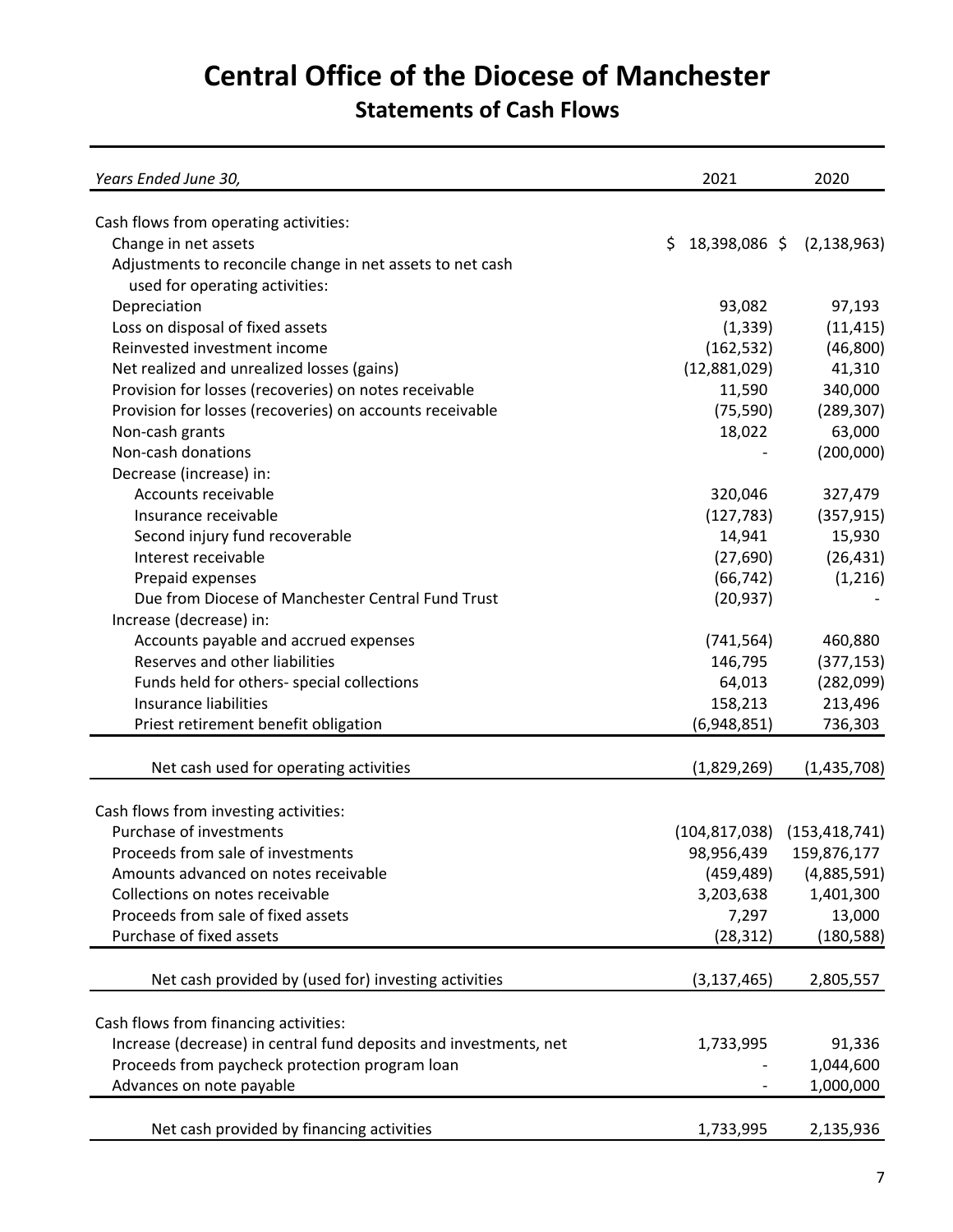### **Central Office of the Diocese of Manchester Statements of Cash Flows (Continued)**

| Years Ended June 30,                                           |    | 2021          | 2020      |
|----------------------------------------------------------------|----|---------------|-----------|
|                                                                |    |               |           |
| Net change in cash and cash equivalents                        |    | (3, 232, 739) | 3,505,785 |
| Cash, cash equivalents and restricted cash - Beginning of year |    | 6,125,461     | 2,619,676 |
|                                                                |    |               |           |
| Cash, cash equivalents and restricted cash - End of year       | \$ | 2,892,722 \$  | 6,125,461 |
|                                                                |    |               |           |
| <b>Reconciliation to Statements of Financial Position:</b>     |    |               |           |
| Diocesan cash                                                  |    | 2,744,517     | 4,339,774 |
| Central fund cash                                              |    |               | 1,640,094 |
| Cash held for restrictive purposes                             |    | 148,205       | 145,593   |
|                                                                |    |               |           |
| Total cash, cash equivalents and restricted cash - End of year | S. | 2,892,722 \$  | 6,125,461 |
|                                                                |    |               |           |
| <b>Supplemental Disclosures:</b>                               |    |               |           |
|                                                                |    |               |           |
| Interest paid (including interest paid on deposits payable)    | \$ | 308,207 \$    | 605,865   |

As discussed in Note 1, effective February 28, 2021 certain Central Fund deposits and investments (assets) totaling approximately \$61,200,000, notes receivable of \$8,900,000 net of allowances for losses of \$2,200,000, Central Fund deposits and investments (liabilities) of \$63,700,000, and net assets with donor restrictions for Central Fund Trust participant entities of approximately \$4,200,000 were transferred to the Diocese of Manchester Central Fund Trust.

For the period of July 1, 2020 through February 28, 2021, prior to the transfer discussed above, net noncash investment activity on certain Central Fund deposits and investments was approximately \$2,700,000. For the year ended June 30, 2020, net noncash investment activity on these Central Fund deposits and investments was approximately \$880,000.

During the years ended June 30, 2021 and 2020, accounts receivable from parishes in the amounts of \$54,580 and \$1,380,133, respectively, were transferred to notes receivable.

For the year ended June 30, 2020, \$728,109 of accounts payable was also included in notes receivable related to a construction project for St. Thomas Aquinas High School.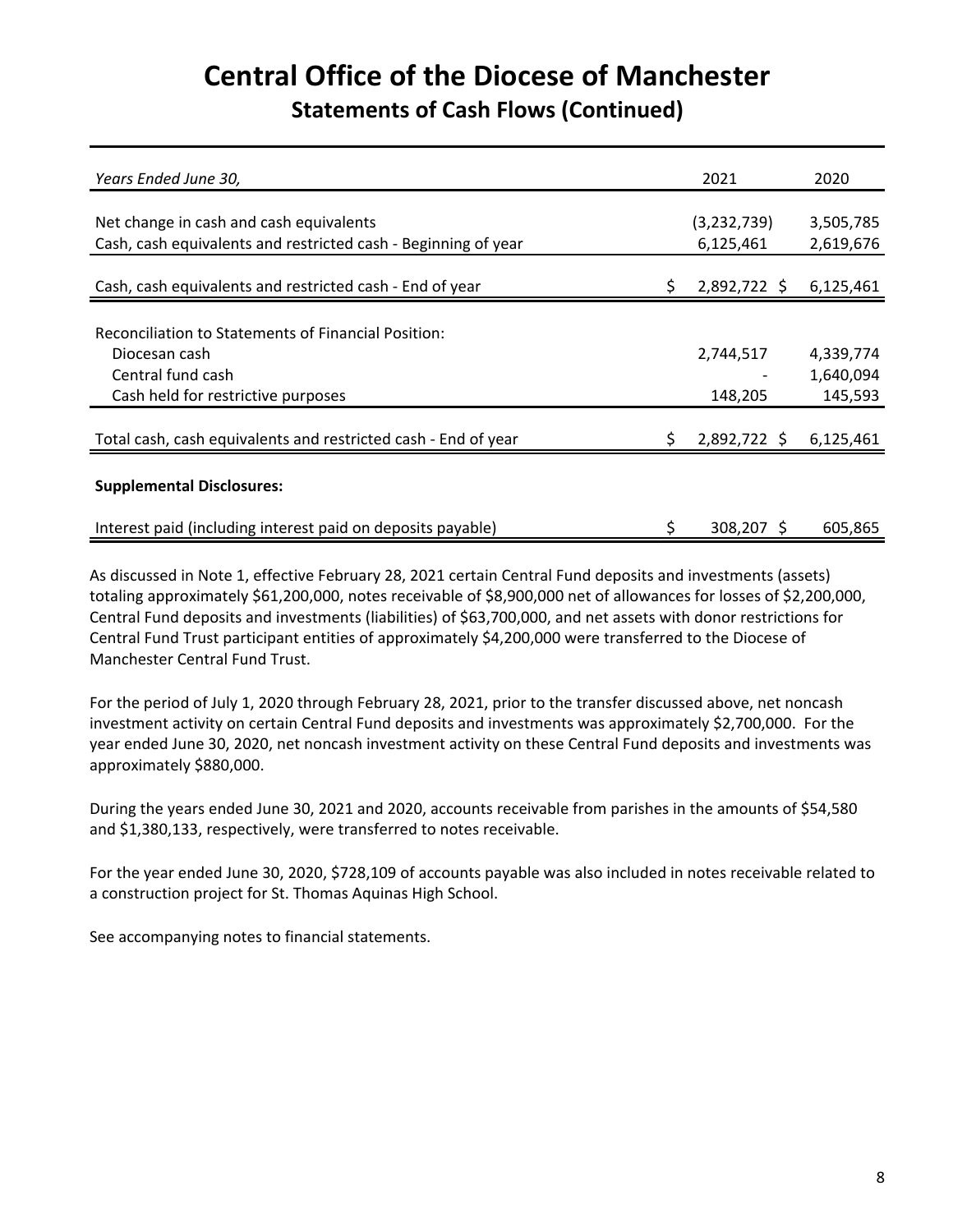#### **Note 1: Summary of Significant Accounting Policies**

The accompanying financial statements reflect the application of the accounting policies described in this note.

#### **Basis of Presentation**

According to the Code of Canon Law of the Roman Catholic Church, a diocese is a "portion of the people of God which is entrusted for pastoral care to the bishop" (Canon 369). A diocese is normally territorial and is divided into distinct parts called parishes (Canon 374). The territory of the Diocese of Manchester (the Diocese) encompasses the State of New Hampshire. Included in these financial statements are the assets, liabilities, net assets and financial activities of program offices and departments of the Diocese that are fiscally responsible to the Bishop, including the Operating Fund, Insurance Fund, and net assets with donor restrictions as described below, and referred to herein as the Central Office of the Diocese of Manchester (the Central Office). The Central Office provides certain programs and administrative support functions to parishes, schools, and cemeteries within this limited geographic region.

The Operating Fund includes program, administrative and support services of the Central Office which are comprised of canonical services, Catholic formation, development and communication, insurance, ministries, pastoral services, seminarian formation, other programs, and administrative support services. The Insurance Fund administers the insurance program for the Diocese of Manchester as described in Note 10. Revenues are derived primarily from assessments charged to the parishes and schools within the territory of the Diocese.

The accompanying financial statements exclude the assets, liabilities, net assets and financial activities of various parishes, schools, cemeteries, camps, Diocesan benefit plans, Aquinas House and Catholic Student Center, and other entities, except insofar as financial transactions have taken place between them and the Central Office. Although these entities are located in the territory of the Diocese, the entities maintain separate financial records and carry on their own services and programs. Effective February 28, 2021 the accompanying financial statements also exclude the assets, liabilities, net assets and financial activities of the Diocese of Manchester Central Fund Trust, a new entity, as described below.

Prior to February 28, 2021, certain assets, liabilities, and net assets formerly referred to as the "Central Fund" reported in the accompanying financial statements were held for the benefit of parishes, schools and cemeteries within the territory of the Diocese. The "Central Fund" managed deposits and investments as well as made loans for various parishes, schools and cemeteries within the territory of the Diocese as described in Notes 3 and 5. On August 19, 2020, the Diocese established the Diocese of Manchester Central Fund Trust, and on February 28, 2021 transferred approximately \$61,200,000 in Central Fund deposits and investments (assets), notes receivable of \$8,900,000 net of allowance for losses of \$2,200,000, Central Fund deposits and investments (liabilities) of \$63,700,000, and net assets with donor restrictions of approximately \$4,200,000 for Central Fund Trust participants to the new entity.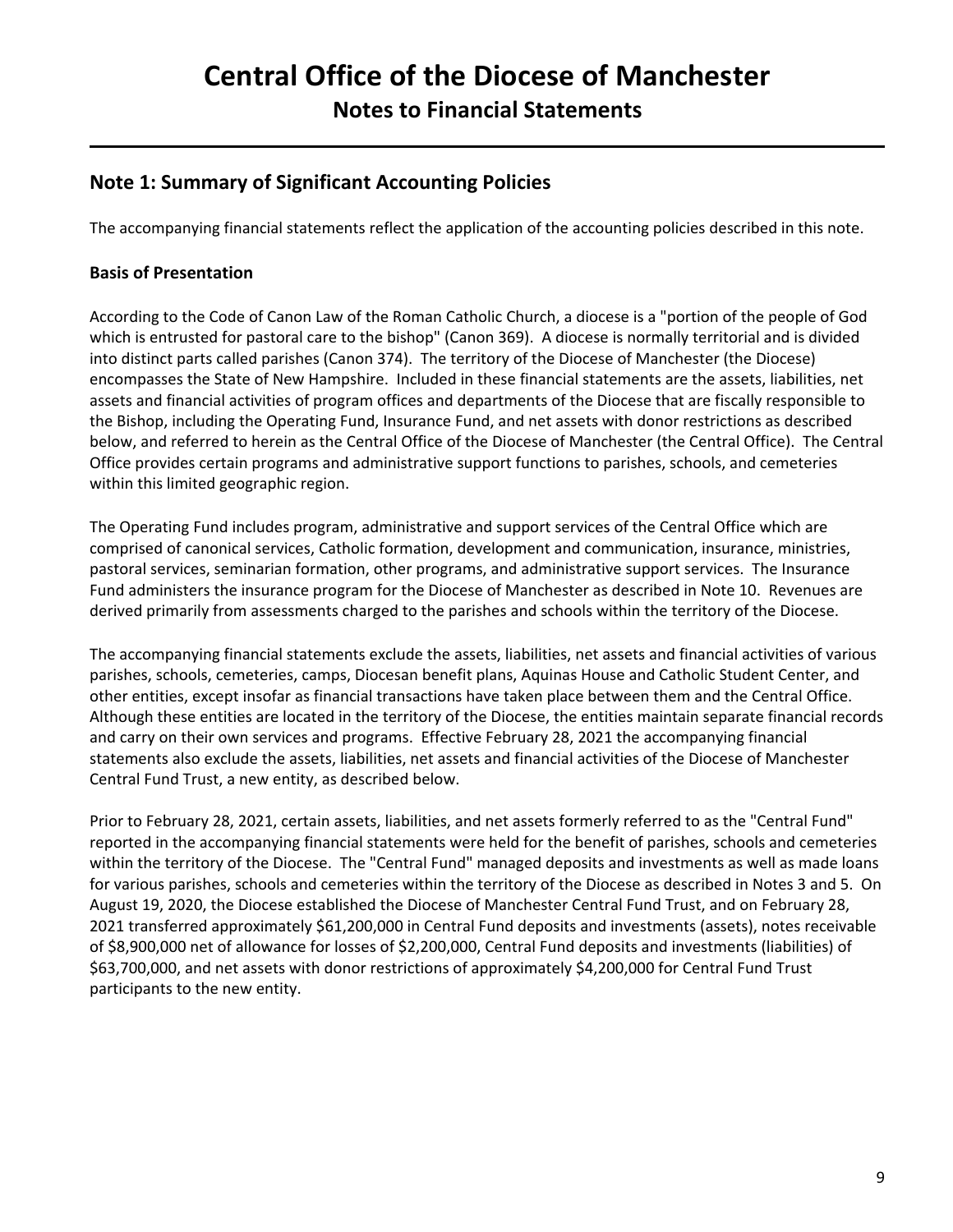#### **Note 1: Summary of Significant Accounting Policies** (Continued)

#### **Use of Estimates**

The preparation of financial statements in conformity with accounting principles generally accepted in the United States requires management to make estimates and assumptions that affect the reported amounts of assets and liabilities and disclosure of contingent assets and liabilities at the date of the financial statements and the reported amounts of changes in net assets during the reporting period. Actual results could differ from those estimates. Significant estimates used by the Central Office include those used to determine the projected retirement benefit obligation (Note 7), the liability for unpaid insurance claims (Note 10), losses on accounts, notes and insurance receivable (Notes 1, 3, and 10).

#### **Cash and Cash Equivalents**

For the purpose of the statements of cash flows, the Central Office considers certificates of deposit and other highly liquid debt instruments with a maturity of three months or less from the date of purchase to be cash equivalents.

The Central Office customarily maintains amounts on deposit in various bank accounts in excess of the Federal deposit insurance coverage amounts. Deposits totaling approximately \$2,420,000 (prior to outstanding items clearing the bank) at June 30, 2021 are not covered by Federal deposit insurance.

In addition to the above amounts on deposit, the Central Office reports certain cash equivalents managed by its investment advisors as investments and not as cash equivalents in the accompanying statements of financial position, since it is the Central Office's intention to invest these funds for long-term purposes. Cash and cash equivalents reported as investments totaling approximately \$1,332,000 at June 30, 2021 are not covered by Federal deposit insurance.

Cash and cash equivalents are included in the accompanying financial statements, as follows:

| As of June 30,                                                         |   | 2021         | 2020      |
|------------------------------------------------------------------------|---|--------------|-----------|
|                                                                        |   |              |           |
| Diocesan cash                                                          |   | 2,744,517 \$ | 4,339,774 |
| Central fund cash                                                      |   |              | 1,640,094 |
| Cash held for restrictive purposes                                     |   | 148,205      | 145,593   |
|                                                                        |   |              |           |
| Total cash reported on statements of financial position and cash flows |   | 2,892,722 \$ | 6,125,461 |
| Cash held in investment accounts (Note 13)                             |   | 1,587,299    | 3,665,772 |
|                                                                        |   |              |           |
| Total                                                                  | ς | 4,480,021    | 9,791,233 |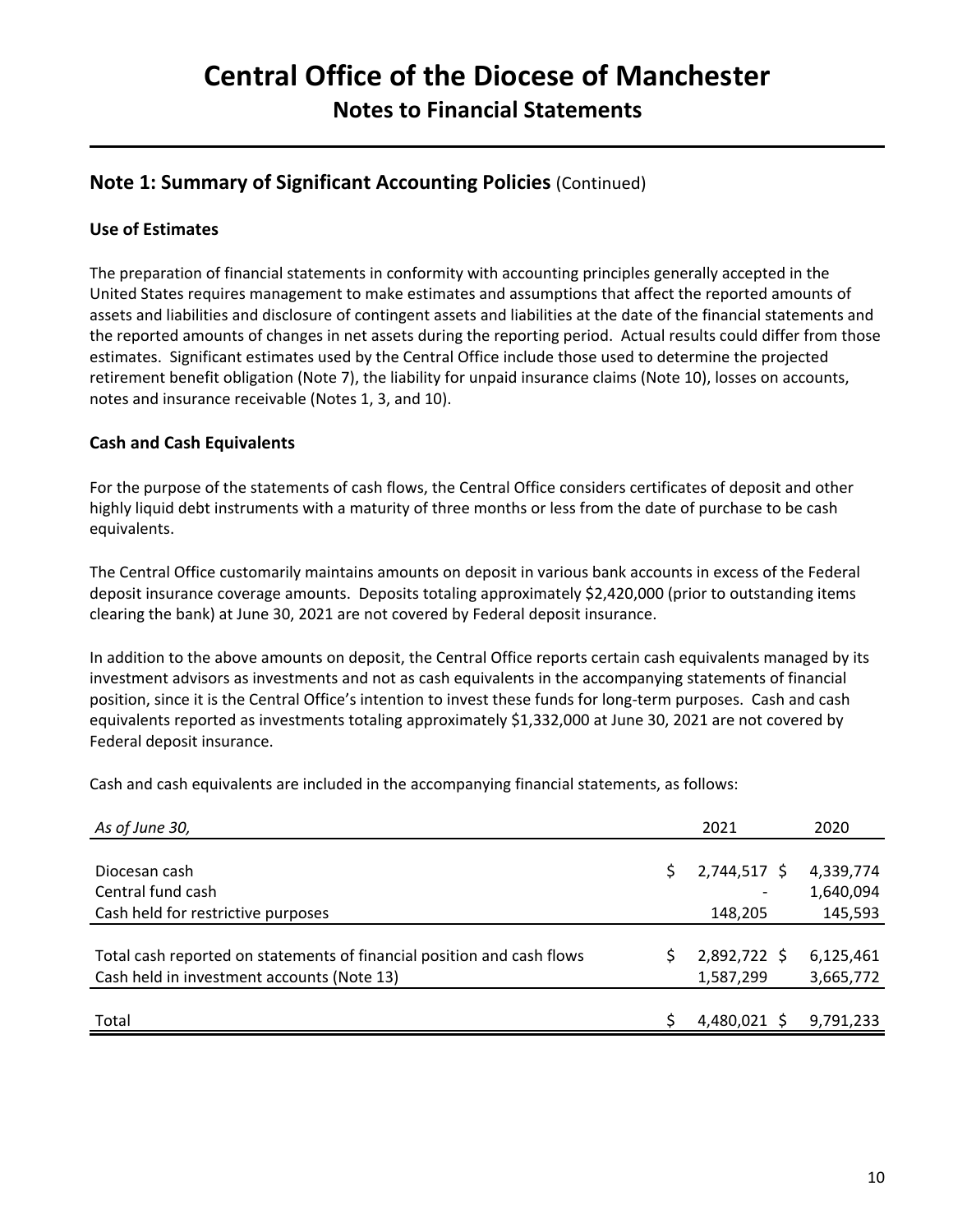#### **Note 1: Summary of Significant Accounting Policies** (Continued)

#### **Receivables**

#### *Accounts receivable*

Accounts receivable are reported at estimated net collectible amounts. The accounts receivable arise in the normal course of the operation of the Central Office and are primarily due from parishes and schools within the territory of the Diocese. Credit is generally extended on a short-term basis; thus, accounts receivable do not bear interest. The Central Office periodically reviews the outstanding accounts receivable for the purposes of establishing an allowance for uncollectible accounts based on the average bad debt write-offs experienced in the past and its current knowledge of the accounts. It is management's policy to convert delinquent accounts receivable to notes receivable or, in rare circumstances, to charge off uncollectible accounts receivable when management determines the receivable will not be collected. Accounts receivable at June 30, 2021 and 2020 are reported net of an allowance for uncollectible accounts of \$269,444 and \$345,034, respectively. The accounts receivable at June 30, 2019 was \$3,005,708, net of an allowance for uncollectible accounts of \$634,341. During the years ended June 30, 2021 and 2020, accounts receivable from parishes in the amount of \$54,580 and \$1,380,133, respectively, were transferred to notes receivable. Aggregate accounts receivable past due 90 days or more were approximately \$463,000 and \$780,000 as of June 30, 2021 and 2020, respectively. Delinquency status is based on normal credit terms. The Central Office does not generally require collateral for the extension of credit.

#### *Notes receivable*

Notes receivable from various parishes, cemeteries, and schools within the territory of the Diocese are unsecured and are reported at their unpaid principal balances, less an allowance for losses. However, if property of an entity within the territory of the Diocese were to be liquidated, proceeds from the sale of the assets would be required to be applied to any outstanding balance on notes receivable, including any accounts receivable, due to the Central Office.

Interest on notes receivable is recognized over the term of the loan and is calculated using either the simple interest method or the amortization method on principal amounts outstanding. Interest rates are reviewed by management every six months with any changes effective January 1 and July 1 each fiscal year. Interest was charged at the rate of 3.95% for the year ended June 30, 2021, 4.5% for the period January 1, 2020 - June 30, 2020 and 4.85% for the period July 1, 2019 - December 31, 2019. Interest income was \$344,247 and \$366,853 for the years ended June 30, 2021 and 2020, respectively. Certain notes are non-interest bearing or are at a reduced rate of interest. These notes generally have been recorded net of applicable discounts to reflect the present value of the notes, based on the interest rates normally charged on other notes.

The Central Office has been willing, under appropriate circumstances, to make concessions for borrowers whose payments were not current or to refinance outstanding obligations. At the time of restructuring, the loan is evaluated for an allowance for credit losses. The Central Office continues to specifically reevaluate the loan in subsequent periods, regardless of the borrower's performance under the modified terms. There were no troubled debt restructurings for the years ended June 30, 2021 and 2020.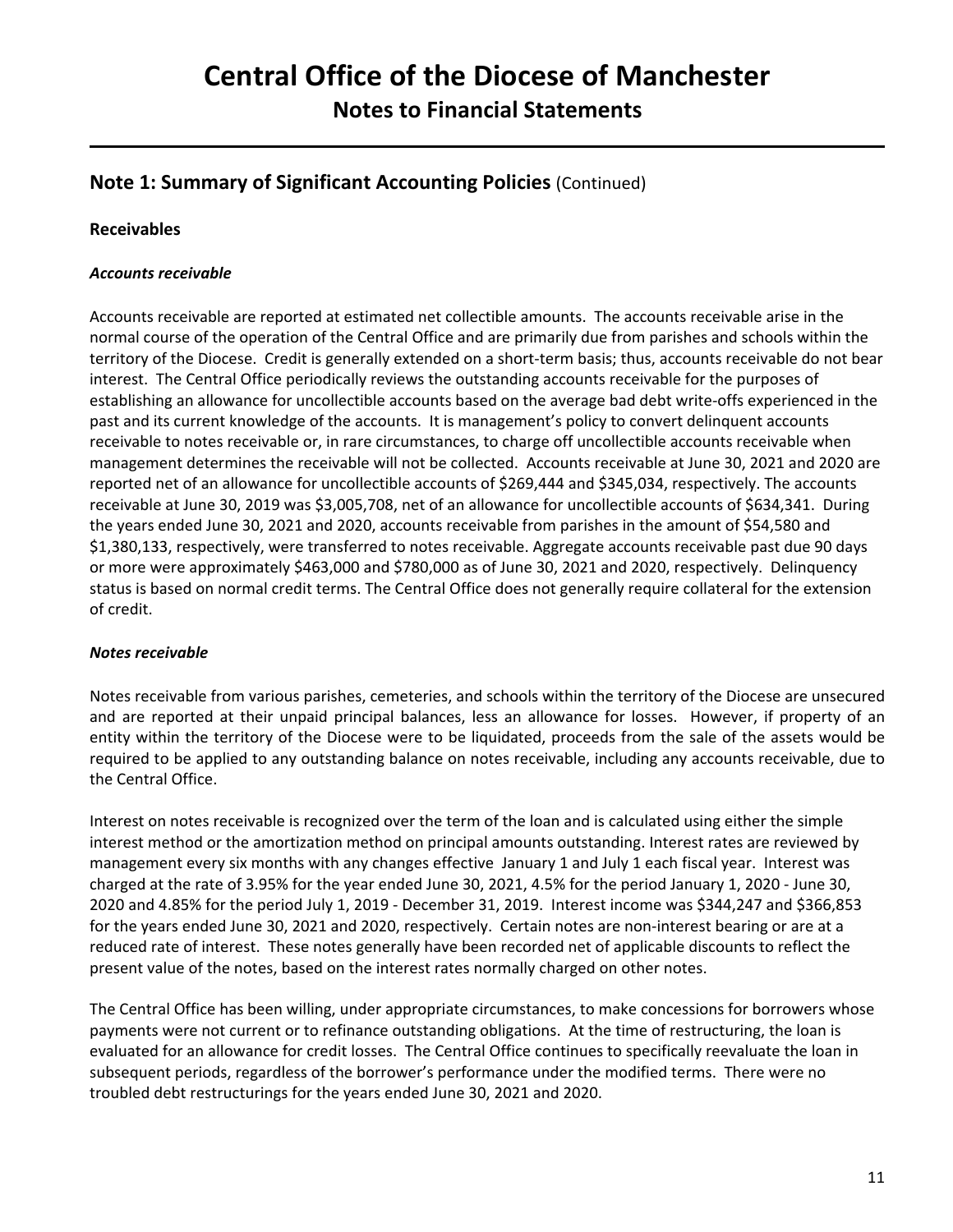#### **Note 1: Summary of Significant Accounting Policies** (Continued)

#### **Receivables** (Continued)

Notes receivable are evaluated for impairment annually and are placed on non-accrual status on a case-by-case basis. Interest income on non-accrual loans is recognized only to the extent that cash payments are received. Loans are classified as impaired when they are greater than 60 days past due, on non-accrual status, or additional borrowing is needed due to operational deficits. Generally, loans are restored to performing status when the obligation is brought current, has performed in accordance with contractual terms for a reasonable period of time as determined by the Central Office, and the ultimate collectability of the total contractual principal and interest is no longer in doubt.

The Central Office reviews each outstanding note receivable and has provided an allowance for losses at a level that the Central Office believes to be representative of inherent losses estimated on the basis of factors, such as the risk characteristics of the borrower, average historical bad debt write-offs, and current economic conditions that may affect the borrower's ability to pay. Delinquency status is determined based on contractual terms. It is the Central Office's policy to charge off uncollectible notes receivable when management determines the receivable will not be collected. Additionally, on the aggregate remaining balance of notes receivable the Central Office estimates an additional allowance covering those amounts not specifically identified (see Note 3).

#### **Investments**

Investments represent marketable securities, as well as units owned in a hedge fund portfolio. Investments in marketable securities are valued at their fair values in the statements of financial position. The measurement of fair value is made using the fair value hierarchy established under current accounting standards (Note 13). Net asset value (NAV) is used as a practical expedient to estimate fair value of the hedge funds (Note 13).

Net investment return is reported in the statements of activities and consists of interest and dividend income, realized and unrealized capital gains and losses, less investment expenses. For purposes of determining realized gains and losses, the cost of securities sold is based on a trade-date basis.

#### **Fixed Assets**

It is the Central Office's policy to capitalize fixed assets with a cost of at least \$2,500. Lesser amounts are charged to operations.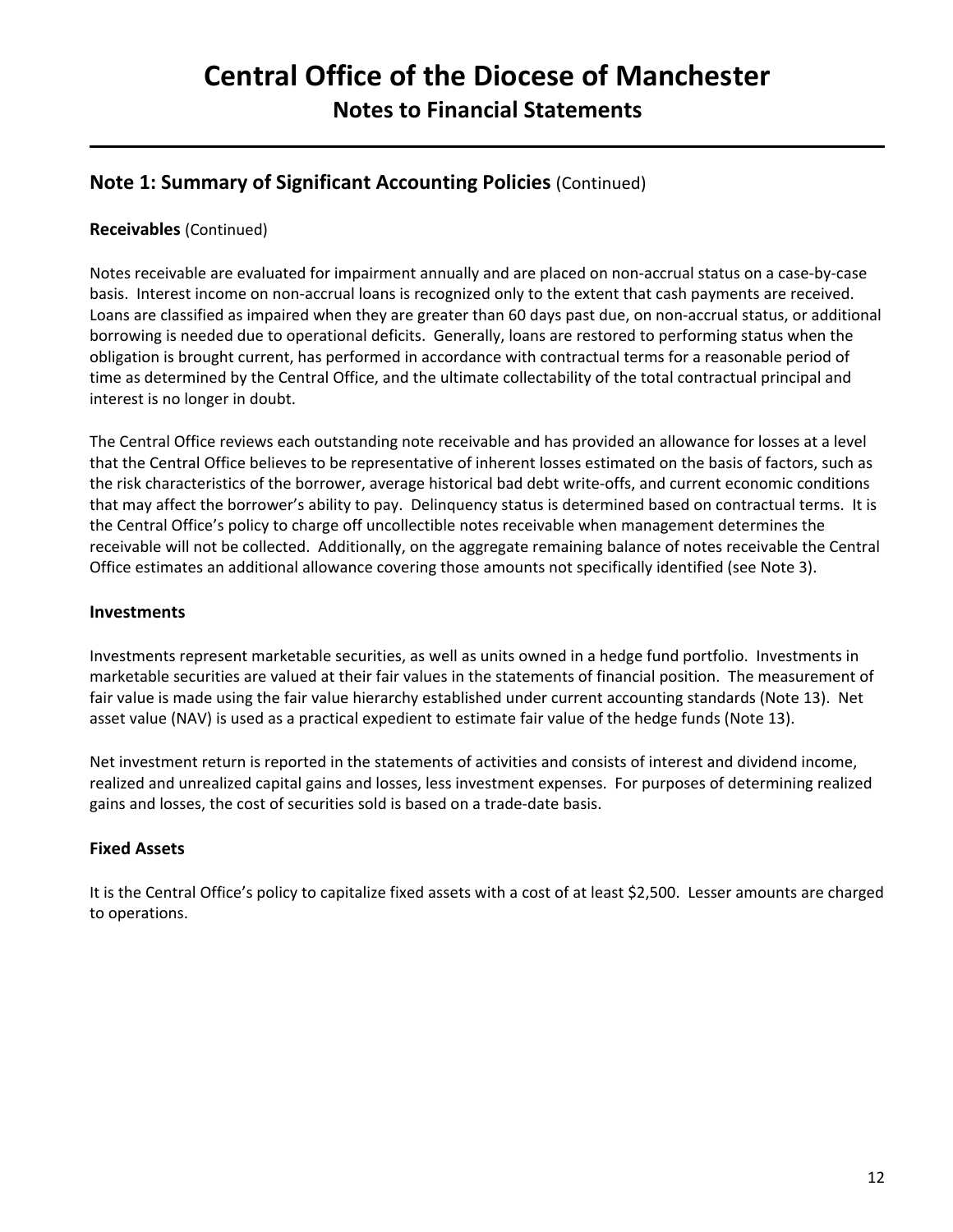#### **Note 1: Summary of Significant Accounting Policies** (Continued)

#### **Fixed Assets** (Continued)

Fixed assets are recorded at cost, if purchased, or at estimated fair market value as of the date of donation, if donated. The composition of net fixed assets at June 30, 2021 and 2020 is, as follows:

|                                 | 2021             | 2020      |
|---------------------------------|------------------|-----------|
|                                 |                  |           |
| Land                            | \$<br>$2,129$ \$ | 2,129     |
| <b>Buildings</b>                | 651,646          | 651,646   |
| <b>Building improvements</b>    | 1,572,051        | 1,545,129 |
| Furniture and other equipment   | 345,550          | 383,438   |
| Computer equipment and software | 369,971          | 363,330   |
|                                 | 2,941,347        | 2,945,672 |
| Less: accumulated depreciation  | 2,449,131        | 2,387,977 |
|                                 |                  |           |
| Fixed assets, net               | $492,216$ \$     | 557,695   |

The Central Office provides for depreciation on the straight-line method by charges to income in amounts estimated to amortize the cost or donated value of the assets over the periods of their useful lives.

Depreciation expense was \$93,082 and \$97,193 during 2021 and 2020, respectively.

Included in fixed assets in the accompanying statements of financial position are assets with a net book value of \$114,991 and \$132,629 as of June 30, 2021 and 2020, respectively, which are restricted by the donor for use as the Bishop's residence.

#### **Restricted Support**

Net assets, revenues, gains and losses are classified based on the existence or absence of donor or grantorimposed restrictions. Accordingly, net assets and changes therein are classified and reported, as follows:

*Net Assets Without Donor Restrictions* – Net assets available for use in general operations and not subject to donor (or certain grantor) restrictions. Net assets without donor restrictions include both undesignated and designated net assets, which are revenues not restricted by outside sources and revenues designated by the Central Office for special purposes and their related expenses.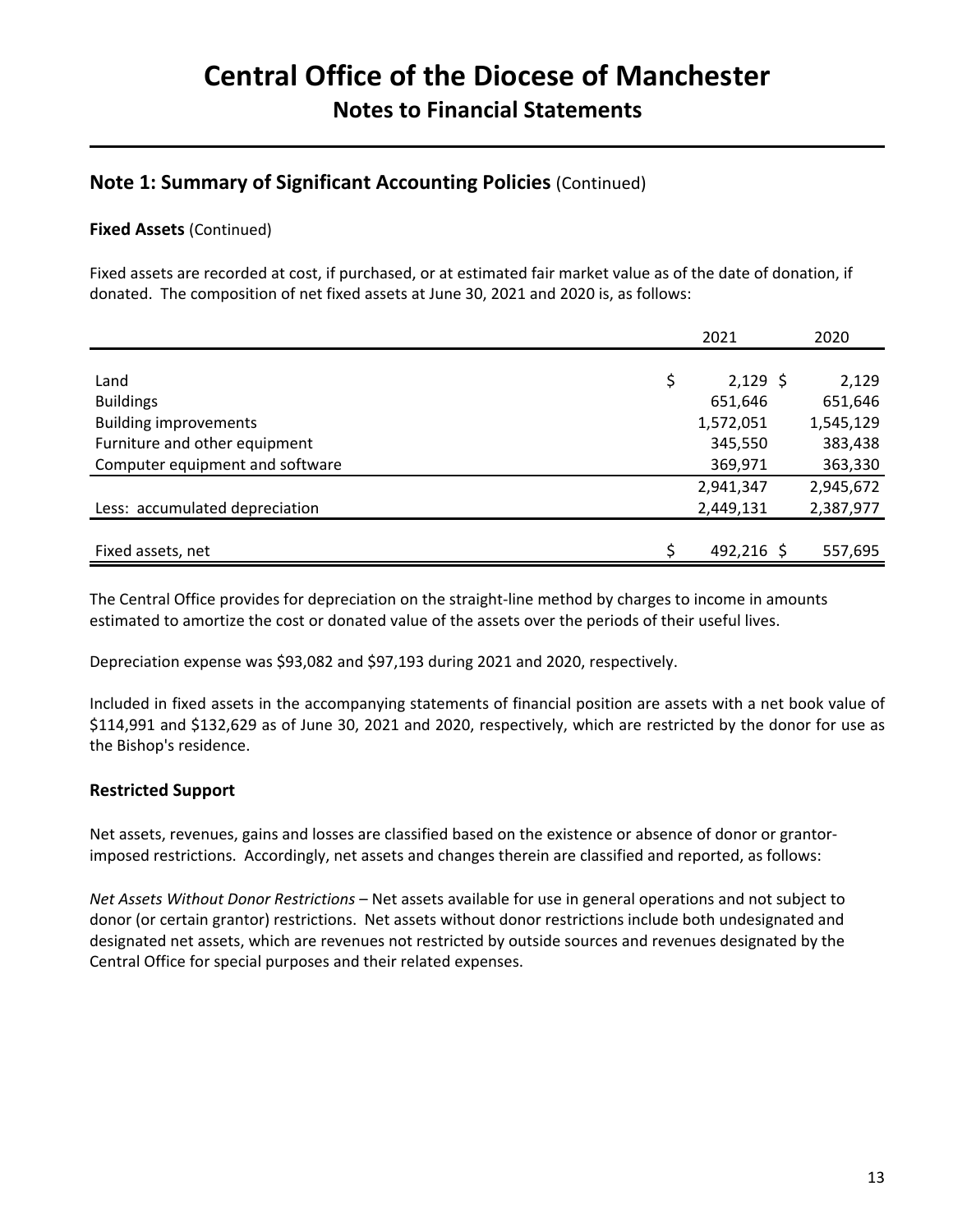#### **Note 1: Summary of Significant Accounting Policies** (Continued)

#### **Restricted Support** (Continued)

*Net Assets with Donor Restrictions* – Net assets subject to donor- or certain grantor-imposed restrictions. Some donor-imposed restrictions are temporary in nature, such as those that will be met by the passage of time or other events specified by the donor. Other donor-imposed restrictions are perpetual in nature, where the donor stipulates that resources be maintained in perpetuity. Donor- imposed restrictions are released when a restriction expires, that is, when the stipulated time has elapsed, when the stipulated purpose for which the resource was restricted, has been fulfilled, or both. Restricted contributions that are received and utilized in accordance with donor stipulations in the same year are reported as contributions without donor restrictions. The Central Office follows a similar policy for investment return on these funds.

Designated net assets have been designated by the Central Office for the following purposes at June 30, 2021 and 2020:

|                                          | 2021                 | 2020      |
|------------------------------------------|----------------------|-----------|
|                                          |                      |           |
| Priest housing                           | \$<br>1,899,779 \$   | 1,989,830 |
| School education fund                    | 327,862              | 322,651   |
| Priests continuing formation             | 1,312,319            | 1,008,329 |
| Medical needs of priests                 | 883,596              | 759,786   |
| Worship and world youth day              | 10,070               | 10,070    |
| Campus ministry                          | 124,925              | 124,925   |
| Youth ministry                           | 442,705              | 442,705   |
| St. Joseph Cathedral                     | 40,716               | 40,716    |
| Sick Priests fund                        | 278,063              | 231,925   |
| Permanent Deaconate Continuing Formation | 1,552,331            | 1,129,180 |
|                                          |                      |           |
| Total                                    | \$<br>$6,872,366$ \$ | 6,060,117 |

Net assets with donor restrictions as of June 30, 2021 and 2020 are restricted for the following purposes:

|                                  | 2021                 | 2020      |
|----------------------------------|----------------------|-----------|
|                                  |                      |           |
| <b>Seminarians</b>               | \$<br>$96,087$ \$    | 80,144    |
| Missionary support               | 883,227              | 903,961   |
| Parish masses                    | 437,520              | 368,320   |
| Sick Priests fund                | 1,142,759            | 953,145   |
| Education                        |                      | 510,378   |
| Non-capital purposes             | 291,011              | 209,395   |
| For specific geographical region | 141,939              | 159,366   |
| Other various purposes           | 273,719              | 268,053   |
|                                  |                      |           |
| Total                            | \$<br>$3,266,262$ \$ | 3,452,762 |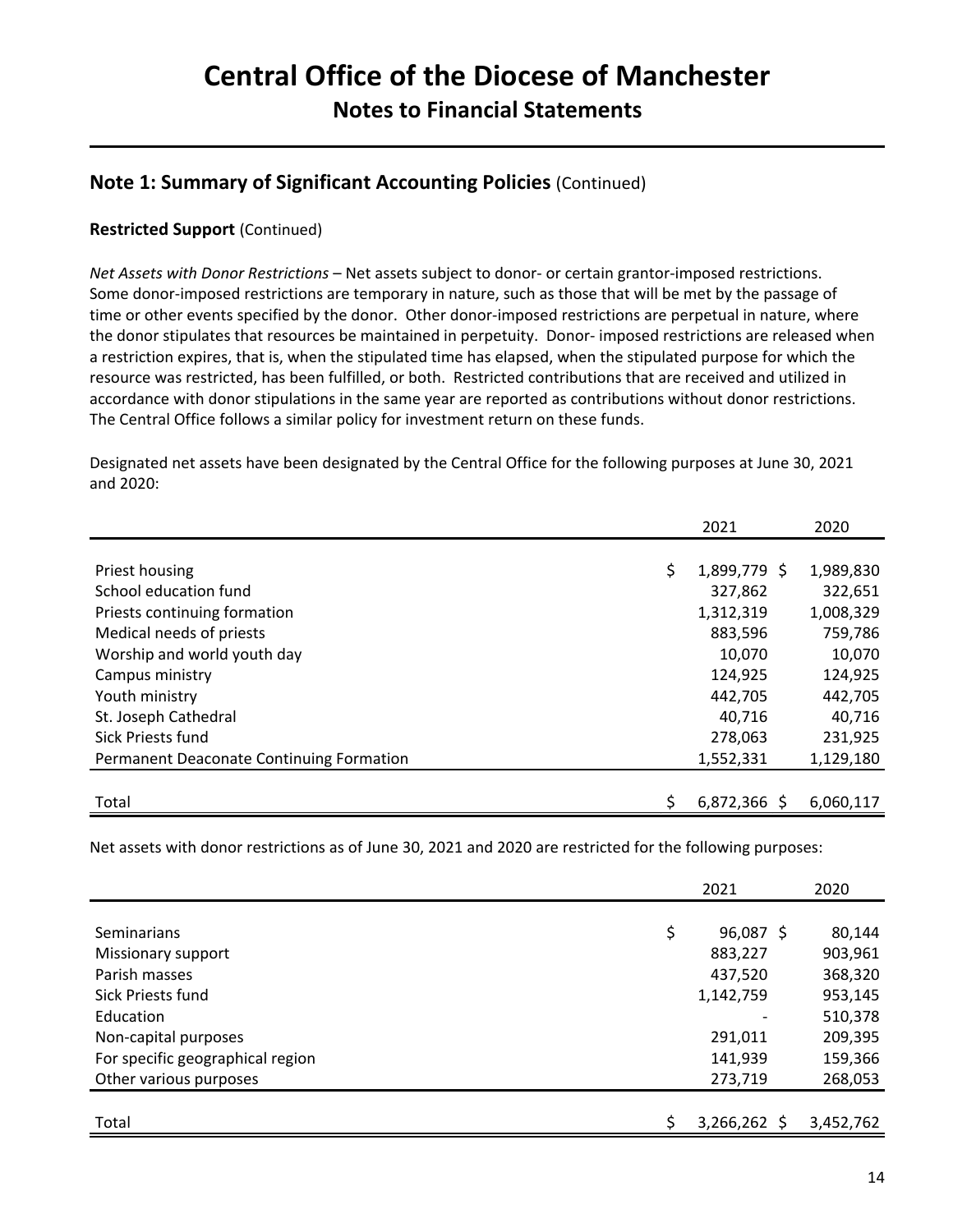#### **Note 1: Summary of Significant Accounting Policies** (Continued)

#### **Restricted Support** (Continued)

Endowments restricted in perpetuity (including amounts above the original gift amount of \$6,894,679 in 2021 and \$8,474,047 in 2020):

|                                                                    |     | 2021                     | 2020       |
|--------------------------------------------------------------------|-----|--------------------------|------------|
|                                                                    |     |                          |            |
| Missionary, Catholic education, retired priests and parish support | Ś   | $6,317,764$ \$           | 5,575,826  |
| Seminarians                                                        |     | 751,158                  | 751,253    |
| Care of gravesites                                                 |     |                          | 48,405     |
| Sick Priests fund                                                  |     | 2,574,746                | 2,165,365  |
| Scholarships, education and tuition                                |     | 1,800,133                | 3,192,577  |
| Care of needy                                                      |     |                          | 17,131     |
| General purposes for specific parishes                             |     |                          | 1,098,467  |
| Other various purposes                                             |     | 203,481                  | 269,646    |
|                                                                    |     |                          |            |
| Total                                                              | \$. | 11,647,282 \$ 13,118,670 |            |
|                                                                    |     |                          |            |
| Total net assets with donor restrictions                           | S.  | 14,913,544 \$            | 16,571,432 |

#### **Functional Allocation of Expenses**

The costs of providing various programs and other activities have been summarized on a functional basis in the accompanying statements of activities. The statements of functional expenses presents the natural classification detail of expenses by function. Accordingly, certain costs have been allocated among the program and other activities as benefited.

The Central Office allocates the salary of each Diocesan employee to various salary expense classifications. This allocation is based on an estimate made by management of the percentage of time each individual devotes to each type of service. The percentages used to allocate salaries in each year vary depending upon the Central Office's estimate. The Central Office also allocates administrative expenses to the various programs based on estimates of square footage and number of employees.

#### **Federal and State Income Taxes**

The Diocese is exempt from Federal and state income taxes under the provisions of Section 501(c)(3) of the Internal Revenue Code. The Diocese must, however, pay income taxes on the net profit from its unrelated business activities, if any.

The Central Office recognizes the tax benefit of an uncertain tax position only if management determines that it is more likely than not that the tax position would be sustained upon examination by taxing authorities based on the technical merit of the position. Management has determined that through June 30, 2021, the Central Office did not take any material tax positions which meet the criteria for recognition.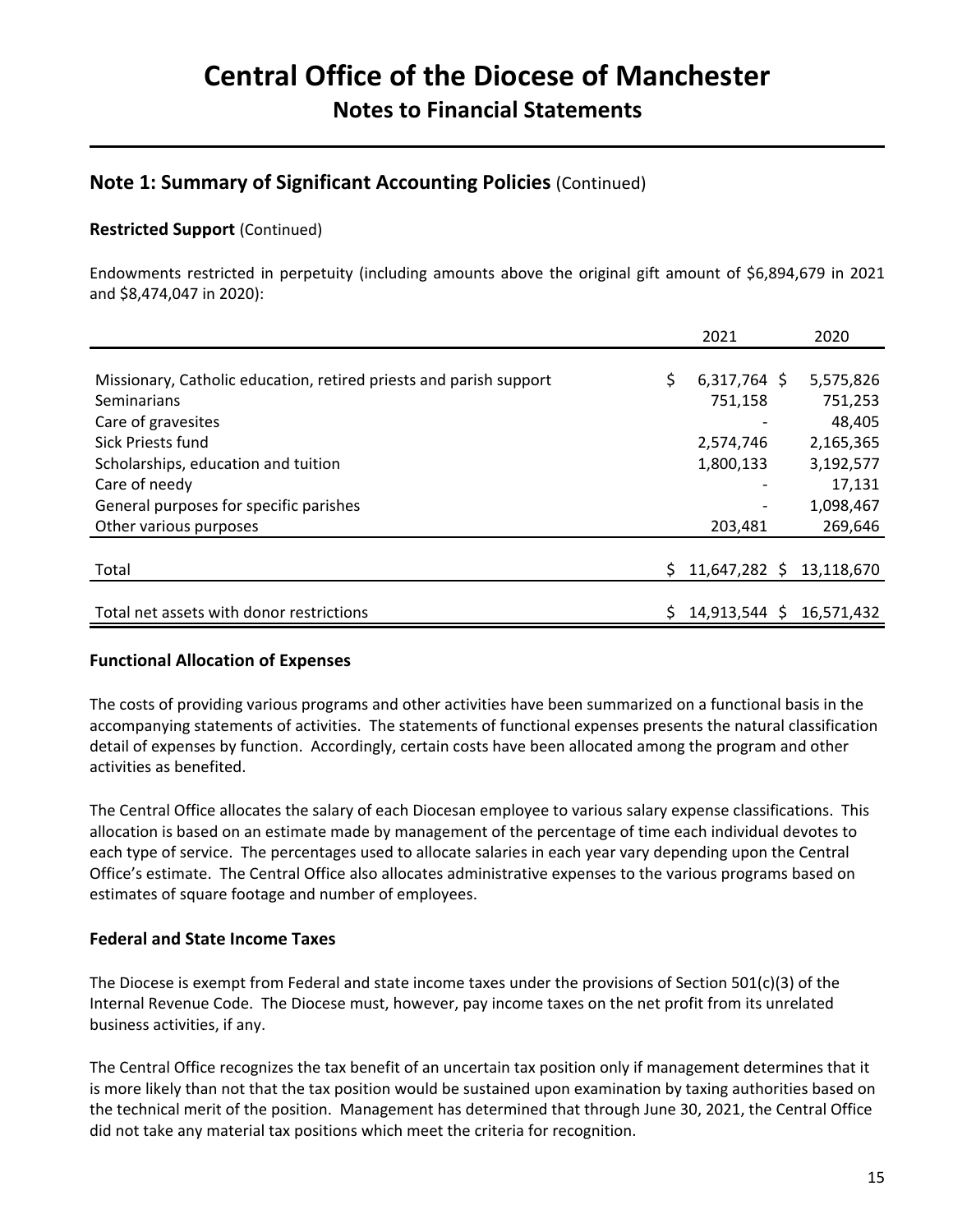#### **Note 1: Summary of Significant Accounting Policies** (Continued)

#### **Revenue Recognition**

#### *Assessments*

The Central Office provides administrative services throughout the fiscal year for parishes and schools within the territory of the Diocese. There is one performance obligation, which is to provide administrative services. Revenue is recognized over time because the parishes and schools simultaneously receive and consume the services provided by the Central Office. The passage of time is used as management considers that to be the best available measure of progress on the Diocese's delivery of services. At the beginning of each fiscal year, the Central Office determines the annual assessment fees (Development Fund, Permanent Deacon, Priest Retirement, Cathedraticum, Sick Priests Fund, and Catholic Schools) to each parish and school within the territory of the Diocese of Manchester as permitted by Cannon law. Statements are sent to parishes and schools on a monthly basis.

#### *Insurance programs*

The Central Office acts on behalf of participating parishes, schools and other entities within the territory of the Diocese to provide adequate property and casualty insurance coverage. The arrangements with the covered entities contain one performance obligation, which is providing insurance coverage. At the beginning of each fiscal year, the fiscal year's property and casualty insurance coverage is billed at rates set by the Central Office. Revenue from the insurance program is recognized over time because the participant simultaneously receives and consumes the benefit provided by the Central Office. Changes to coverage are recognized in the month the Central Office is notified of the change.

#### *Nature, amount, timing and uncertainty of revenue*

The Central Office has determined that the nature, amount, timing, and uncertainty of assessments and insurance program revenue and cash flows are most significantly affected by the financial position of the parishes, schools and other entities within the Diocese of Manchester's territory. Adverse changes in the local economy may have an adverse impact on the ability of these parishes, schools and other entities to pay the Central Office.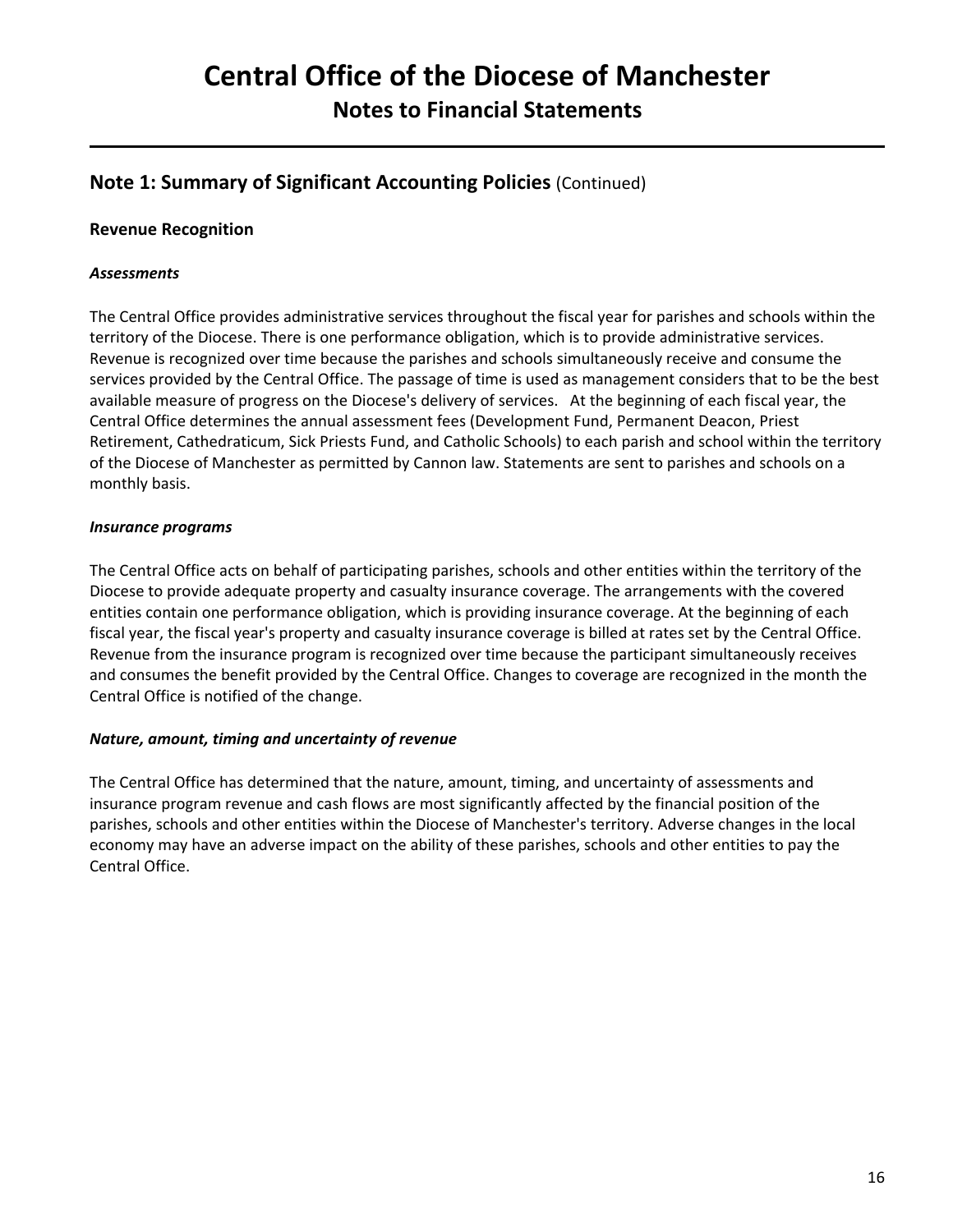#### **Note 1: Summary of Significant Accounting Policies** (Continued)

#### **Revenue Recognition** (Continued)

#### *Donations and pledges*

Donations received, including unconditional promises to give, are recognized as revenue in the period received at fair value. Conditional donations, that is, those with a measurable performance or other barrier and a right of return, are not recognized until the conditions on which they depend have been met. Any funding received prior to overcoming the barrier is recorded as a refundable advance on the statements of financial position. The Central Office reports gifts of cash and other assets as contribution revenue with donor restrictions, if they are received with donor stipulations that limit the use of the donated assets. When a donor restriction expires, that is, when a stipulated time restriction ends or purpose restriction is accomplished, net assets with donor restrictions are reclassified to net assets without donor restrictions and reported in the statements of activities as net assets released from restrictions. Support, as well as any related investment income, that is restricted by the donor is reported as an increase in net assets without donor restrictions if the restriction expires in the reporting period in which the support is recognized.

The Central Office reports gifts of land, buildings and equipment as contribution revenue without donor restrictions unless explicit donor stipulations specify how the donated assets must be used. Gifts of long-lived assets with explicit restrictions that specify how the assets are to be used and gifts of cash or other assets that must be used to acquire long-lived assets are reported as contribution revenue with donor restrictions. Absent explicit donor stipulations about how long those long-lived assets must be maintained, the Central Office reports expirations of donor restrictions when the donated or acquired long-lived assets are placed in service.

#### **Changes in Accounting Principles**

In May 2014, the Financial Accounting Standards Board (FASB) issued Accounting Standards Update (ASU) No. 2014-09, *Revenue from Contracts with Customers* (Topic 606). The core principle of the guidance in the ASU is that an entity should recognize revenue to depict the transfer of promised goods or services to customers in an amount that reflects the consideration to which the entity expects to be entitled in exchange for those goods or services. The Central Office adopted this guidance as of July 1, 2020. The Central Office applied Topic 606 on a modified retrospective basis and elected the practical expedient provided in 606, under which an entity need not restate contracts that begin and are completed within the same annual reporting period. The adoption of this ASU did not have an effect on the Central Office's financial statements and resulted in no cumulative adjustments for prior periods. The Central Office did not identify any changes in the timing of revenue recognition when considering the amended accounting guidance. The Central Office included additional disclosures as required by the guidance. Management believes the standard improves the usefulness and understandability of the Central Office's financial reporting.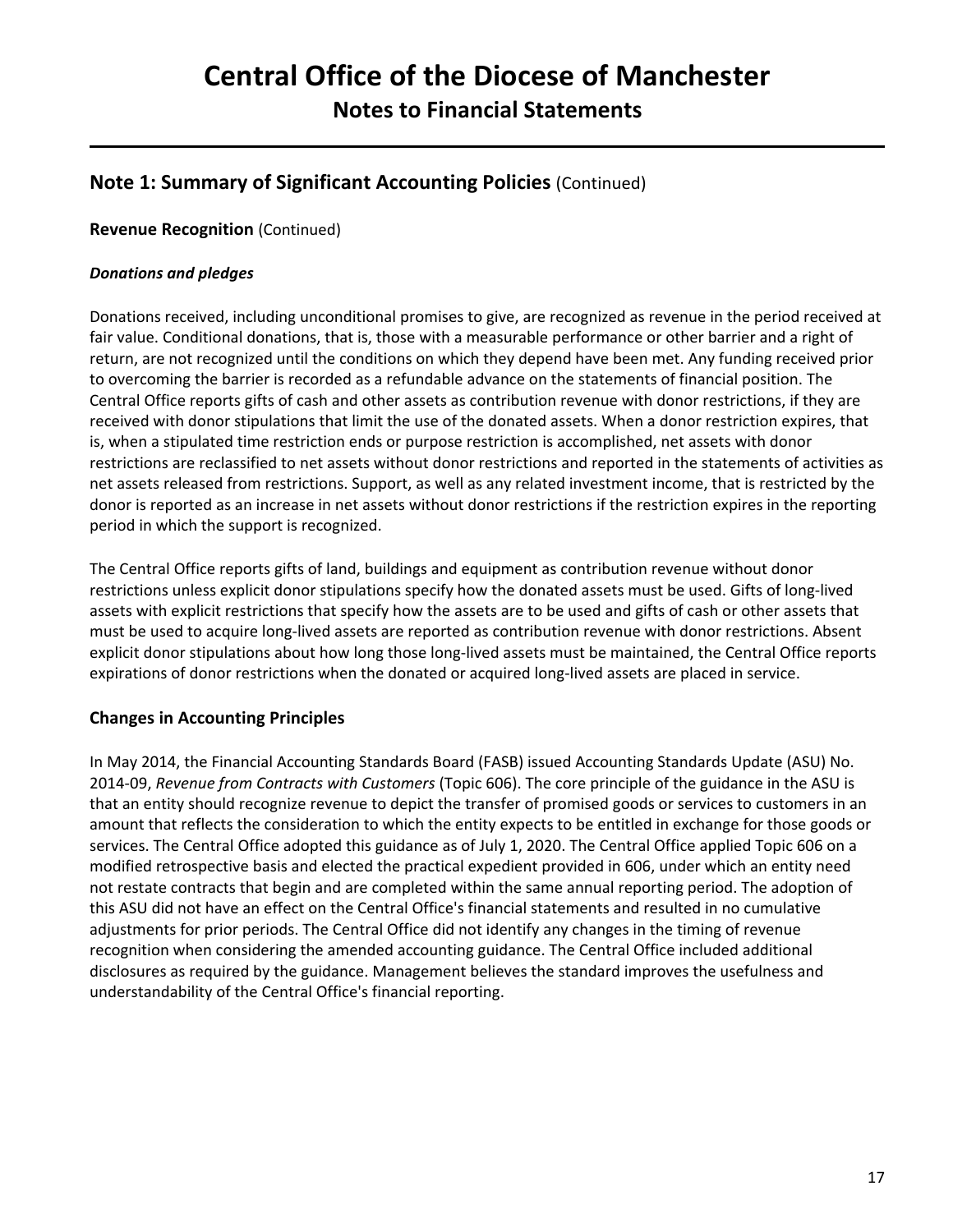#### **Note 1: Summary of Significant Accounting Policies** (Continued)

#### **Changes in Accounting Principles** (Continued)

In August 2018, the FASB issued ASU No. 2018-13, *Fair Value Measurement* (Topic 820), which amended disclosure requirements for level 3 fair value measurements. The amendments are effective for fiscal years beginning after December 15, 2019. The Central Office adopted this guidance, effective July 1, 2020. The Central Office applied this guidance on a retrospective basis. The amendments removed the requirement for the Central Office to include a rollforward disclosure of its level 3 fair value measurements. There was no change to reported assets, liabilities, net assets, revenues, expenses or change in net assets for either period presented in the accompanying financial statements as a result of adopting this standard. The Central Office believes the new accounting guidance improves the disclosures for the primary users of the financial statements.

#### **Note 2: Investments**

The Central Office invests in marketable securities and hedge funds, primarily consisting of cash and cash equivalents, equities, fixed income securities, and alternative investments.

The Central Office's policy is to invest in a manner consistent with teachings of the Roman Catholic Church, as expressed in guidelines published by the US Conference of Catholic Bishops, in order to preserve capital and realize a sufficient return with minimal risk. In general, the Central Office's current policy is to maintain the following allocations:

| Equity securities - domestic                           | 10% - 40%     |
|--------------------------------------------------------|---------------|
| Equity securities - international and emerging markets | 10% - 30%     |
| Fixed income securities                                | $30\% - 38\%$ |
| Alternate investments                                  | 5% - 25%      |
| Private equities                                       | $0\% - 10\%$  |
| Cash and cash equivalents                              | .5% - 5%      |

The Diocese is the sole remainder beneficiary of an irrevocable charitable remainder trust. Under the terms of the trust, the income beneficiaries of the trust receive a unitrust amount equal to 8% of the fair market value of the trust assets determined annually, paid in equal monthly installments. Upon the death of the surviving income beneficiary, the trustee is to distribute all remaining principal and income of the trust to the Diocese to be used to establish a scholarship fund to benefit students in Catholic regional schools within New Hampshire. The net present value of the beneficial interest in the trust is included in Diocesan investments in the accompanying financial statements using an assumed rate of return of 4.65% in 2021 and 4.15% in 2020, and discounted at 2.65% in 2021 and 2.45% in 2020 (\$1,800,133 and \$1,299,578 at June 30, 2021 and 2020, respectively). The fair value of the trust assets was \$2,219,096 and \$2,153,293 at June 30, 2021 and 2020, respectively.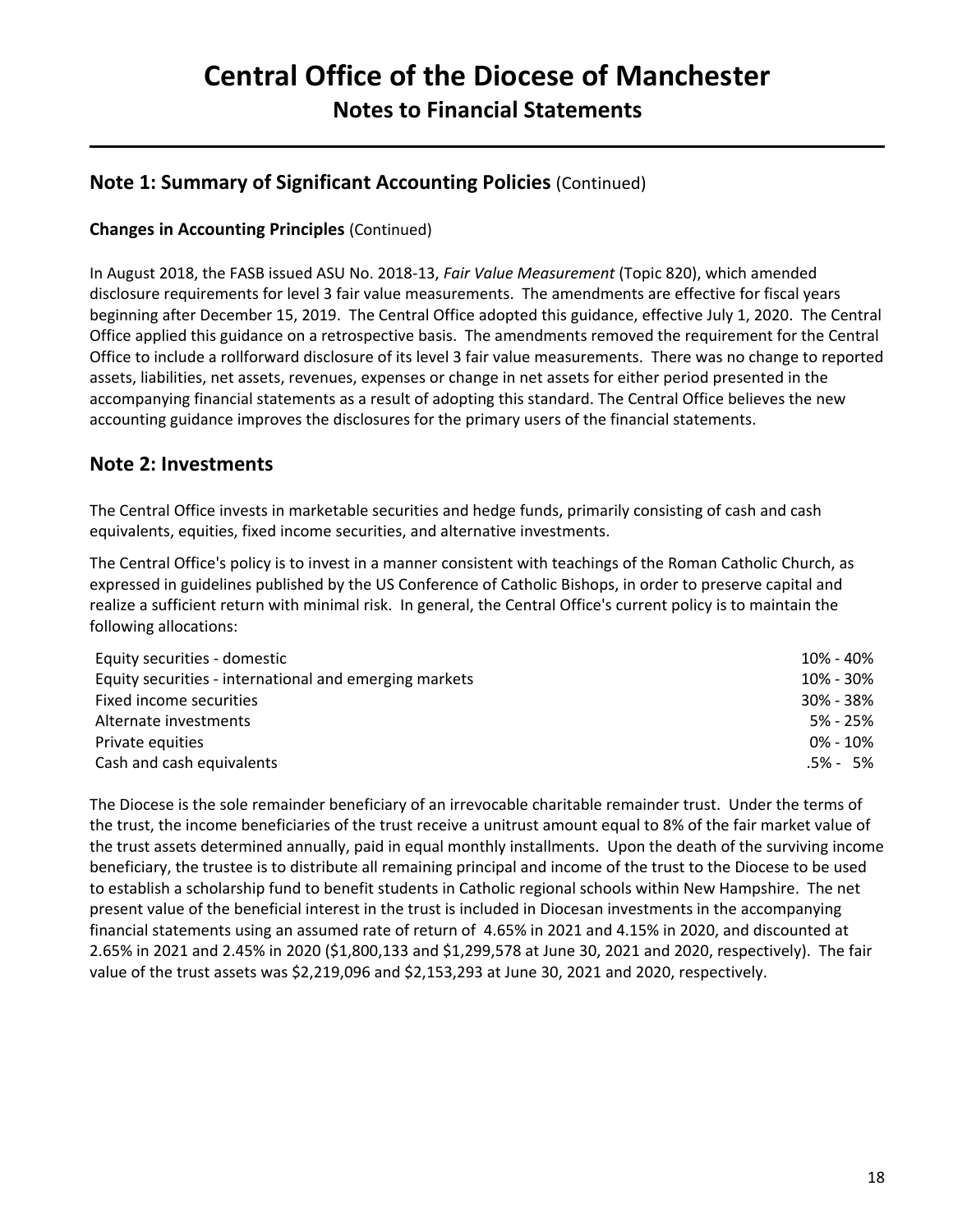#### **Note 2: Investments** (Continued)

Investments are included in the accompanying financial statements, as follows:

| $$5,5550,245$ $$28,596,228$ |
|-----------------------------|
| 66,947,417                  |
|                             |
| 55,550,245 \$ 95,543,645    |
|                             |
|                             |

| As of June 30,                                                                                                                  | 2021                                  | 2020                             |
|---------------------------------------------------------------------------------------------------------------------------------|---------------------------------------|----------------------------------|
| Dividends, interest and other income<br>Investment fees paid, net of management fee income<br>Net realized and unrealized gains | 1,441,732 \$<br>149,520<br>12,881,029 | 1,835,706<br>20,981<br>(27, 894) |
| Total                                                                                                                           | 14,472,281 \$ 1,828,793               |                                  |

See Note 13 for fair value measurements and the fair value of investments classified by major type.

Investment income is accounted for in the fund holding the assets, except for certain income from the investment of donor restricted funds, which is accounted for as revenue with donor restrictions. The Central Office follows the guidance established by the Financial Accounting Standards Board when accounting for losses in donor-designated endowment funds (see Note 14).

As described in Note 1, effective February 28, 2021 deposits and investments of approximately \$61,200,000 held in the former "Central Fund" were transferred to a new entity, the Diocese of Manchester Central Fund Trust.

#### **Note 3: Notes Receivable**

In assessing performance of notes receivables on an annual basis, the Central Office considers notes receivable less than 30 days past due to be current and classified as performing. The Central Office also classifies loans which have contractual terms that require no payments in a given year as current and performing. Performing notes receivables as of June 30, 2021 and 2020 were \$4,202,928 and \$14,893,652, respectively. Non-performing notes receivables as of June 30, 2021 and 2020 were \$0 and \$924,927, respectively.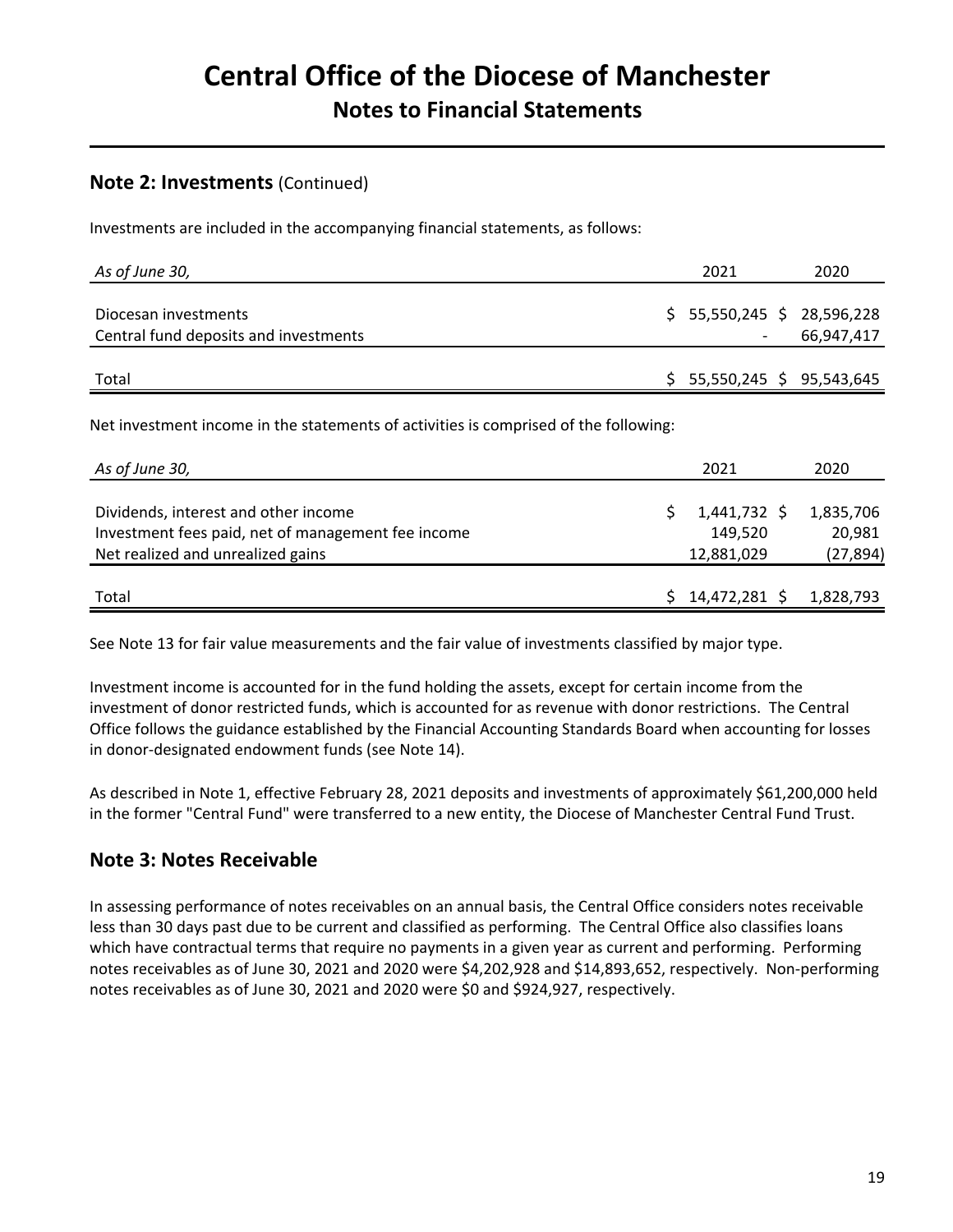#### **Note 3: Notes Receivable** (Continued)

The following reflects the age analysis of notes receivable as of June 30, 2021 and 2020, respectively:

|                                                       |    | 2021 | 2020                    |
|-------------------------------------------------------|----|------|-------------------------|
|                                                       |    |      |                         |
| Current                                               | \$ |      | 4,202,928 \$ 14,893,652 |
| 30 - 59 days                                          |    |      | 67,744                  |
| $90+$ days                                            |    |      | 857,183                 |
|                                                       |    |      |                         |
| Total notes receivable                                | Ŝ. |      | 4,202,928 \$ 15,818,579 |
|                                                       |    |      |                         |
| Total notes receivable on non-accrual status          |    |      | 675,181 \$ 2,430,425    |
|                                                       |    |      |                         |
| Notes receivable 90+ days past due and still accruing |    | - S  | 857,183                 |

The following provides informative data at June 30, 2021 and 2020 and for the years then ended, separately presented based on whether or not management has recognized an allowance for credit losses with respect to the impaired loans:

|                                                                        | 2021               | 2020      |
|------------------------------------------------------------------------|--------------------|-----------|
| Impaired loans for which no allowance for credit losses is recognized: |                    |           |
| Recorded investment                                                    | \$<br>- S          | 1,646,783 |
| Unpaid principal balance                                               |                    | 1,676,783 |
| Average recorded investment                                            |                    | 2,368,956 |
| Interest income recognized while impaired                              |                    | 22,179    |
| Impaired loans for which an allowance for credit losses is recognized: |                    |           |
| Recorded investment                                                    | \$<br>$675,181$ \$ | 7,091,859 |
| Unpaid principal balance                                               | 675,181            | 7,091,859 |
| Average recorded investment                                            | 675,181            | 4,831,129 |
| Interest income recognized while impaired                              |                    | 91.561    |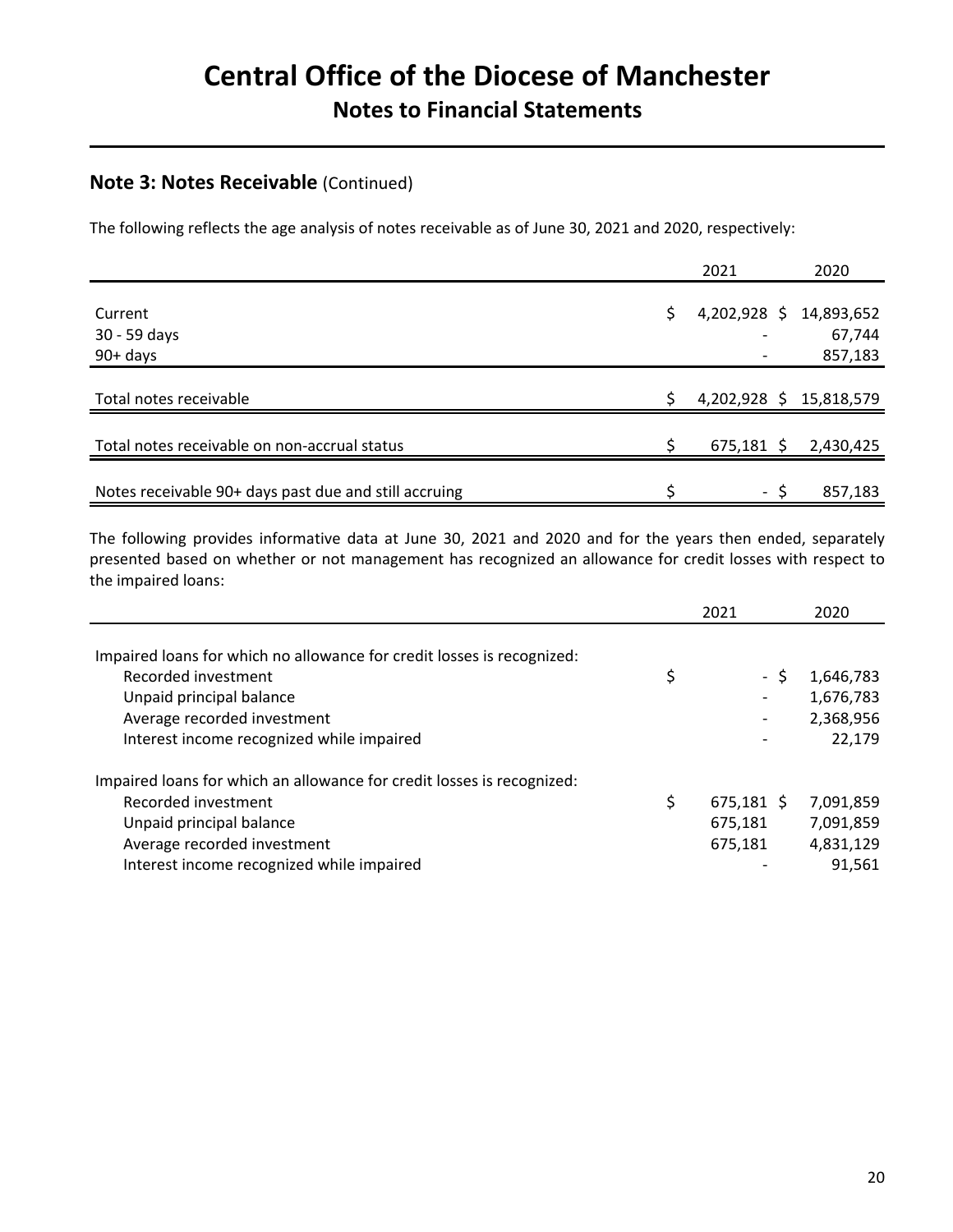#### **Note 3: Notes Receivable** (Continued)

The following reflects the allowance for losses and the related recorded investment in notes receivable as of June 30, 2021 and 2020, respectively:

|                                                                      |    | 2021           | 2020        |
|----------------------------------------------------------------------|----|----------------|-------------|
| <b>Allowance for losses:</b>                                         |    |                |             |
| Beginning balance                                                    | \$ | $2,512,000$ \$ | 2,172,000   |
| Provision (recovery)                                                 |    | 11,590         | 340,000     |
| Transfer to Diocese of Manchester Central Fund Trust (Note 1)        |    | (2, 186, 000)  |             |
|                                                                      |    |                |             |
| <b>Ending balance</b>                                                | \$ | 337,590 \$     | 2,512,000   |
|                                                                      |    |                |             |
| Ending balance: Individually evaluated for impairment                |    | 337,590        | 2,393,708   |
| Ending balance: Aggregate remaining balance evaluated for impairment |    |                | 118,292     |
|                                                                      |    |                |             |
| <b>Ending balance</b>                                                | \$ | 337,590 \$     | 2,512,000   |
| Recorded investment in notes receivable:                             |    |                |             |
| Ending balance: Individually evaluated for impairment                |    | 675,181        | 8,738,642   |
| Ending balance: Aggregate remaining balance evaluated for impairment |    | 3,527,747      | 7,079,937   |
|                                                                      |    |                |             |
| <b>Ending balance</b>                                                |    | 4,202,928      | 15,818,579  |
| Less: Allowance for losses                                           |    | (337, 590)     | (2,512,000) |
| Notes receivable, net of allowance for losses                        | S  | $3,865,338$ \$ | 13,306,579  |

There were no changes to the accounting policy for notes receivable for the years ended June 30, 2021 and 2020. There were no purchases, sales, or reclassifications of notes receivables for the years ended June 30, 2021 and 2020. As described in Note 1, effective February 28, 2021 approximately \$8,900,000 notes receivable and \$2,200,000 allowance for losses previously allocated to the "Central Fund" were transferred to a new entity, the Diocese of Manchester Central Fund Trust.

#### **Note 4: Related Party Transactions**

The Central Office rents space at the property located at the St. Joseph Cathedral Parish, an entity in the Diocese territory, for storing its archive files. The total rent paid was \$5,580 in 2021 and 2020.

The Central Office enters into various transactions with Catholic Charities New Hampshire (CCNH), which has its main office located in facilities owned and shared by the Central Office. Rent paid by CCNH was \$42,037 and \$126,112 in 2021 and 2020, respectively. This lease was terminated during the year ended June 30, 2021.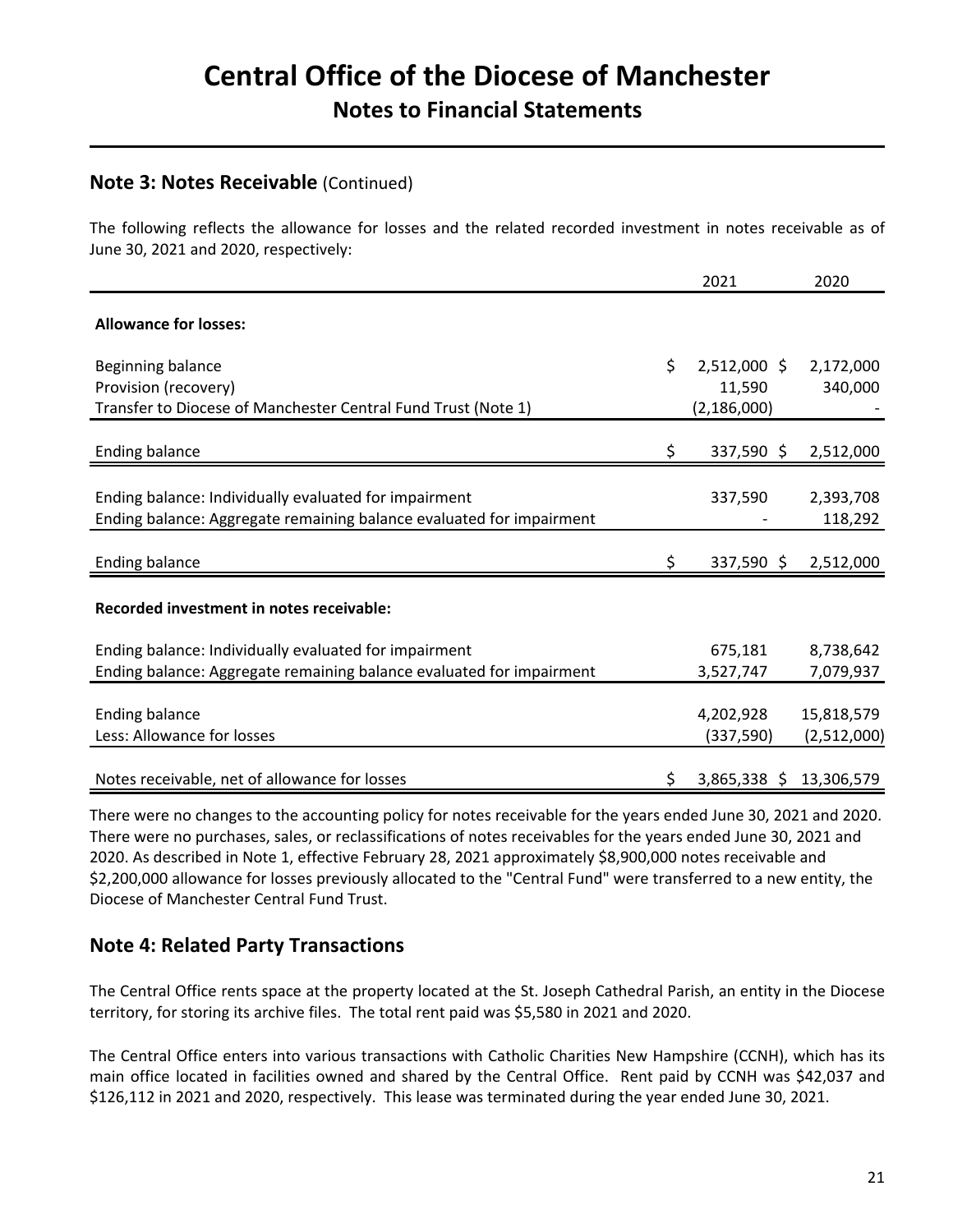#### **Note 4: Related Party Transactions** (Continued)

The Central Office receives assessment revenue from parishes for specific programs and administrative and other services. In addition, the Central Office receives revenue from other entities within the territory of the Diocese (parishes, schools, cemeteries and Diocesan employee benefit plans) and CCNH for insurance coverage and provides grants and subsidies to certain parishes, schools and mission churches to support their programs. A summary of these transactions is, as follows:

| Years Ended June 30,                       | 2021           | 2020      |
|--------------------------------------------|----------------|-----------|
|                                            |                |           |
| Assessments received (excluding insurance) | $6,326,572$ \$ | 6,286,473 |
| Insurance revenue (see Note 10)            | 5,759,831      | 5,664,609 |
| Grants and donations                       | 482.624        | 529,968   |
| Subsidies to schools                       | 1,528,905      | 1,577,772 |
| Investment management fees earned          | 488,934        | 332,036   |

Amounts due from the parishes and other entities within the Diocese territory, primarily for assessments, insurance and interest (net of allowance) was \$591,026 and \$890,062 at June 30, 2021 and 2020, respectively. Amounts due to the parishes and other related parties at June 30, 2021 and 2020 were \$180,632 and \$193,308, respectively.

In 2019, the Central Office entered into a note agreement with CCNH to fund the construction of a facility to house retired Catholic priests. The note is for up to \$1,500,000 with a 20-year term. The note specified that interest was to begin accruing at a yearly fixed rate of 3% at the earlier of reaching \$1,500,000 in construction costs or December 31, 2019. The note includes a debt forbearance clause, which specifies that every five years during the term of the loan, the outstanding loan principal balance shall be reduced by 25% of the amount originally loaned by the Central Office if certain conditions are satisfied. Interest began accruing on the note on December 31, 2019. The outstanding note receivable balance was \$1,500,000 and \$1,293,219 at June 30, 2021 and 2020, respectively.

In May 2020, the Central Office entered into an agreement with St. Thomas Aquinas High School for a bridge loan not to exceed \$2,000,000 to finance the construction of an athletic field. The loan bears a fixed interest rate of 2.5% and requires interest only payments through June 30, 2021, with monthly principal and interest payments effective July 1, 2021. In addition, the high school is required to remit monthly all proceeds received from their capital campaign fund. Any outstanding loan balance not paid in full by May 1, 2022 will convert to a note receivable. In conjunction with the agreement, the Central Office entered into the note payable described in Note 9. Proceeds received from the repayment of the bridge loan will be utilized for the required monthly payments on the note payable. The outstanding note receivable balance was \$2,000,000 and \$1,843,651 as of June 30, 2021 and 2020, respectively.

As described in Note 1, through February 28, 2021 deposits and investments in the former "Central Fund" (Note 2) were held for parishes, schools, cemeteries and other entities within the territory of the Diocese as described in Note 5.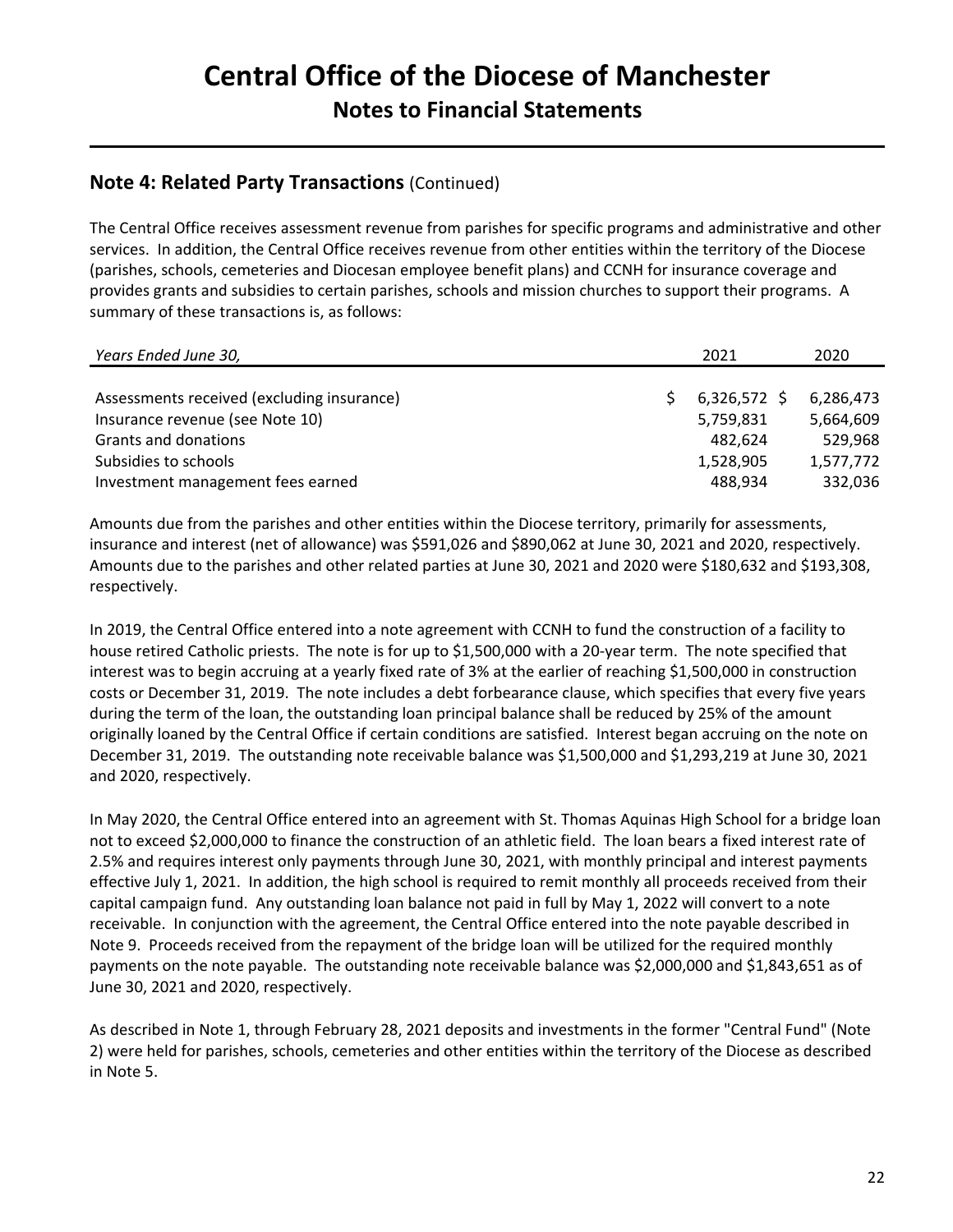#### **Note 4: Related Party Transactions** (Continued)

The Central Office participates in the Roman Catholic Bishop of Manchester Employee Benefit Plan and Trust (the Plan) which is managed and overseen by the Diocese. The Plan provides health, dental, life and disability insurance benefits. Total expense incurred and paid to the Plan was approximately \$664,000 during 2021 and \$649,000 during 2020.

In 2021 and 2020, the Central Office paid construction costs of approximately \$225,000 and \$145,000, respectively, related to the potential renovation and expansion of Trinity High School. In 2021, Trinity High School made a contribution of \$165,000 to the Central Office to reimburse a portion of the costs incurred.

#### **Note 5: Central Fund Deposits and Investments**

As described in Note 1, the Central Office held deposits and investments from various parishes, schools and other entities within the territory of the Diocese in the "Central Fund." Effective February 28, 2021, these investments were transferred to a new entity, the Diocese of Manchester Central Fund Trust.

Interest was paid on deposits at a rate of 0.50% effective July 1, 2020, 1.00% for the period of January 1, 2020 through June 30, 2020, and 1.35% for the period of July 1, 2019 through December 31, 2019. Interest was paid on 12-month or 24-month CDs at a rate of 1.25% and 1.5%, respectively, effective July 1, 2020 and 1.65% and 2%, respectively, for January 1, 2020 through June 30, 2020. Interest was paid on 12-month or 24-month CDs at a rate of 2.0% and 2.35%, respectively, for the period of July 1, 2019 through December 31, 2019. For cemeteries with deposits in the Perpetual Care Fund, interest was paid at 2.7% in 2021 and 2.6% in 2020. Amounts held were payable on demand. Interest expense on deposits was \$273,359 and \$588,216 for 2021 and 2020, respectively. In addition the Central Office maintained the pooled investments on behalf of various parishes and other entities. The investment return on these funds was excluded from the financial statements and the investment risk for these funds was with the participating entity.

The "Central Fund" deposit and investment liabilities at June 30, 2021 and 2020 consist of the following:

|                  | 2021 |                          | 2020              |
|------------------|------|--------------------------|-------------------|
|                  |      |                          |                   |
| Parishes         |      |                          | $-$ \$ 36,709,196 |
| Cemeteries       |      | $\overline{\phantom{a}}$ | 13,308,529        |
| Schools          |      | $\overline{\phantom{a}}$ | 7,907,972         |
| Other affiliates |      | $\overline{\phantom{a}}$ | 1,450,673         |
|                  |      |                          |                   |
|                  |      |                          | $-$ \$ 59,376,370 |
|                  |      |                          |                   |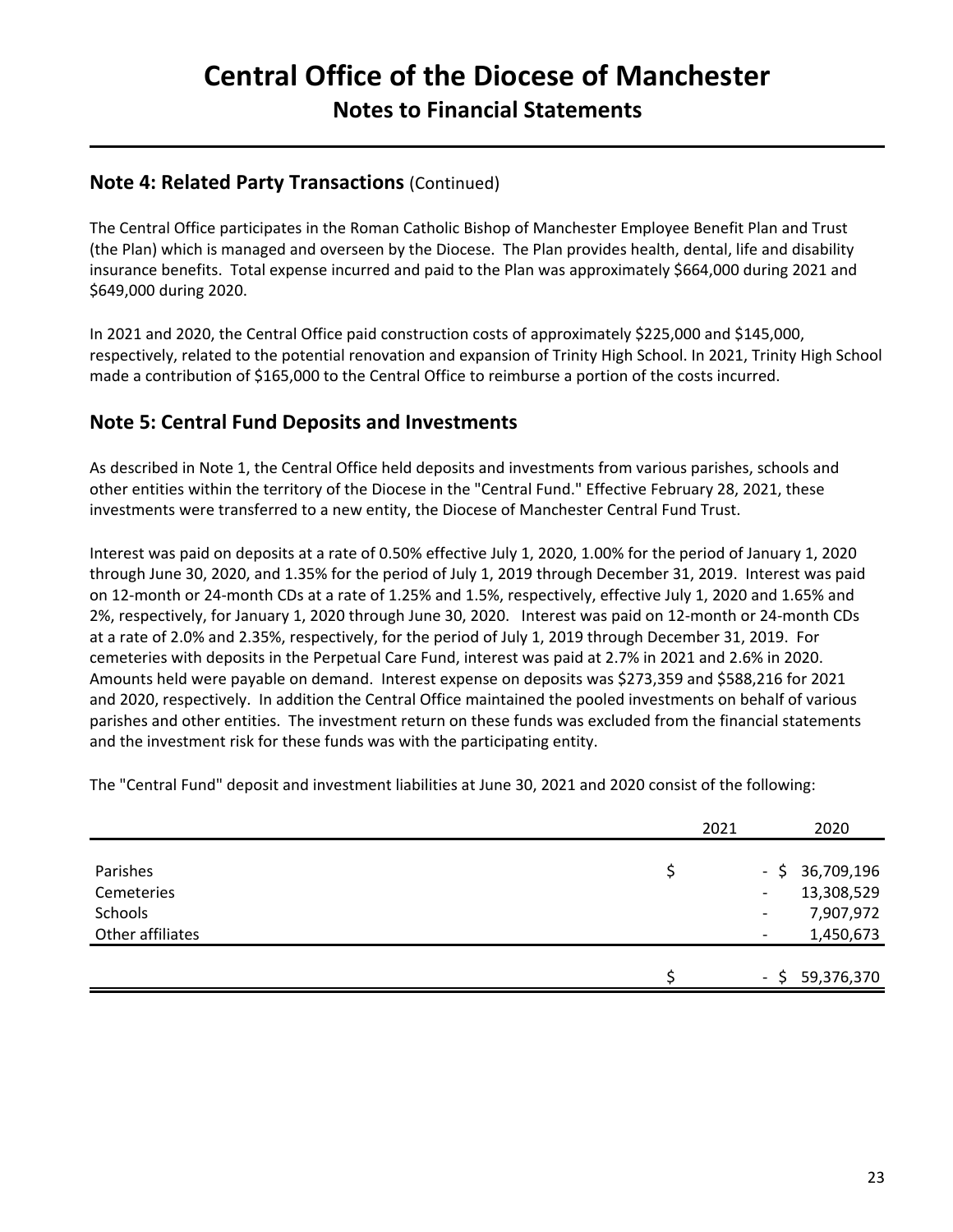#### **Note 6: Liquidity and Availability of Financial Resources**

Financial assets available for general expenditure, that is, without donor or other restrictions limiting their use, within one year of the statement of financial position date, comprise the following at June 30, 2021 and 2020:

|                                                          | 2021                | 2020        |
|----------------------------------------------------------|---------------------|-------------|
|                                                          |                     |             |
| Diocesan cash                                            | \$<br>2,744,517 \$  | 4,339,774   |
| Operating accounts receivable                            | 415,225             | 836,247     |
| Interest receivable                                      |                     | 27,891      |
| Collections on notes receivable                          |                     | 2,375,000   |
| Operating investments                                    | 40,598,680          | 12,078,919  |
| Insurance receivable, net                                | 485,698             | 357,915     |
| Due from Diocese of Manchester Central Fund Trust        | 387,581             |             |
| Less: designated net assets                              | (6,872,366)         | (6,060,117) |
| Less: cash held for others                               | (388, 585)          | (431, 015)  |
| Less: funds held for others                              | (338, 675)          | (274, 662)  |
| Endowment spending-rate distributions and appropriations | 500,000             | 500,000     |
|                                                          |                     |             |
|                                                          | \$<br>37,532,075 \$ | 13,749,952  |

As described in Note 1 and 5, the accompanying financial statements included the assets and liabilities of the former "Central Fund" through February 28, 2021. The amounts held in the former "Central Fund" were not available for general expenditure.

The Diocesan investments consist of donor-restricted endowments and funds designated by the Central Office for various purposes (Note 14). Donor-restricted endowment funds are not available for general expenditure and are subject to an annual spending rate of up to 5% of the funds average fair value of the previous three years (for the years ended June 30, 2021 and 2020, a 4% distribution was recommended by the Diocesan Finance Council and approved by the Bishop). Management does not intend to spend from the designated funds; however, these amounts could be made available, if necessary.

As part of the liquidity management plan, the Central Office produces an annual budget that is submitted to the Diocesan Finance Council, which outlines the anticipated financial needs to support the mission within the next fiscal year. To manage current cash flow needs, the budget is analyzed and compared to actual results throughout the year. In addition, year over year assessment and contribution receipts are reviewed to ensure funding sources are received. The Central Office also invests cash in excess of daily requirements in CDs and money market funds.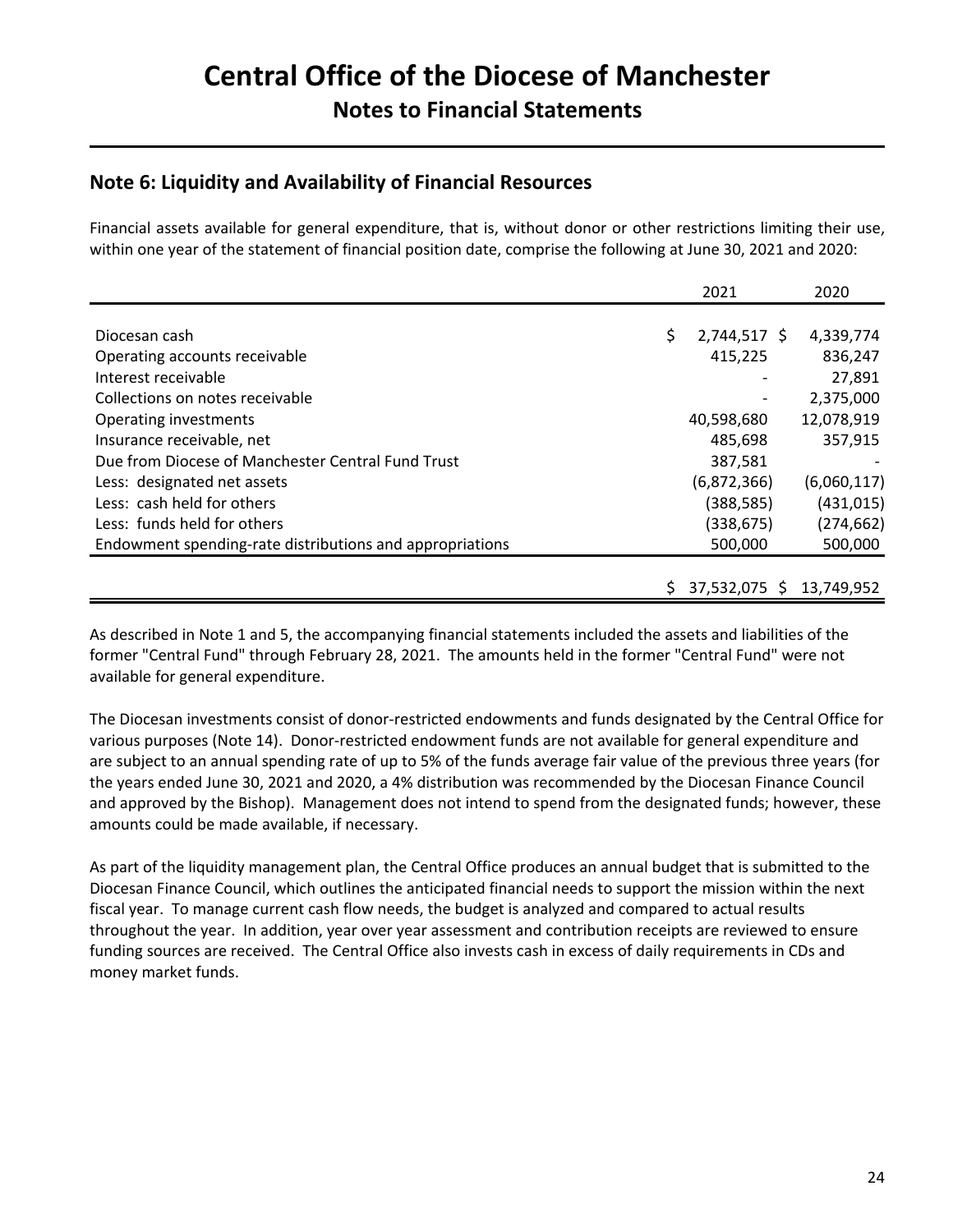#### **Note 7: Retirement Plan**

#### *(A) Diocesan Administration Employees*

The Central Office has a tax-deferred annuity plan under Internal Revenue Code Section 403(b) for the benefit of its eligible Diocesan administration employees. Employer contributions to the plan are based on 3% of eligible wages. In addition, the employer matches 50% of 403(b) employee deferred contributions by 50% to the first 6% of employee contributions, up to a maximum of 3% of eligible wages. Total employer contributions to this plan during 2021 and 2020 amounted to \$188,525 and \$215,682, respectively.

#### *(B) Diocesan Priests*

The Diocese established the Diocesan Priest Retirement Plan (the Plan) and the Diocesan Priest Retirement Trust Fund (the Trust) for the purpose of funding the retirement benefits of retired priests incardinated in the Diocese of Manchester who are granted permission by the Bishop of Manchester to retire. Under the Plan, retired priests receive a monthly stipend, medical and dental coverage, and are eligible for personal automobile insurance reimbursement. Priests born before 1949 are eligible to request retirement from the Bishop of Manchester at the earlier of attainment of age 68 or completion of 40 years of service; priests born between 1949 and 1956 (inclusive) are eligible to request retirement at age 70; priests born between 1957 and 1970 (inclusive) are eligible to request retirement at age 71; priests born during or after 1971 are eligible to request retirement at age 72. Earlier retirement is permitted only with the approval of the Bishop. In accordance with the terms of the Plan, the Central Office assumed the obligations of the Plan, including the unfunded benefit obligation as of the date the Plan was established. In addition, the Central Office has recognized the unfunded obligation of the retirement plan in its statements of financial position in accordance with accounting principles generally accepted in the United States.

In addition to the benefits provided by the Trust, the Diocese also provides prescription drug coverage through its Medical Insurance Fund. Benefits are paid from the designated net assets of the Central Office and not from the Diocesan Priest Retirement Fund.

The Plan provides for the monthly stipend for retired priests to generally increase each year consistent with the timing and percentage of the annual stipend increase for active priests. However, any annual adjustment ultimately requires approval from the Bishop of Manchester. There was no increase to the monthly stipend for 2021 or 2020. The monthly stipend for retired priests was \$1,777 for 2021 and 2020, which includes a \$100 annual retreat allocation. The monthly stipend for retired Bishops was \$2,250 for 2021 and 2020.

Effective July 1, 2019, the Plan provides a monthly housing benefit of \$2,723 for certain retired priests residing in an assisted living facility.

The Diocese maintains a sustenance program for priests ineligible for public ecclesiastical ministry for whom the Diocese retains responsibility of sustenance. Expenditures from this program are paid from a Central Office fund designated for this purpose and not from the Diocesan Priest Fund or Diocesan assessment revenue from parishes.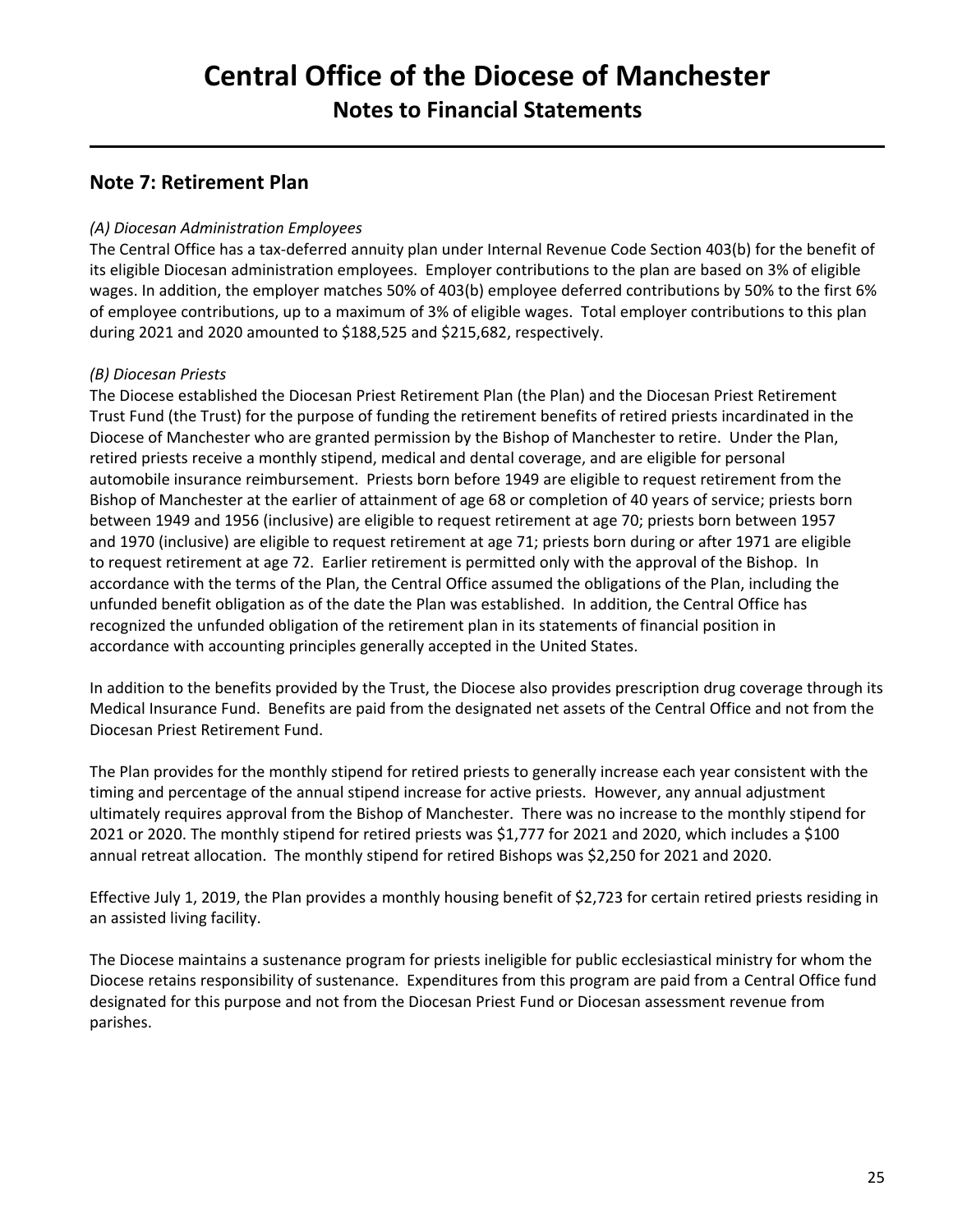#### **Note 7: Retirement Plan** (Continued)

The actuarial assumptions for the mortality, discount and trend rates were changed during the year ended June 30, 2021. The changes in these actuarial assumptions decreased the priest retirement obligation by approximately \$1,337,000.

The actuarial assumptions for the mortality, discount and trend rates were changed during the year ended June 30, 2020. The changes in these actuarial assumptions increased the priest retirement obligation by approximately \$2,865,000.

The following information relates to the Diocesan Priest Retirement Plan, Medical Insurance Fund and Sustenance Program, and includes amounts determined as of June 30, 2021 and 2020 measurement dates:

|                                    |                         | 2021             |            |                                  | 2020             |               |
|------------------------------------|-------------------------|------------------|------------|----------------------------------|------------------|---------------|
|                                    | Diocesan                |                  |            | Diocesan                         |                  |               |
|                                    | Priests                 | Medical          |            | Priests                          | Medical          |               |
|                                    | Retirement              | Insurance        | Sustenance | Retirement                       | Insurance        | Sustenance    |
|                                    | <b>Plan</b>             | Fund             | Program    | Plan                             | Fund             | Program       |
| Projected<br>benefit<br>obligation | $$$ (30,623,593) \$     | $(1,653,203)$ \$ |            | $(953,604)$ \$ $(32,987,634)$ \$ | $(1,827,500)$ \$ | (1, 143, 717) |
| Plan assets                        | 19,783,799              |                  | -          | 15,563,399                       |                  |               |
| Total                              | $(10,839,794)$ \$<br>S. | $(1,653,203)$ \$ |            | $(953,604)$ \$ $(17,424,235)$ \$ | $(1,827,500)$ \$ | (1, 143, 717) |

The following components of the projected benefit obligation of the Diocesan Priest Retirement Plan for the years ended June 30, 2021 and 2020 have not been recognized as periodic pension costs:

|                                 | 2021                      | 2020 |
|---------------------------------|---------------------------|------|
|                                 |                           |      |
| Unrecognized prior service cost | $$7,213,737$ $$7,780,743$ |      |
| Unrecognized net (gain)/loss    | (809,136) \$ 5,292,046    |      |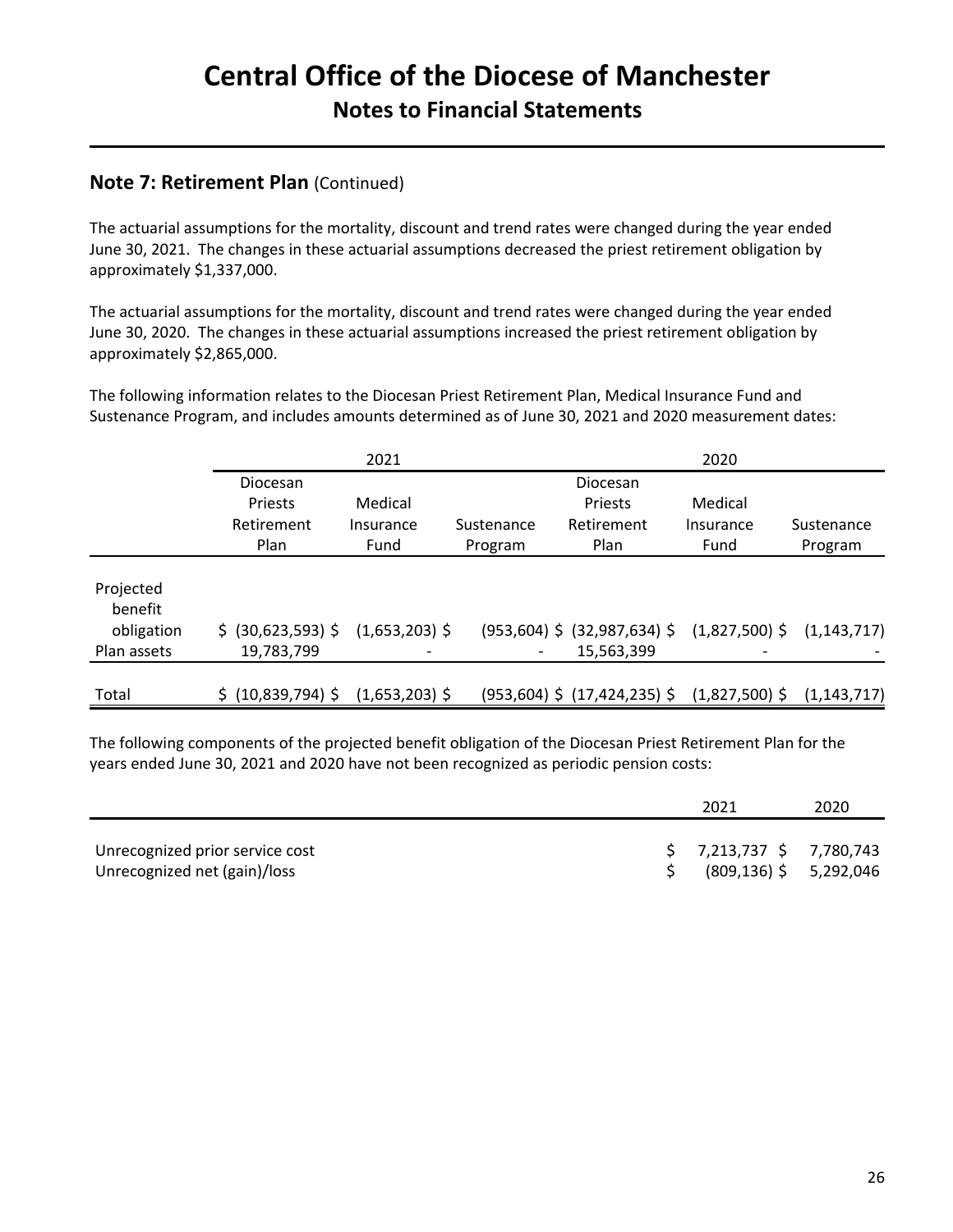### **Note 7: Retirement Plan** (Continued)

Significant assumptions at June 30, 2021 and 2020 include:

|                                                                 |                          | 2021                                           |                          |                                                                                                       | 2020                                           |                          |  |
|-----------------------------------------------------------------|--------------------------|------------------------------------------------|--------------------------|-------------------------------------------------------------------------------------------------------|------------------------------------------------|--------------------------|--|
|                                                                 | Diocesan                 |                                                |                          | Diocesan                                                                                              |                                                |                          |  |
|                                                                 | Priests                  | Medical                                        |                          | Priests                                                                                               | Medical                                        |                          |  |
|                                                                 | Retirement               | Insurance                                      | Sustenance               | Retirement                                                                                            | Insurance                                      | Sustenance               |  |
|                                                                 | Plan                     | Fund                                           | Program                  | Plan                                                                                                  | Fund                                           | Program                  |  |
| Discount rate<br>Expected return                                | 2.65 %                   | 2.65 %                                         | 2.65 %                   | 2.45 %                                                                                                | 2.45 %                                         | 2.45 %                   |  |
| on Plan Assets<br>Annual cost<br>increases:                     | 4.65 %                   | N/A                                            | 4.65 %                   | 4.15 %                                                                                                | N/A                                            | 4.15 %                   |  |
| Medical and<br>Dental<br>Automobile<br>insurance                | 5.5% trending<br>to 4.0% | 5.5% trending<br>to 4.0%                       | 5.5% trending<br>to 4.0% | 5.5 trending to<br>4.0%                                                                               | 5.5% trending<br>to 4.0%                       | 5.5% trending<br>to 4.0% |  |
| premiums<br>Year that the rate<br>reaches the<br>ultimate trend | 2.25 %                   | N/A                                            | 2.25 %                   | 2.25 %                                                                                                | N/A                                            | 2.25 %                   |  |
| rate<br>Rate of<br>compensation                                 | 2027                     | 2027                                           | 2027                     | 2026                                                                                                  | 2026                                           | 2026                     |  |
| increase                                                        | 2.25 %                   | N/A                                            | N/A                      | 2.25 %                                                                                                | N/A                                            | N/A                      |  |
|                                                                 |                          |                                                |                          | Pri-2012 White Collar Mortality Table for Employee Pri-2012 White Collar Mortality Table for Employee |                                                |                          |  |
|                                                                 |                          | and Retirees projected generational with Scale |                          |                                                                                                       | and Retirees projected generational with Scale |                          |  |
| Mortality                                                       |                          | MP-2020                                        |                          |                                                                                                       | MP-2019                                        |                          |  |
| Benefit cost<br>Employer<br>contributions                       | 1,695,492                | (174, 297)                                     | (36, 451)                | 1,434,977                                                                                             | 160,532                                        | (297, 674)               |  |
| and donations<br>Participant                                    | 1,777,117                |                                                | 153,662                  | 2,268,190                                                                                             |                                                | 175,897                  |  |
| contributions                                                   | 61,120                   |                                                |                          | 51,550                                                                                                |                                                |                          |  |
| Benefits paid                                                   | 1,093,543                | 21,026                                         | 153,662                  | 1,049,760                                                                                             | 18,078                                         | 175,897                  |  |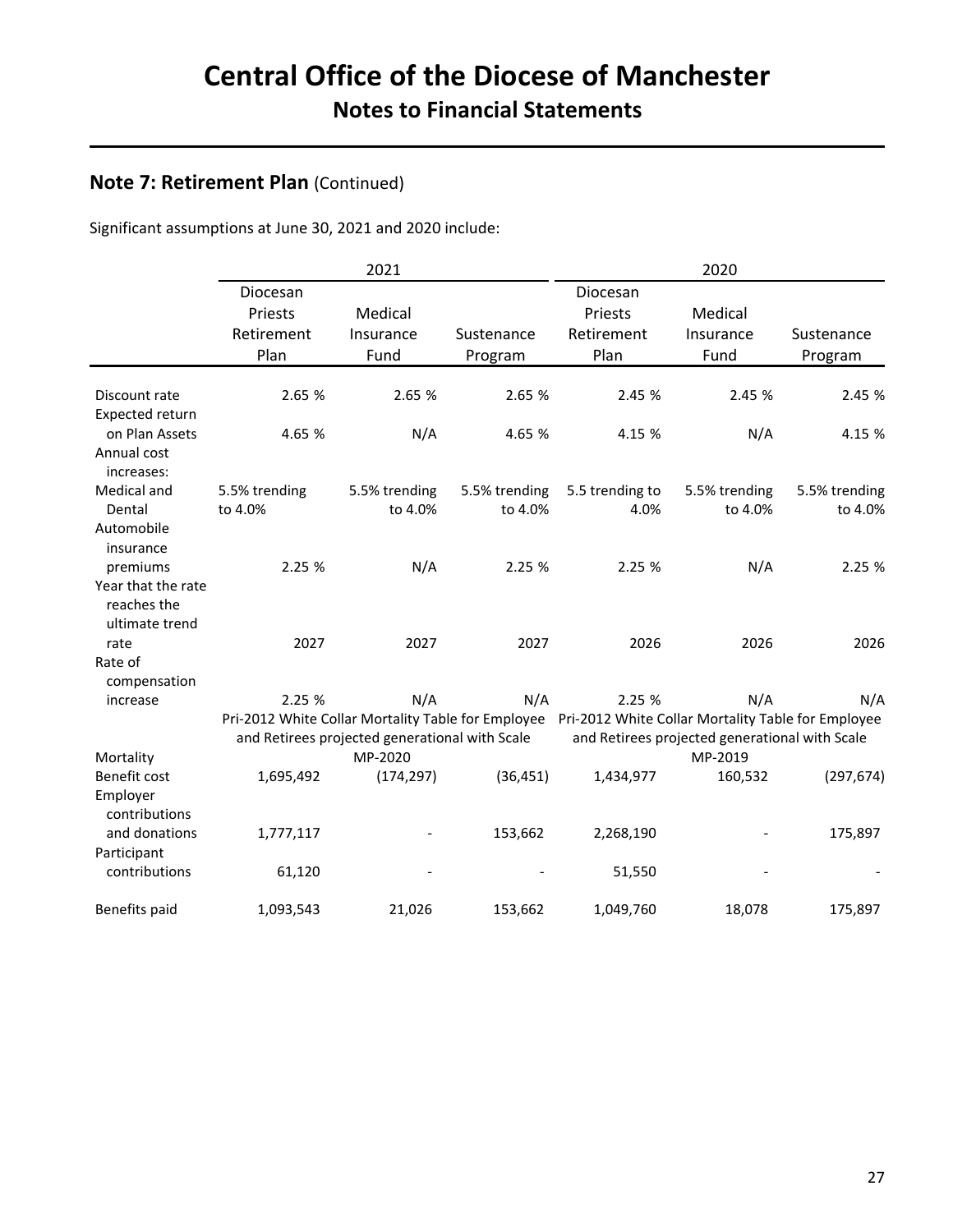#### **Note 7: Retirement Plan** (Continued)

The net periodic retirement cost consists of:

| Years Ended June 30,                                                    | 2021               | 2020       |
|-------------------------------------------------------------------------|--------------------|------------|
|                                                                         |                    |            |
| Diocesan Priest Retirement Plan:<br>Amortization of prior service costs | \$<br>567,006 \$   | 567,006    |
| Amortization of gains and losses                                        | 145,601            |            |
| Investment return                                                       | (634, 801)         | (832, 785) |
| Interest cost                                                           | 790,868            | 993,779    |
| Medical insurance fund                                                  | (174, 297)         | 160,532    |
| Sustenance program                                                      | (36, 451)          | (297, 674) |
|                                                                         |                    |            |
| Total                                                                   | \$<br>$657,926$ \$ | 590,858    |

The periodic retirement cost for the priest retirement plan, medical insurance fund and sustenance program is reported separately from operating expenses on the statements of activities. Current service cost for 2021 and 2020, respectively, were \$826,818 and \$706,977 and has been recorded in other program costs on the statement of functional expenses.

Retirement-related changes for the Diocesan Priest Retirement Plan other than net periodic retirement costs consist of:

| Years Ended June 30,                                          | 2021               | 2020        |
|---------------------------------------------------------------|--------------------|-------------|
|                                                               |                    |             |
| Amortization of prior service costs                           | $(567,006)$ \$     | (567,006)   |
| Current year (gain) loss not yet recognized                   | (6,619,384)        | 1,231,130   |
| Funding by affiliates                                         | (1,093,543)        | (1,049,760) |
|                                                               |                    |             |
| Total                                                         | $(8, 279, 933)$ \$ | (385, 636)  |
|                                                               |                    |             |
| The communicated homefit althout and more communicated below. |                    |             |

The accumulated benefit obligations were, as follows:

|               | Diocesan         |                |            |  |
|---------------|------------------|----------------|------------|--|
|               | Priests          | Medical        |            |  |
|               | Retirement       | Insurance      | Sustenance |  |
|               | Plan             | Fund           | Program    |  |
|               |                  |                |            |  |
| June 30, 2021 | \$22,260,613     | $933,069$ \$   | 913,836    |  |
| June 30, 2020 | $$23,788,117$ \$ | $1,005,667$ \$ | 1,094,058  |  |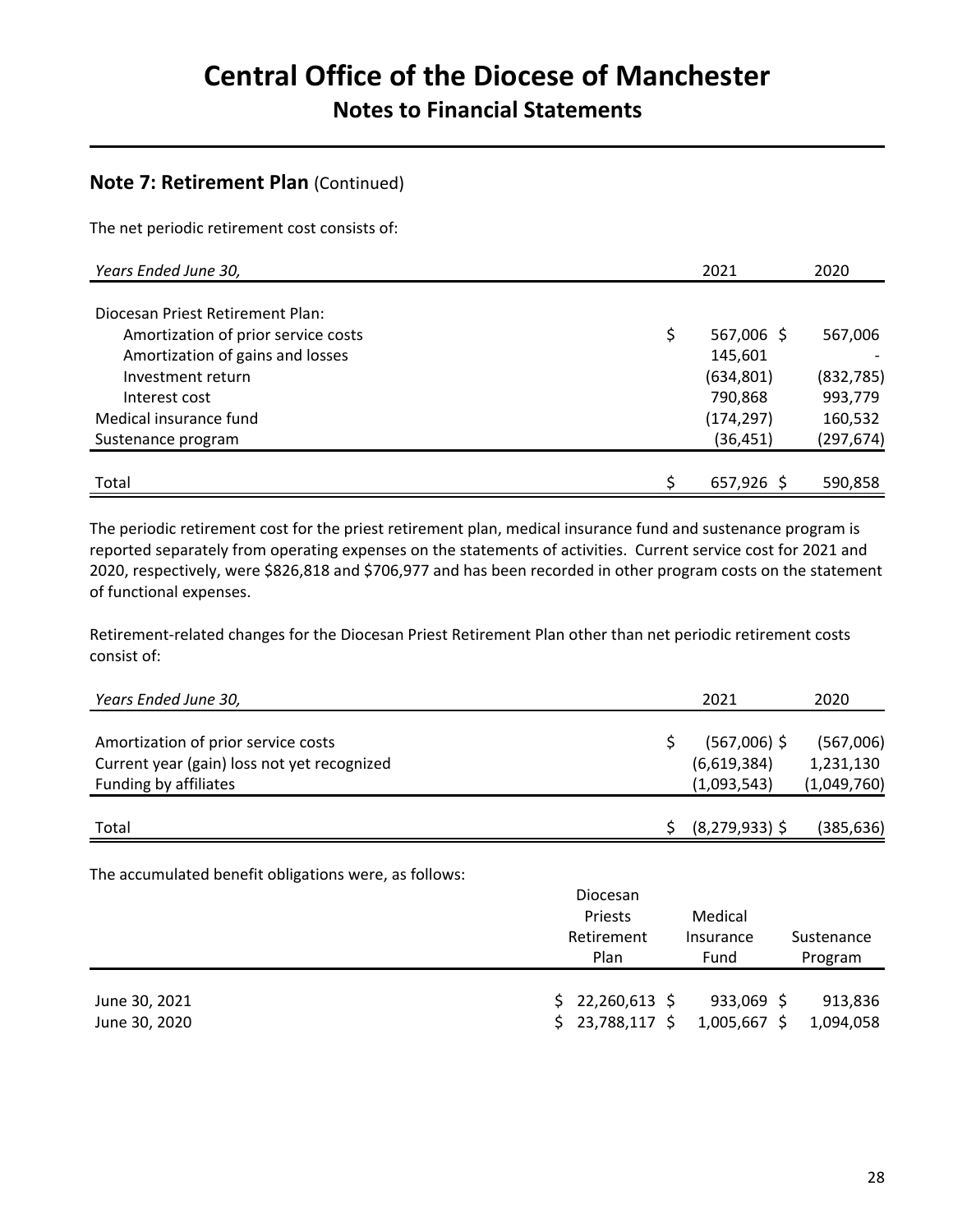#### **Note 7: Retirement Plan** (Continued)

The Central Office expects to contribute approximately \$1,793,904 to the Retirement Plan during the year ending June 30, 2022. Benefits and expenses expected to be paid during the ensuing five years and five years thereafter are as follows:

|             |                    | Diocesan     |  |             |            |
|-------------|--------------------|--------------|--|-------------|------------|
|             | Priests<br>Medical |              |  |             |            |
|             |                    | Retirement   |  | Insurance   | Sustenance |
|             |                    | Plan         |  | Fund        | Program    |
|             |                    |              |  |             |            |
| 2022        | \$                 | 1,406,000 \$ |  | $56,582$ \$ | 106,671    |
| 2023        |                    | 1,483,000    |  | 61,841      | 100,981    |
| 2024        |                    | 1,546,000    |  | 66,476      | 95,154     |
| 2025        |                    | 1,583,000    |  | 69,858      | 89,255     |
| 2026        |                    | 1,593,000    |  | 71,906      | 83,344     |
| 2027 - 2031 |                    | 7,878,000    |  | 373,952     | 331,292    |

Investments for the Diocesan Priests Retirement Plan were invested with other marketable securities and hedge funds in the former "Central Fund" as described in Note 2. Effective February 28, 2021, the investments for the Diocesan Priests Retirement Plan are invested with the assets in the Diocese of Manchester Central Fund Trust, a new entity, as described in Note 1. The Central Office's investment policy with respect to assets of the Trust is consistent with the policy outlined in Note 2.

The expected rate of return on Plan assets was developed in consultation with the Plan's investment advisors and is based upon their assessment of expected future returns.

See Note 13 for a discussion of the fair value measurements of the Diocesan Priest Retirement Plan investments.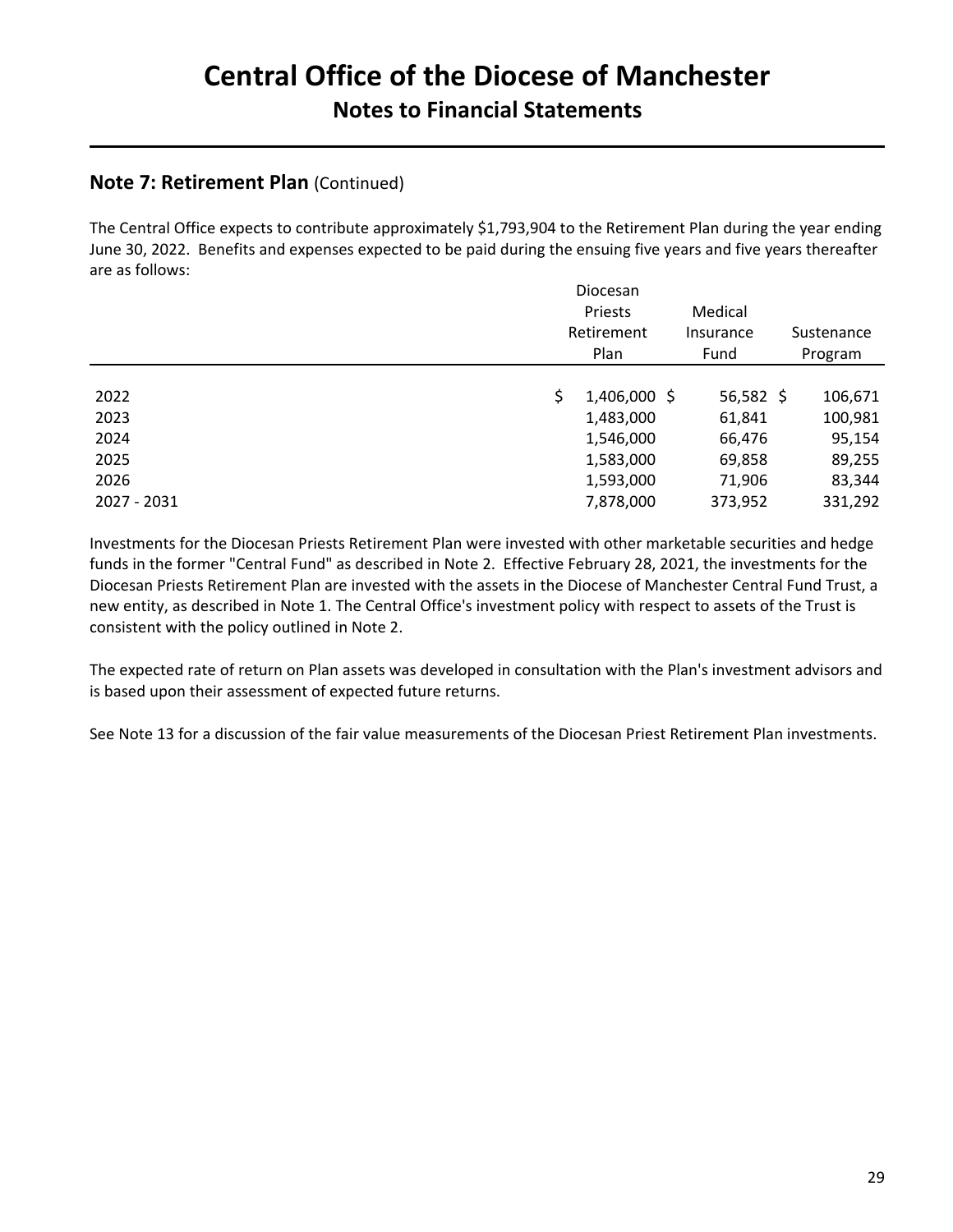#### **Note 7: Retirement Plan** (Continued)

The following table sets forth by level, within the fair value hierarchy, the valuation techniques used to determine the fair value of these investments as of June 30, 2021 and 2020:

|                                      |    |               |                | 2021         |      |            |  |
|--------------------------------------|----|---------------|----------------|--------------|------|------------|--|
|                                      |    | Level 1       | Level 2        | Level 3      |      | Total      |  |
| Money market funds                   | \$ | 110,709 \$    | - \$           |              | - \$ |            |  |
| Equity securities:                   |    |               |                |              |      |            |  |
| Domestic                             |    | 7,948,725     |                |              |      | 7,948,725  |  |
| International and emerging markets   |    | 2,356,163     |                |              |      | 2,356,163  |  |
| Fixed income securities:             |    |               |                |              |      |            |  |
| Corporate bonds                      |    |               | 2,990,118      |              |      | 2,990,118  |  |
| Government securities                |    |               | 1,251,013      |              |      | 1,251,013  |  |
| Certificates of deposit              |    |               | 1,481,755      |              |      | 1,481,755  |  |
| Preferred stock                      |    | 16,509        |                |              |      | 16,509     |  |
| Fixed income mutual funds            |    | 1,417,271     |                |              |      | 1,417,271  |  |
| Exchange-traded and closed-end funds |    | 68,174        |                |              |      | 68,174     |  |
| Alternative investments:             |    |               |                |              |      |            |  |
| Real estate investment trusts        |    | 1,089,028     |                |              |      | 1,089,028  |  |
| Real estate                          |    |               |                | 146,835      |      | 146,835    |  |
| Mutual funds                         |    | 241,812       |                |              |      | 241,812    |  |
|                                      |    |               |                |              |      |            |  |
| Investments at fair value            | Ŝ. | 13,248,391 \$ | $5,722,886$ \$ | $146,835$ \$ |      | 19,118,112 |  |
| Cash and cash equivalents            |    |               |                |              |      | 304,547    |  |
| <b>Total investments</b>             |    |               |                |              | \$   | 19,422,659 |  |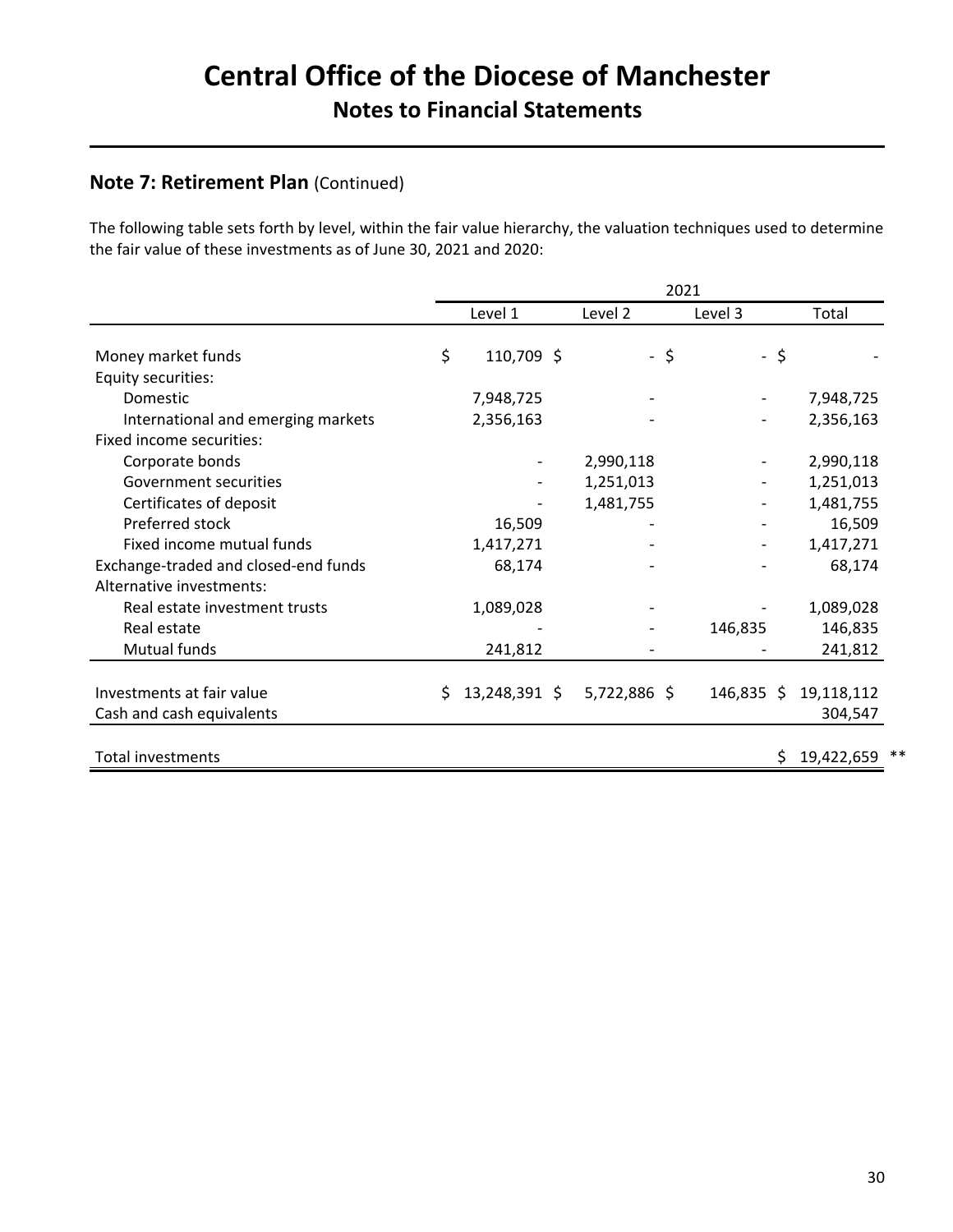#### **Note 7: Retirement Plan** (Continued)

|                                |                    |                | 2020    |      |                  |            |
|--------------------------------|--------------------|----------------|---------|------|------------------|------------|
|                                |                    |                |         |      | <b>Net Asset</b> |            |
|                                | Level 1            | Level 2        | Level 3 |      | Value*           | Total      |
| Money market funds             | \$<br>1,609,279 \$ | - \$           |         | $-5$ | $-5$             | 1,609,279  |
| Equity securities:             |                    |                |         |      |                  |            |
| Domestic                       | 4,518,421          |                |         |      |                  | 4,518,421  |
| International and emerging     |                    |                |         |      |                  |            |
| markets                        | 661,306            |                |         |      |                  | 661,306    |
| Fixed income securities:       |                    |                |         |      |                  |            |
| Corporate bonds                |                    | 2,775,665      |         |      |                  | 2,775,665  |
| Government securities          |                    | 758,378        |         |      |                  | 758,378    |
| Certificates of deposit        |                    | 1,519,790      |         |      |                  | 1,519,790  |
| Preferred stock                | 4,550              |                |         |      |                  | 4,550      |
| Alternative investments:       |                    |                |         |      |                  |            |
| Real estate investment trusts  | 629,454            |                |         |      |                  | 629,454    |
|                                |                    |                |         |      |                  |            |
| Total assets in the fair value |                    |                |         |      |                  |            |
| hierarchy                      | 7,423,010          | 5,053,833      |         |      |                  | 12,476,843 |
| Hedge funds                    |                    |                |         |      | 2,097,675        | 2,097,675  |
|                                |                    |                |         |      |                  |            |
| Investments at fair value      | \$<br>7,423,010 \$ | $5,053,833$ \$ |         | $-5$ | 2,097,675 \$     | 14,574,518 |
| Cash and cash equivalents      |                    |                |         |      |                  | 593,052    |
|                                |                    |                |         |      |                  |            |
| <b>Total investments</b>       |                    |                |         |      | \$               | 15,167,570 |

\* In accordance with current accounting standards certain investments that were measured at net asset value per share (or its equivalent) have not been classified in the fair value hierarchy.

\*\* Excludes other assets held by the Diocesan Priests Retirement Plan.

#### **Note 8: Paycheck Protection Program**

As of June 30, 2021 and 2020, the Central Office had an outstanding loan of \$1,044,600 from the Small Business Administration's (SBA) Paycheck Protection Program (PPP), as a result of legislation passed to assist businesses in navigating the Coronavirus pandemic. Under the terms of the original loan agreement, the loan bears interest at a rate of 1% with monthly payments of principal and interest commencing upon receipt of notification of the unforgiven amount by the SBA, and would be required to be repaid no later than April 2022. If certain criteria are met, the Small Business Administration may forgive all or a portion of the loan.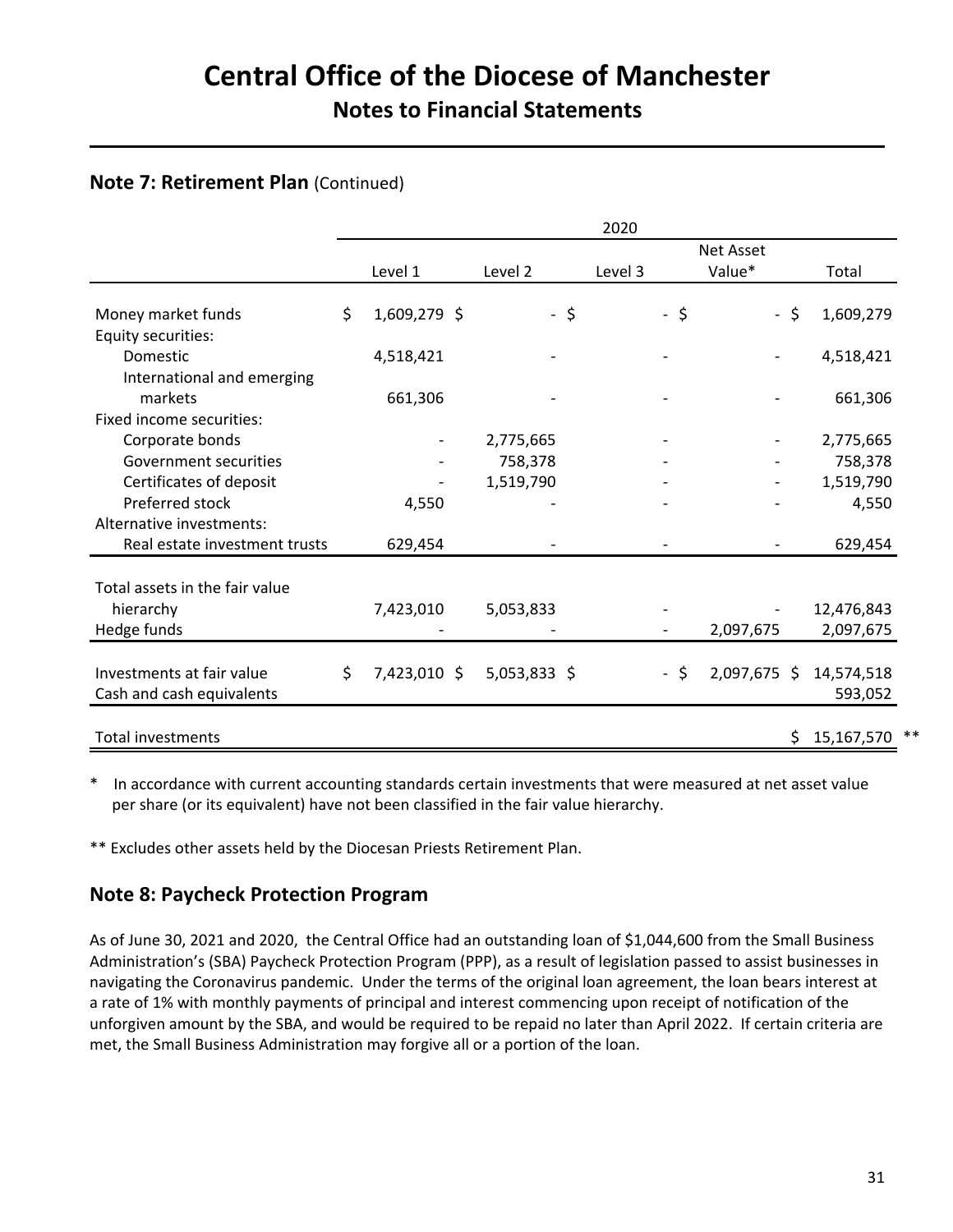#### **Note 8: Paycheck Protection Program** (Continued)

While the Central Office believes based upon current information all or substantially all of the loan and accrued interest will be forgiven under the program, under generally accepted accounting principles, any forgiveness is not recognized until a formal forgiveness determination is made by the SBA. July 1, 2021, the Central Office received notice from the Small Business Administration that the loan was forgiven in full.

#### **Note 9: Note payable**

In conjunction with the construction project for the St. Thomas Aquinas High School described in Note 4, in May 2020 the Central Office obtained a secured note payable agreement from the Knights of Columbus. Under the terms of the agreement, the Central Office can obtain advances through July 2020, with the total liability not to exceed \$1,000,000, as defined. Payments of interest only are due monthly through May 2022. Interest is calculated through May 2022 at the "1 Year Treasury Rate" as of May 28, 2020, plus two hundred twenty-five (225) basis points (2.39% effective rate at June 30, 2021 and 2020). In May 2022, the loan will convert to a term of 5, 10 or 20 years at the option of the Central Office, and the interest rate will adjust to a fixed rate per annum equal to the greater of 4% or the Applicable Treasury Constant Maturity Rate (as defined), plus two hundred twenty-five (225) basis points. Commencing in May 2022, the Central Office is required to make monthly payments of principal and interest over the remaining term of the loan. The loan is secured by a first security interest of the lender in an investment brokerage account held by the Central Office with a balance of approximately \$2,155,000 and \$2,150,000 as of June 30, 2021 and 2020, respectively. Outstanding principal on the loan is \$1,000,000 at June 30, 2021 and 2020. In accordance with the Central Office's agreement with the high school, proceeds from repayment of the bridge loan will be utilized for the required monthly payments on the note payable as described in Note 4.

#### **Note 10: Insurance**

The Diocese is partially self-insured for claims incurred, with respect to property, liability and automobile insurance coverage, which is administered by the Central Office. The Diocese was partially self-insured for workers' compensation from September 1972 through June 1997. Included in cash held for restricted purposes is approximately \$133,000, which is on deposit with a fiduciary and is bound by a Security Deposit Agreement in accordance with New Hampshire state law.

In consultation with its actuary, the Central Office has obtained policies with certain deductibles from commercial insurers to reduce financial exposure to risk; however, the Central Office remains primarily responsible to entities within the territory of the Diocese and CCNH for the payment of claims and pays claims on all losses arising from a single occurrence. Insurers then reimburse the portion of any claim in excess of the retention limit, subject to limits stated in the policy.

The Central Office records a liability for unpaid claims based on amounts due on settlements, and case base estimates of reported losses, plus supplemental amounts for incurred but not reported losses (IBNR) calculated based on loss projections using actuarial analysis and studies of historical loss experience. Amounts due from insurance companies on settled claims were \$485,698 and \$357,915 at June 30, 2021 and 2020, respectively, and have been recorded as insurance receivable in the accompanying statements of financial position.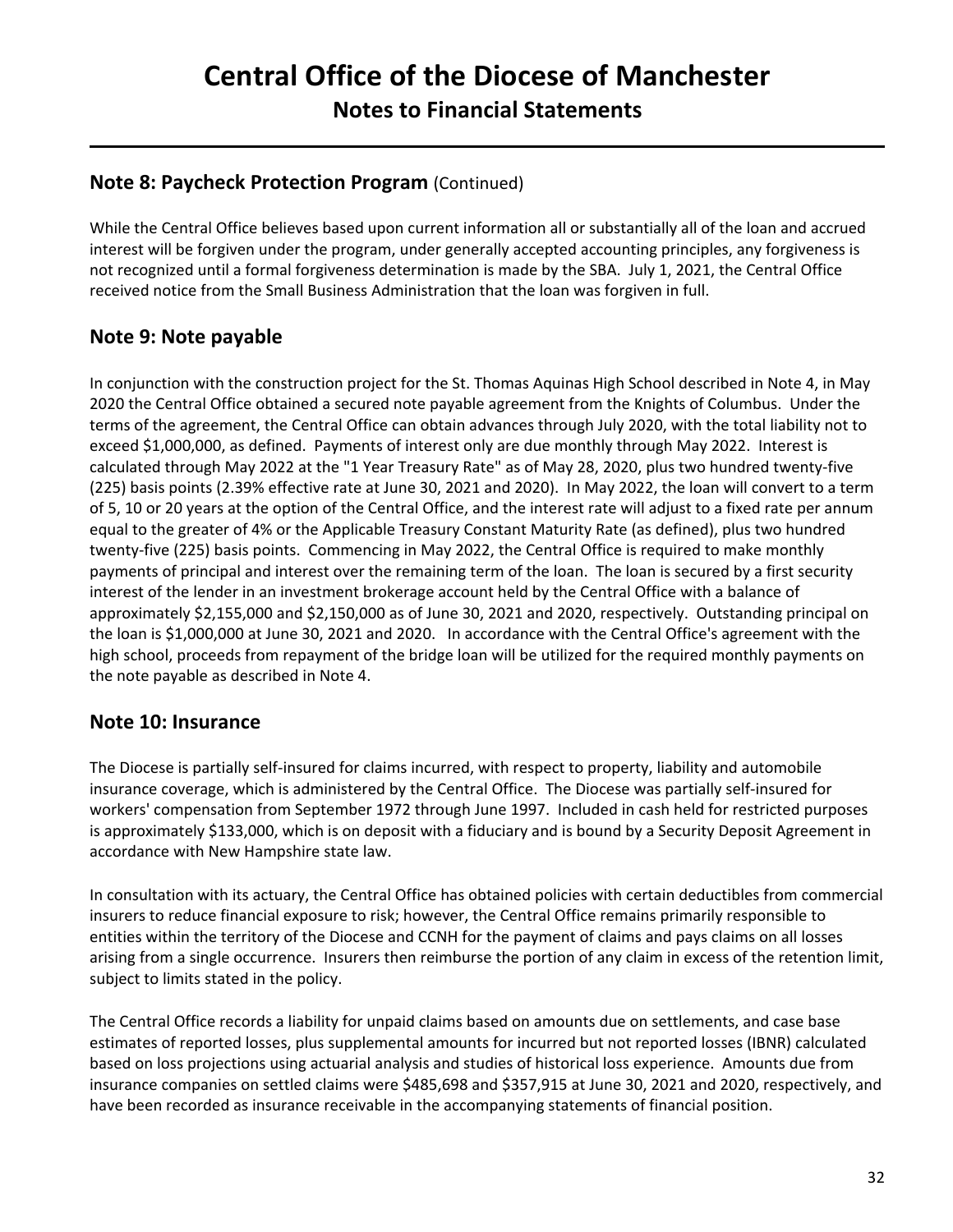#### **Note 10: Insurance** (Continued)

The Central Office receives reimbursement for claims under New Hampshire's Second Injury Fund program. New Hampshire's Second Injury Fund gives employers an opportunity to limit their compensation costs in the event that an employee with a prior impairment sustains a workers' compensation injury which leaves the employee more disabled than the same injury would leave a non-impaired worker. Amounts recoverable from the second injury fund are determined based on acceptance of the claim by the State of New Hampshire. As of June 30, 2021 and 2020, recoveries of \$528,864 and \$543,805 are expected from the second injury fund and have been recorded as insurance receivable in the accompanying statements of financial position.

The following summarizes the estimated liability for unpaid claims at June 30, 2021 and 2020:

|                              |              | 2021                     |           |
|------------------------------|--------------|--------------------------|-----------|
|                              | Claims       |                          |           |
|                              | Payable, net | <b>IBNR</b>              | Total     |
|                              |              |                          |           |
| Liability                    | 882,101 \$   | 527,927 \$               | 1,410,028 |
| Property                     | 213,188      | 354,240                  | 567,428   |
| <b>Workers' Compensation</b> | 1,215,651    | $\overline{\phantom{a}}$ | 1,215,651 |
|                              |              |                          |           |
| Total                        | 2,310,940 \$ | $882,167$ \$             | 3,193,107 |
|                              |              |                          |           |

|                              |                  | 2020                     |           |
|------------------------------|------------------|--------------------------|-----------|
|                              | Claims           |                          |           |
|                              | Payable, net     | <b>IBNR</b>              | Total     |
|                              |                  |                          |           |
| Liability                    | \$<br>862,051 \$ | $424,524$ \$             | 1,286,575 |
| Property                     | 70,050           | 376,285                  | 446,335   |
| <b>Workers' Compensation</b> | 1,301,984        | $\overline{\phantom{a}}$ | 1,301,984 |
|                              |                  |                          |           |
| Total                        | 2,234,085 \$     | 800,809 \$               | 3,034,894 |

While the Central Office believes that the amounts reported represent its best estimate of the amount necessary to cover the ultimate cost of these claims, these estimates are subject to change. Any change in estimates is made in consultation with an actuary and is recorded in the year the change is determined.

Claims and legal expense paid for all of the above coverages amounted to approximately \$1,167,000 and \$1,052,000 in 2021 and 2020, respectively.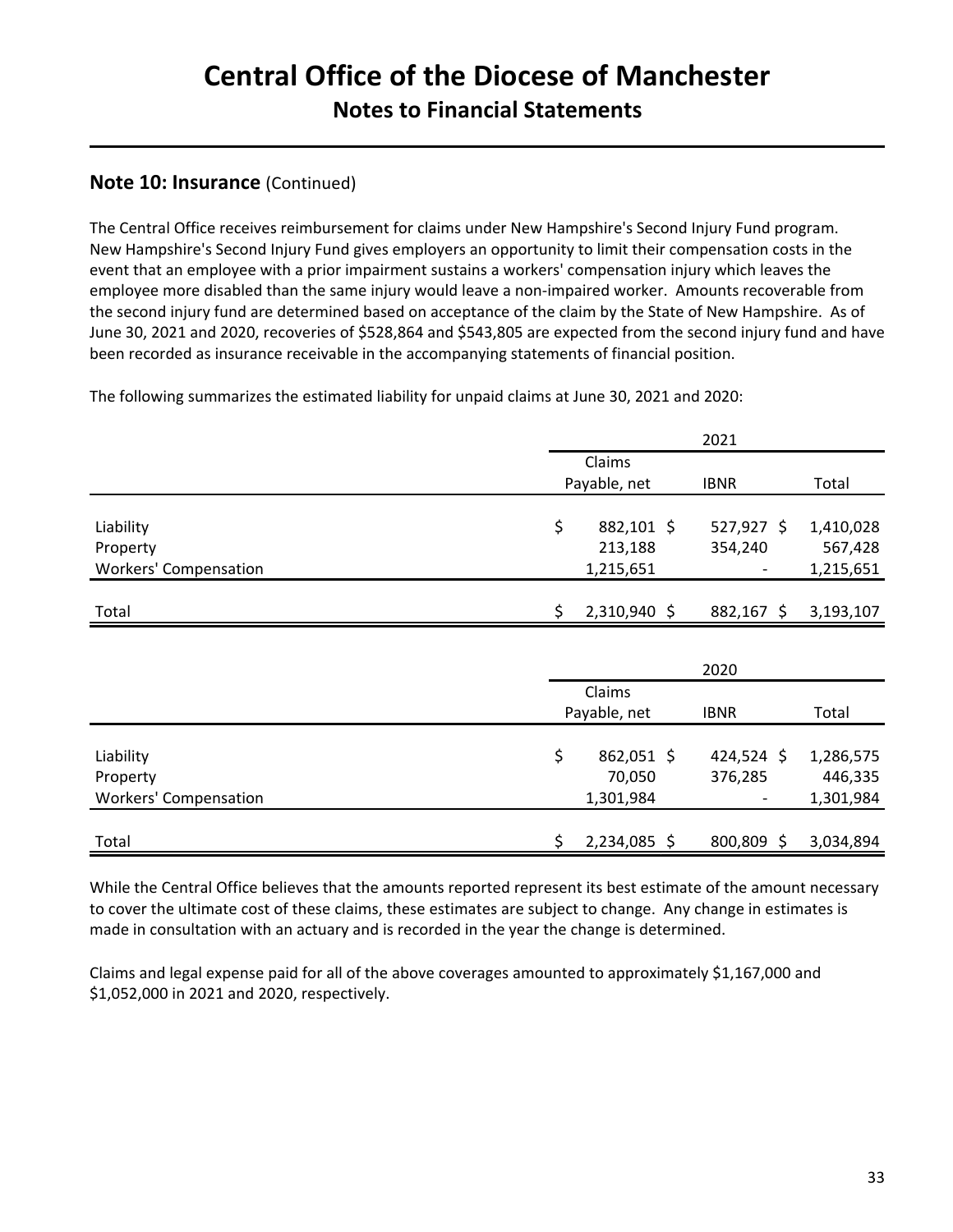#### **Note 11: Contingencies**

The Central Office has been involved from time to time in litigation, other legal claims and proceedings. As discussed in Note 10, the accompanying financial statements include an estimated liability for the remaining reported claims and an estimate of the liability relating to unreported claims as of June 30, 2021 and 2020.

#### **Note 12: Risk and Uncertainties**

The Central Office invests in various investment securities. Investment securities are exposed to various risks such as interest rate, market and credit risks. Due to the level of risk associated with certain investment securities, it is at least reasonably possible that changes in the values of investment securities will occur in the near term and that such changes could materially affect the investment balances.

Beginning in March 2020, the United States economy began suffering adverse effects from the COVID-19 virus crisis ("CV19 Crisis") including financial markets, supply chains, businesses, and communities. As of the date of issuance of the financial statements, the Central Office has not yet suffered material adverse impact from the CV19 crisis. The future impact of the CV19 Crisis on the Organization cannot be reasonably estimated at this time.

#### **Note 13: Fair Value Measurements**

Accounting principles generally accepted in the United States of America establishes a fair value hierarchy that prioritizes the inputs to valuation techniques used to measure fair value. This hierarchy consists of three broad levels: Level 1 inputs consist of unadjusted quoted prices in active markets for identical assets and have the highest priority; Level 2 inputs consist of quoted prices for similar assets in active markets, quoted prices for identical or similar assets in inactive markets, observable inputs other than quoted market prices or inputs that are derived principally from or corroborated by observable market data by correlation or other means; and Level 3 inputs consist of inputs that are unobservable and significant to the fair value measurement and have the lowest priority. The Central Office uses appropriate valuation techniques based on available inputs to measure the fair value of its investments. An asset's fair value measurement level within the fair value hierarchy is based on the lowest level of any input that is significant to the fair value measurement. Valuation techniques must maximize the use of observable inputs and minimize the use of unobservable inputs.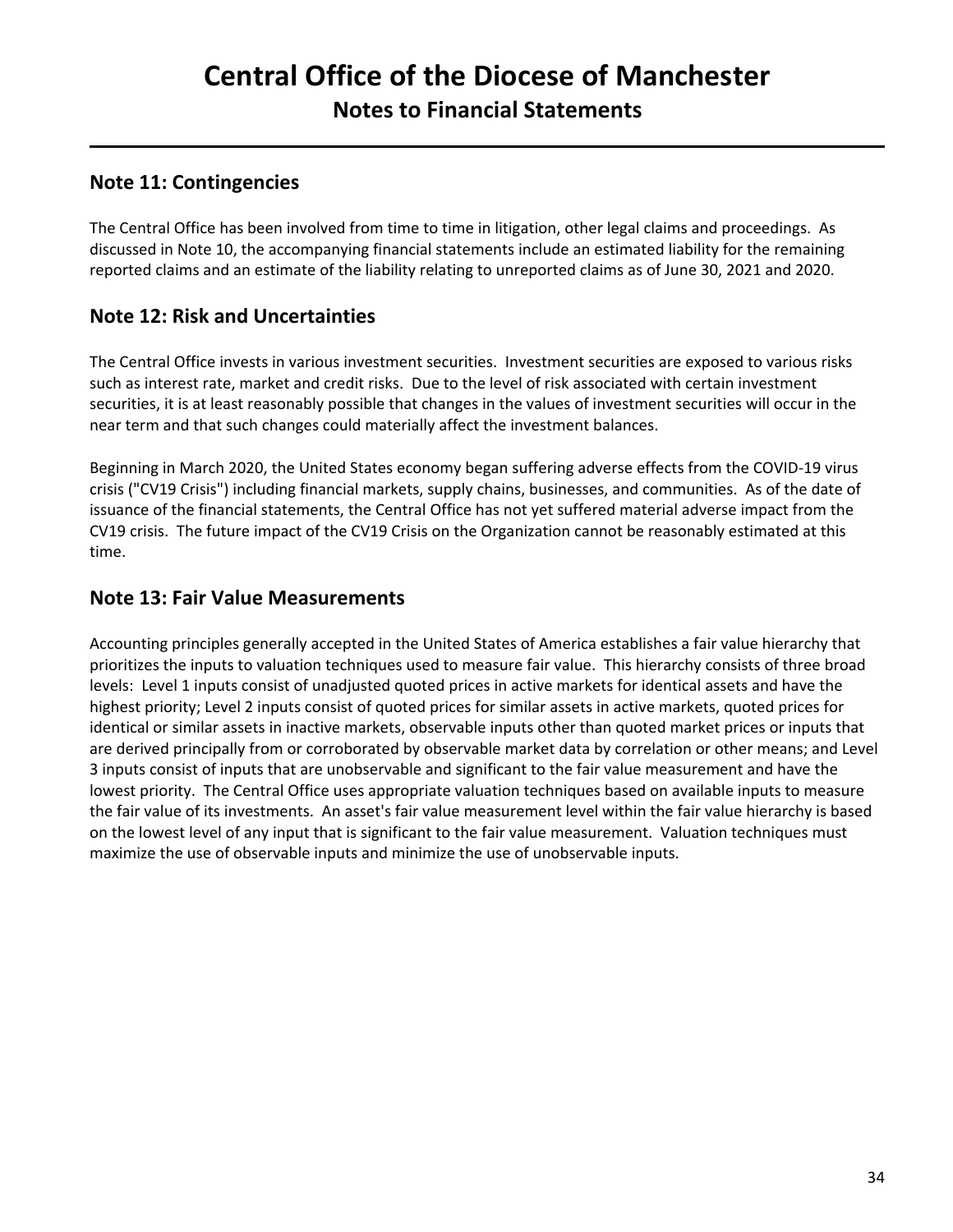### **Note 13: Fair Value Measurements** (Continued)

The following table sets forth by level, within the fair value hierarchy, the valuation techniques used to determine the fair value of the Central Office's assets as of June 30, 2021 and 2020:

|                                   |     |            |                             | 2021         |                  |      |              |
|-----------------------------------|-----|------------|-----------------------------|--------------|------------------|------|--------------|
|                                   |     |            |                             |              | <b>Net Asset</b> |      |              |
|                                   |     | Level 1    | Level 2                     | Level 3      | Value*           |      | Total        |
|                                   |     |            |                             |              |                  |      |              |
| Money market funds                | \$  | 238,803 \$ | $-5$                        | $-5$         |                  | $-5$ | 238,803      |
| Equity securities:                |     |            |                             |              |                  |      |              |
| Domestic                          |     | 17,425,308 |                             | 213,397      |                  |      | 17,638,705   |
| International and emerging        |     |            |                             |              |                  |      |              |
| markets                           |     | 5,080,604  |                             |              |                  |      | 5,080,604    |
| Fixed income securities:          |     |            |                             |              |                  |      |              |
| Corporate bonds                   |     |            | 3,835,884                   |              |                  |      | 3,835,884    |
| Government securities             |     |            | 2,994,221                   |              |                  |      | 2,994,221    |
| Certificates of deposit           |     |            | 5,995,353                   |              |                  |      | 5,995,353    |
| <b>Mutual Funds</b>               |     | 2,932,498  |                             |              |                  |      | 2,932,498    |
| Preferred stock                   |     | 58,495     |                             |              |                  |      | 58,495       |
| Exchange-traded and closed-       |     |            |                             |              |                  |      |              |
| end funds                         |     | 481,744    |                             |              |                  |      | 481,744      |
| Alternative investments:          |     |            |                             |              |                  |      |              |
| Real estate investment            |     |            |                             |              |                  |      |              |
| trusts                            |     | 2,763,408  |                             | 273,131      |                  |      | 3,036,539    |
| Beneficial interest in charitable |     |            |                             |              |                  |      |              |
| remainder trust                   |     |            |                             | 1,800,133    |                  |      | 1,800,133    |
|                                   |     |            |                             |              |                  |      |              |
| Total assets in the fair value    |     |            |                             |              |                  |      |              |
| hierarchy                         |     | 28,980,860 | 12,825,458                  | 2,286,661    |                  |      | 44,092,979   |
| Hedge funds                       |     |            |                             |              | 9,869,967        |      | 9,869,967    |
|                                   |     |            |                             |              |                  |      |              |
| Investments at fair value         | \$. |            | 28,980,860 \$ 12,825,458 \$ | 2,286,661 \$ | $9,869,967$ \$   |      | 53,962,946   |
| Cash and cash equivalents         |     |            |                             |              |                  |      |              |
| (Note 1)                          |     |            |                             |              |                  |      | 1,587,299    |
|                                   |     |            |                             |              |                  |      |              |
| Total investments (Note 2)        |     |            |                             |              |                  |      | \$5,5550,245 |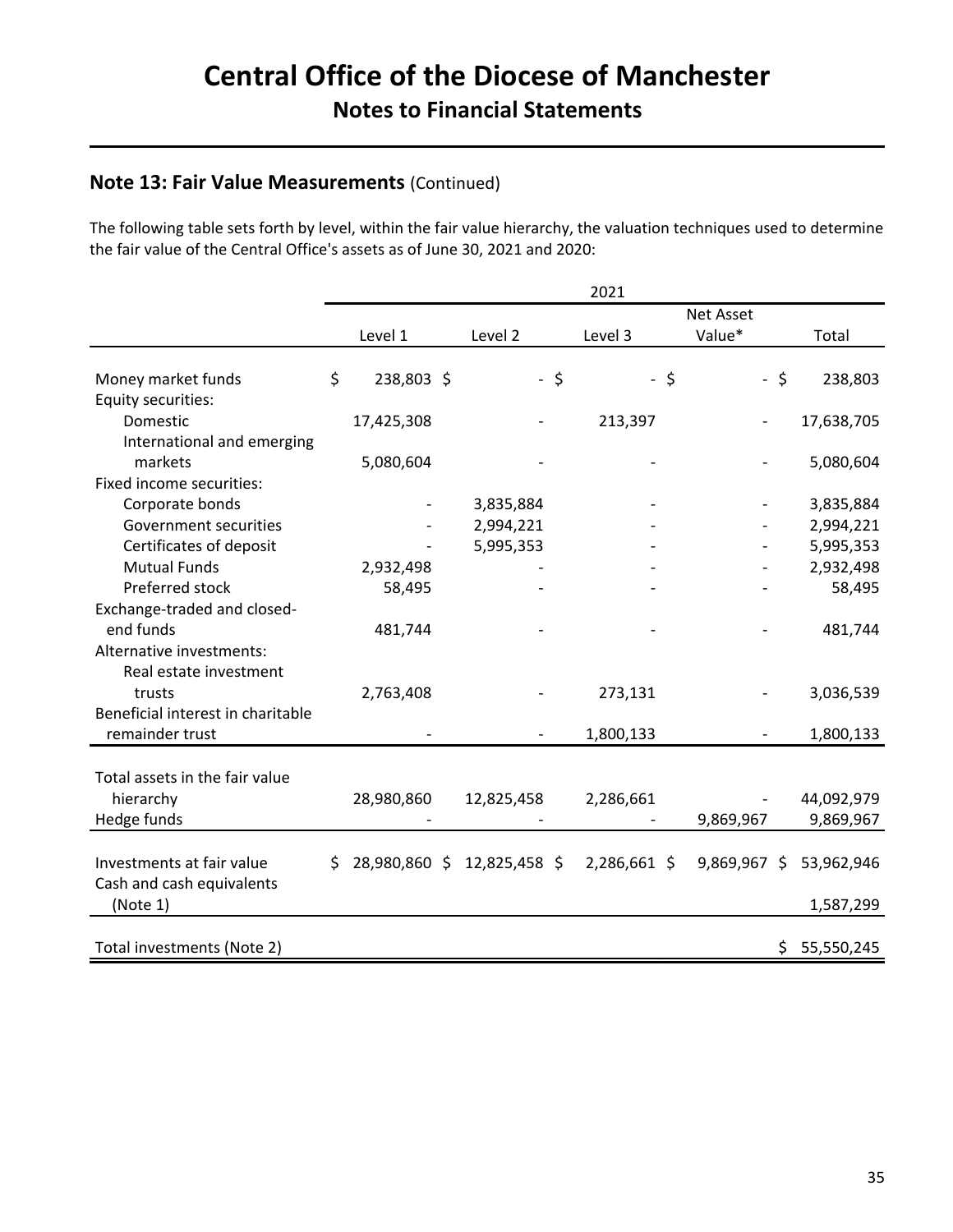#### **Note 13: Fair Value Measurements** (Continued)

|                                                        |     |                |                             | 2020      |                  |                                |                                       |
|--------------------------------------------------------|-----|----------------|-----------------------------|-----------|------------------|--------------------------------|---------------------------------------|
|                                                        |     |                |                             |           | <b>Net Asset</b> |                                |                                       |
|                                                        |     | Level 1        | Level 2                     | Level 3   | Value*           |                                | Total                                 |
| Money market funds                                     | \$  | $9,952,138$ \$ | $-5$                        | $-5$      |                  | \$<br>$\overline{\phantom{a}}$ | 9,952,138                             |
| Equity securities:<br>Domestic                         |     | 28,130,327     |                             | 213,398   |                  |                                | 28,343,725                            |
| International and emerging<br>markets                  |     | 4,094,977      |                             |           |                  |                                | 4,094,977                             |
| Fixed income securities:<br>Corporate bonds            |     |                | 17,170,154                  |           |                  |                                | 17,170,154                            |
| Government securities<br>Certificates of deposit       |     |                | 4,686,099<br>9,405,152      |           |                  |                                | 4,686,099<br>9,405,152                |
| Preferred stock<br>Exchange-traded and closed-         |     | 33,578         |                             |           |                  |                                | 33,578                                |
| end funds<br>Alternative investments:                  |     | 18,363         |                             |           |                  |                                | 18,363                                |
| Real estate investment<br>trusts                       |     | 3,894,779      |                             |           |                  |                                | 3,894,779                             |
| Beneficial interest in charitable<br>remainder trust   |     |                |                             | 1,299,577 |                  |                                | 1,299,577                             |
| Total assets in the fair value                         |     |                |                             |           |                  |                                |                                       |
| hierarchy<br>Hedge funds                               |     | 46,124,162     | 31,261,405                  | 1,512,975 | 12,979,331       |                                | 78,898,542<br>12,979,331              |
| Investments at fair value<br>Cash and cash equivalents | \$. |                | 46,124,162 \$ 31,261,405 \$ |           |                  |                                | 1,512,975 \$ 12,979,331 \$ 91,877,873 |
| (Note 1)                                               |     |                |                             |           |                  |                                | 3,665,772                             |
| Total investments (Note 2)                             |     |                |                             |           |                  | \$                             | 95,543,645                            |

\* In accordance with current accounting standards, certain investments that were measured at net asset value per share (or its equivalent) have not been classified in the fair value hierarchy. The fair value amounts presented in this table are intended to permit reconciliation of the fair value hierarchy to the line items presented in the statements of financial position.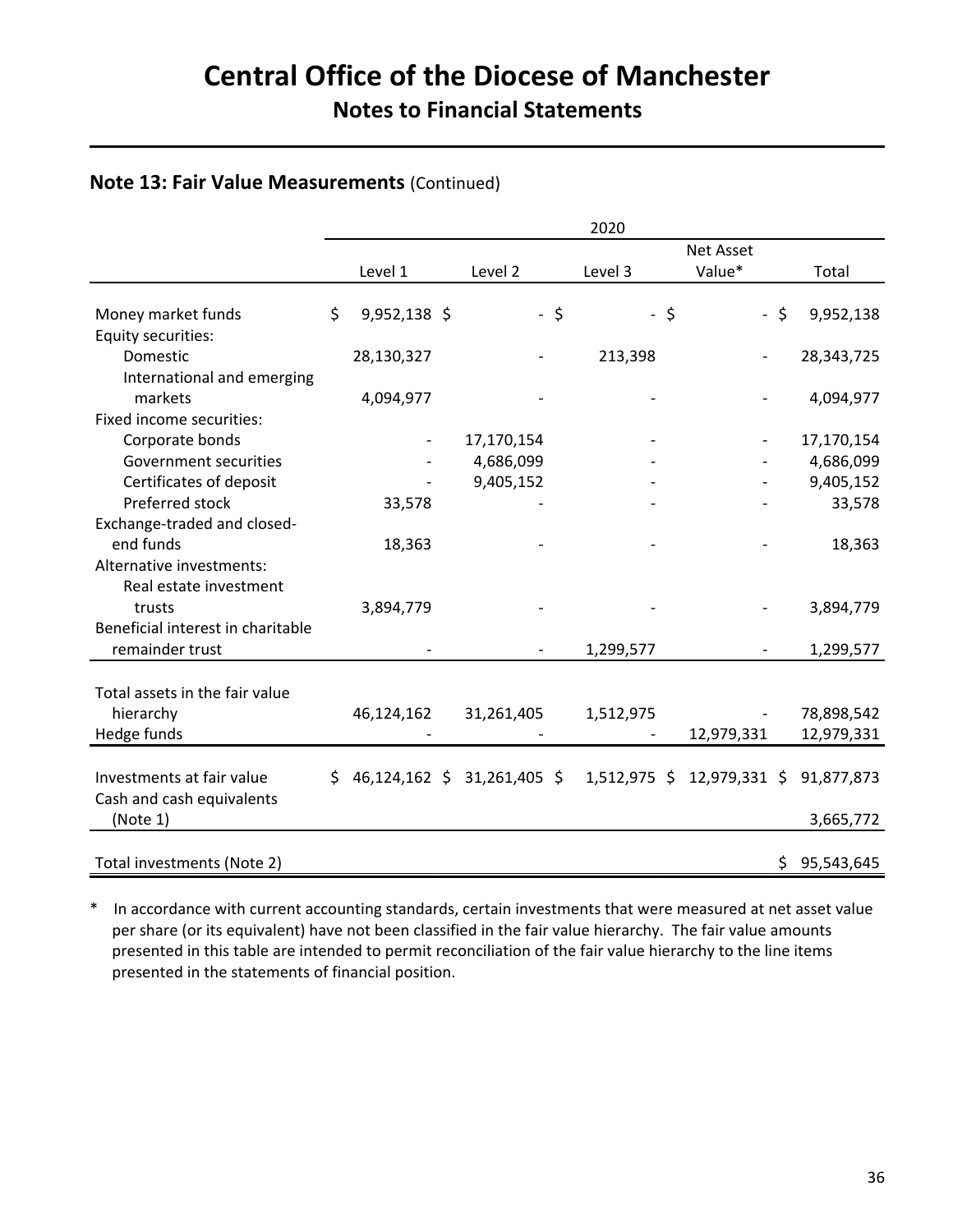#### **Note 13: Fair Value Measurements** (Continued)

Level 1 and 2 assets are valued using a market approach. Level 1 equity securities, fixed income securities, exchange traded and closed-end funds and alternative investments are valued based on published quotations of securities traded on active markets. Level 2 fixed income securities are valued using quoted prices for identical or similar assets in markets that are not active.

The method of valuing the level 3 charitable remainder trust is described in Note 2. The investment in the insurance company is valued at cost, which management has determined approximates fair value.

Investments measured at net asset value (NAV) represent units owned in a hedge fund portfolio, with varying investment strategies. Valuation of the hedge funds within the portfolio are at the NAV of the underlying investments held by the individual funds. NAV is used as the practical expedient to estimate fair value. This practical expedient would not be used if it is determined to be probable that the Central Office will sell the investment for an amount different from the reported NAV. Hedge funds investing in more liquid assets are valued daily using published market prices, whereas hedge funds investing in less liquid assets are valued at least monthly using prices for identical or similar assets in markets that are not active. The redemption frequency and redemption notice period varies between the individual hedge funds within the portfolio. If the Central Office initiates a full redemption, the investment advisor requires 30 days of notice. This redemption notice period is applicable only to the Central Office. There were no unfunded commitments as of June 30, 2021.

There were no material changes in the valuation techniques during the current year. The inputs or valuation methodology used for valuing securities are not necessarily indicative of the risk associated with investing in those securities.

#### **Note 14: Donor- Designated Endowments**

The Central Office follows the accounting guidance established by the Financial Accounting Standards Board for the net asset classification of donor-restricted endowment funds for a nonprofit organization that is subject to an enacted version of the Uniform Prudent Management of Institutional Funds Act of 2006 (UPMIFA). The guidance also requires certain disclosures about an organization's endowment funds (both donor-restricted endowment funds and board-designated endowment funds) if the organization is subject to UPMIFA. The State of New Hampshire enacted UPMIFA effective July 1, 2008, the provisions of which apply to endowment funds existing on or established after that date. The Central Office has determined that donor restricted net assets meet the definition of endowment funds under UPMIFA.

The Central Office's endowments consist of funds established for the benefit of the programs of the Diocese (see Note 1). As required by accounting principles generally accepted in the United States, net assets associated with endowment funds are classified and reported based on the existence or absence of donor-imposed restrictions.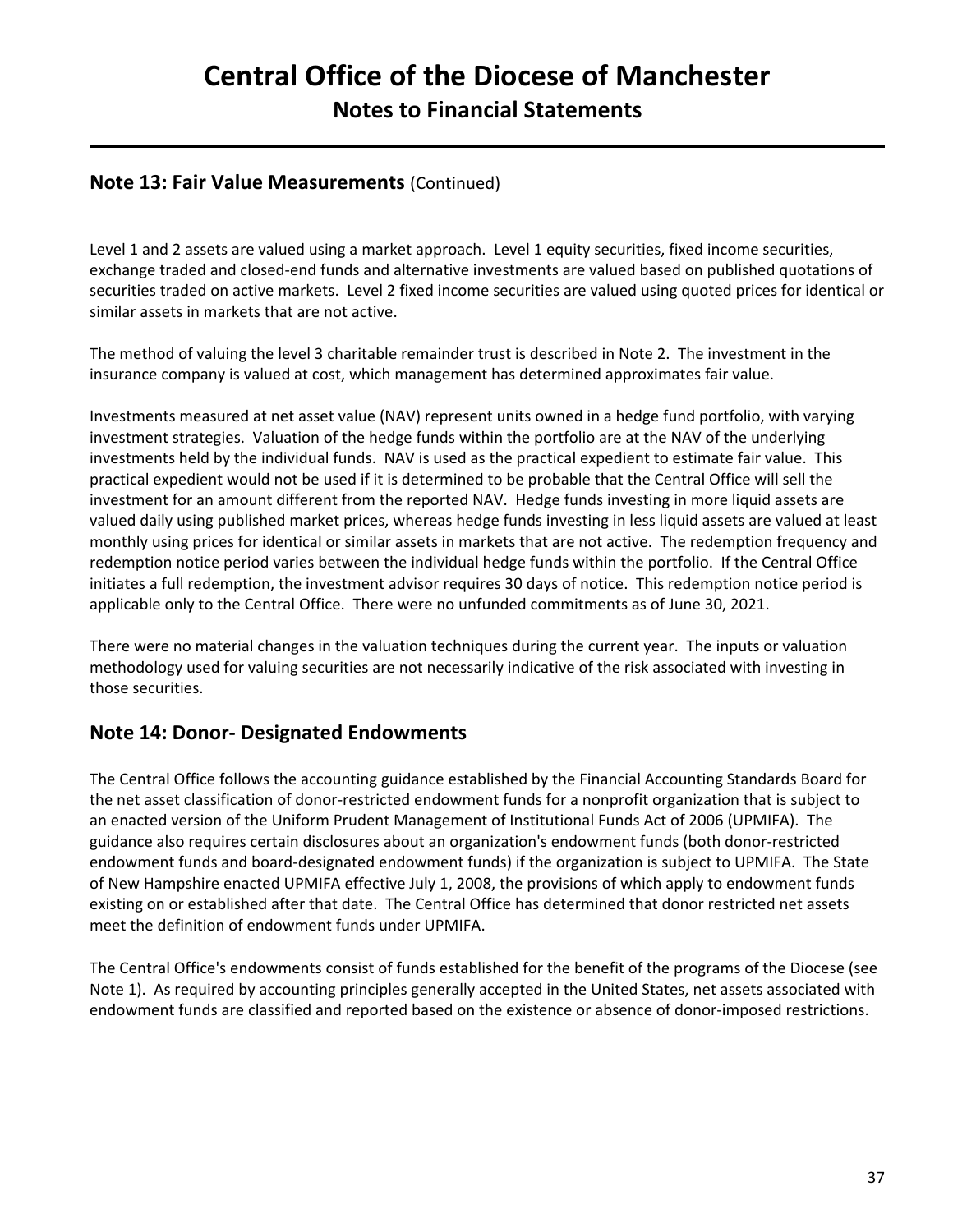#### **Note 14: Donor- Designated Endowments** (Continued)

The Central Office has interpreted the State Prudent Management of Institutional Funds Act (SPMIFA) as requiring the preservation of the fair value of the original gift as of the date of the gift of donor-restricted endowment funds, absent explicit donor stipulations to the contrary. As a result of this interpretation, the Central Office retains in perpetuity net assets with donor restrictions (a) the original value of gifts donated to the permanent endowment, (b) the original value of subsequent gifts to the permanent endowment, and (c) accumulations to the permanent endowment made in accordance with the direction of the applicable donor gift instrument at the time the accumulation is added to the fund. The remaining portion of the donor-restricted endowment fund that is not retained in perpetuity is subject to appropriation for expenditure by the Central Office in a manner consistent with the standard of prudence prescribed by SPMIFA. In accordance with SPMIFA, the Central Office considers the following factors in making a determination to appropriate or accumulate donorrestricted endowment funds: (1) the duration and preservation of the various funds, (2) the purposes of the donor-restricted endowment funds, (3) general economic conditions, (4) the possible effect of inflation and deflation, (5) the expected total return from income and the appreciation of investments, (6) other resources of the Central Office, and (7) the Central Office's investment policies.

|                                                           | 2021 With            | 2020 With                |
|-----------------------------------------------------------|----------------------|--------------------------|
|                                                           | Donor                | Donor                    |
|                                                           | Restrictions         | Restrictions             |
|                                                           |                      |                          |
| Original donor-restricted gift amount and amounts         |                      |                          |
| required to be maintained in perpetuity by donor          | \$<br>$6,894,679$ \$ | 8,474,047                |
| Accumulated investment gains                              | 4,752,603            | 4,644,623                |
|                                                           |                      |                          |
| Endowment net assets, end of year                         | S.                   | 11,647,282 \$ 13,118,670 |
|                                                           |                      |                          |
|                                                           | 2021 With            | 2020 With                |
|                                                           | Donor                | Donor                    |
|                                                           | Restrictions         | Restrictions             |
|                                                           |                      |                          |
| Endowment net assets, beginning of year                   | 13,118,670 \$<br>Ś.  | 13,788,325               |
| Contributions                                             | 54,449               | 203,400                  |
| Interest and dividends                                    | 11,642               | 46,296                   |
| Net appreciation (depreciation) in value of investments   | 2,594,021            | (179, 410)               |
| Amounts appropriated for expenditure                      | (602, 828)           | (739, 941)               |
| Endowment net assets transferred to Diocese of Manchester |                      |                          |
| <b>Central Fund Trust</b>                                 | (3,528,672)          |                          |
|                                                           |                      |                          |
| Endowment net assets, end of year                         | S.                   | 11,647,282 \$ 13,118,670 |

Endowment net asset composition as of June 30, 2021 and 2020 and changes in endowment net assets for the years ended June 30, 2021 and 2020 are, as follows: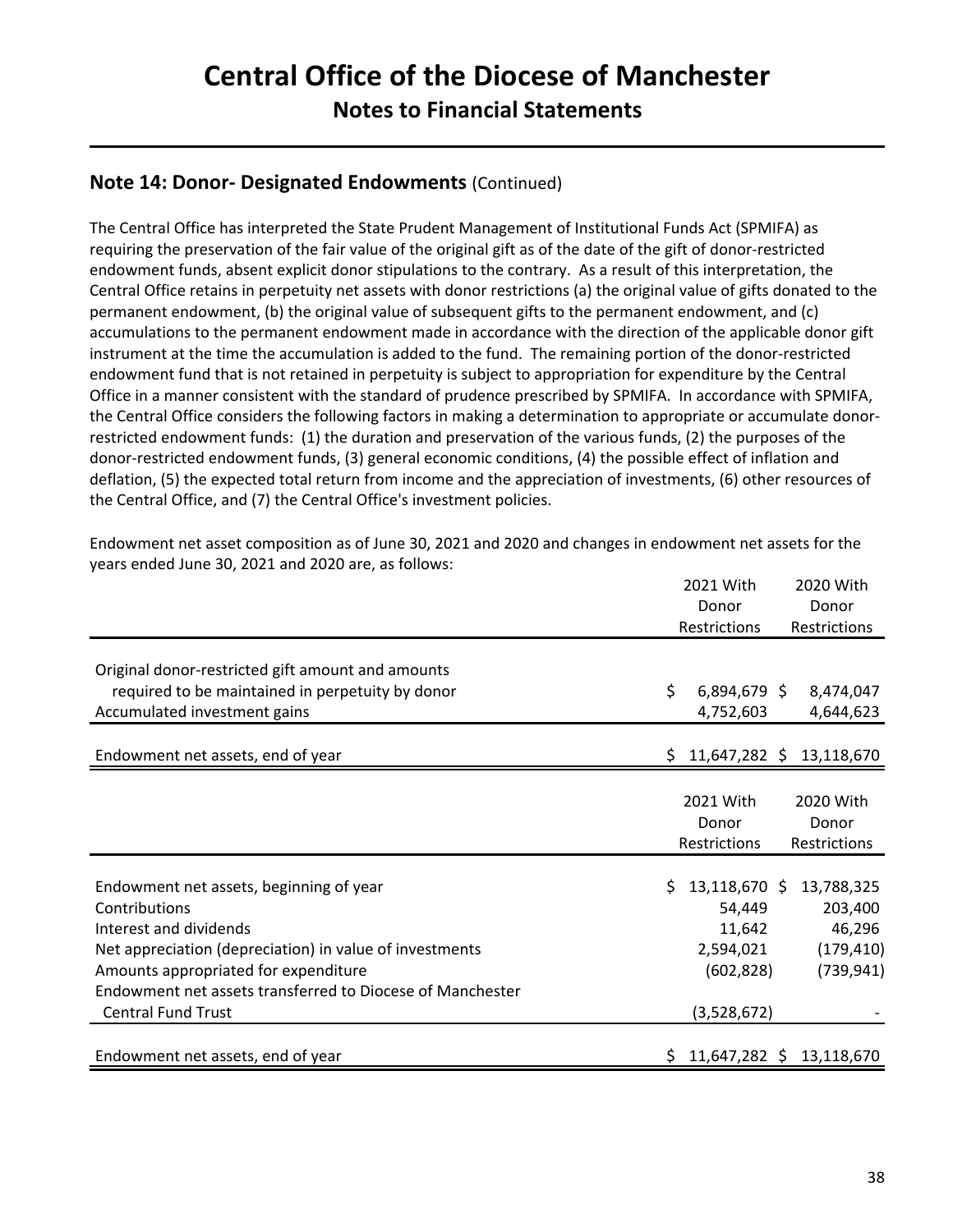#### **Note 14: Donor- Designated Endowments** (Continued)

*Funds with Deficiencies*. From time to time, the fair value of assets associated with individual donor-restricted endowment funds may fall below the level that the donor or UPMIFA requires the Central Office to retain as a fund of perpetual duration. In accordance with generally accepted accounting principles, deficiencies of this nature are reported in net assets with donor restrictions. No significant deficiencies were reported in net assets with donor restrictions as of June 30, 2021 and 2020.

*Investment Return Objectives, Risk Parameters and Strategies.* The Central Office has adopted investment and spending policies for endowment assets that attempt to provide a predictable stream of funding to programs supported by its endowment funds while also maintaining the purchasing power of those endowment assets over the long-term. Accordingly, the investment process seeks to achieve an after-cost total real rate of return, including investment income as well as capital appreciation, which exceeds the annual distribution with acceptable levels of risk. Endowment assets are invested in a well-diversified asset mix that is intended to result in a consistent inflation-protected rate of return that has sufficient liquidity to make an annual distribution not exceeding 5%, while growing the funds if possible. Therefore, the Central Office expects its endowment assets, over time, to produce a rate of return sufficient to provide for the annual distribution. Investment risk is measured in terms of the total endowment funds. Investment assets and allocation between asset classes and strategies are managed to not expose the fund to unacceptable levels of risk.

*Spending Policy.* The Central Office has a policy of appropriating for distribution each year between 4% - 5% of its endowment fund's average fair value of the previous three years. In addition, in the event that an amount in excess of the approved spending rate is required for any single year, the Central Office will appropriate a distribution of up to 7%, which is in line with the safe harbor provision, in order to accomplish the purposes for which a particular donor restricted fund has been established. The proposed appropriation shall be reviewed by the Diocesan Finance Council, which will then make a recommendation to the Bishop as to its concurrence or non-concurrence with the proposed appropriation. For fiscal year ending June 30, 2021 and 2020, a 4% distribution was recommended by the Diocese Finance Council and approved by the Bishop. In establishing this policy, the Central Office considered the long-term expected return on its investment assets, the nature and duration of the individual endowment funds, some of which must be maintained in perpetuity because of donorrestrictions, the possible effects of inflation, and the provisions of SPMIFA.